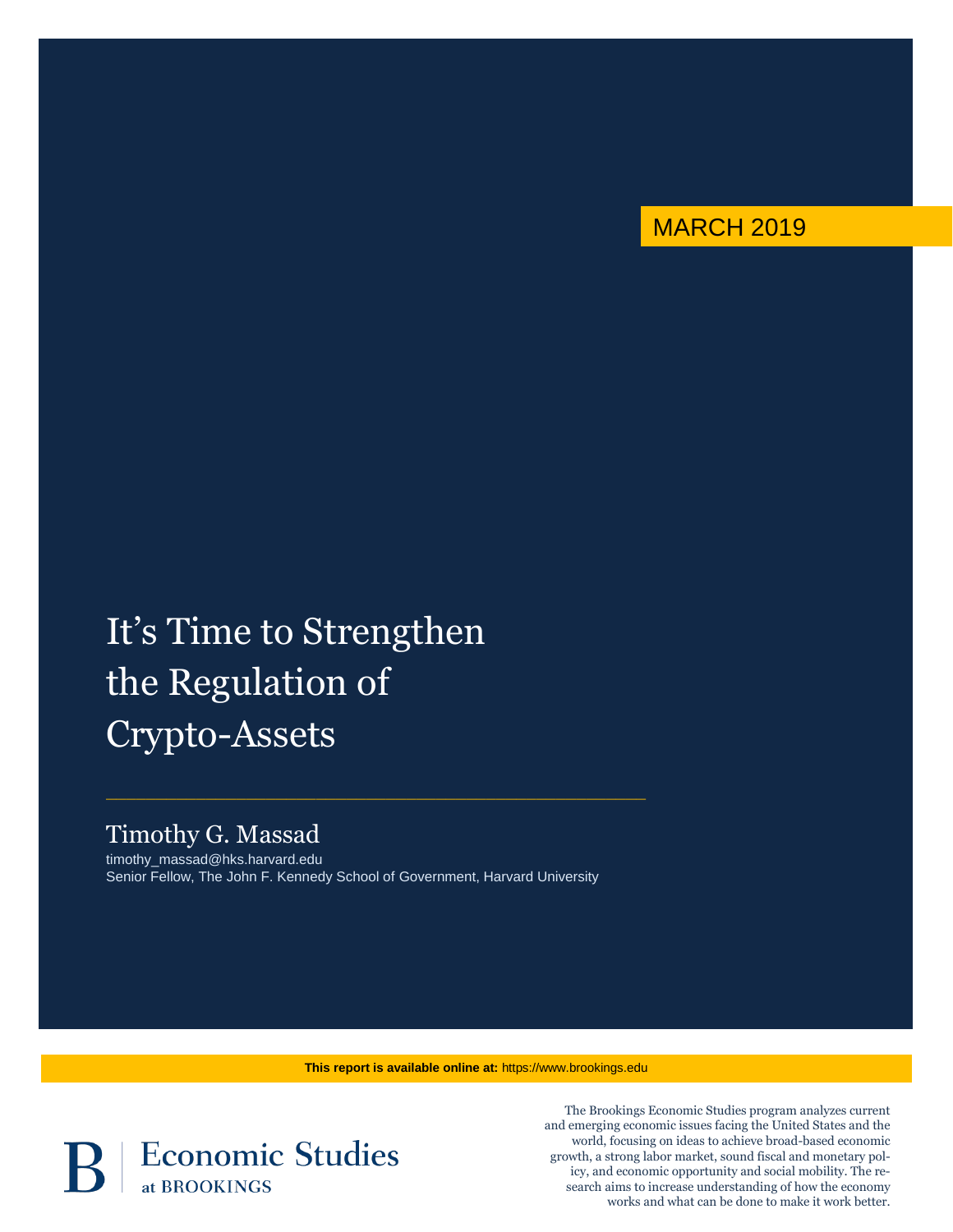# **Contents**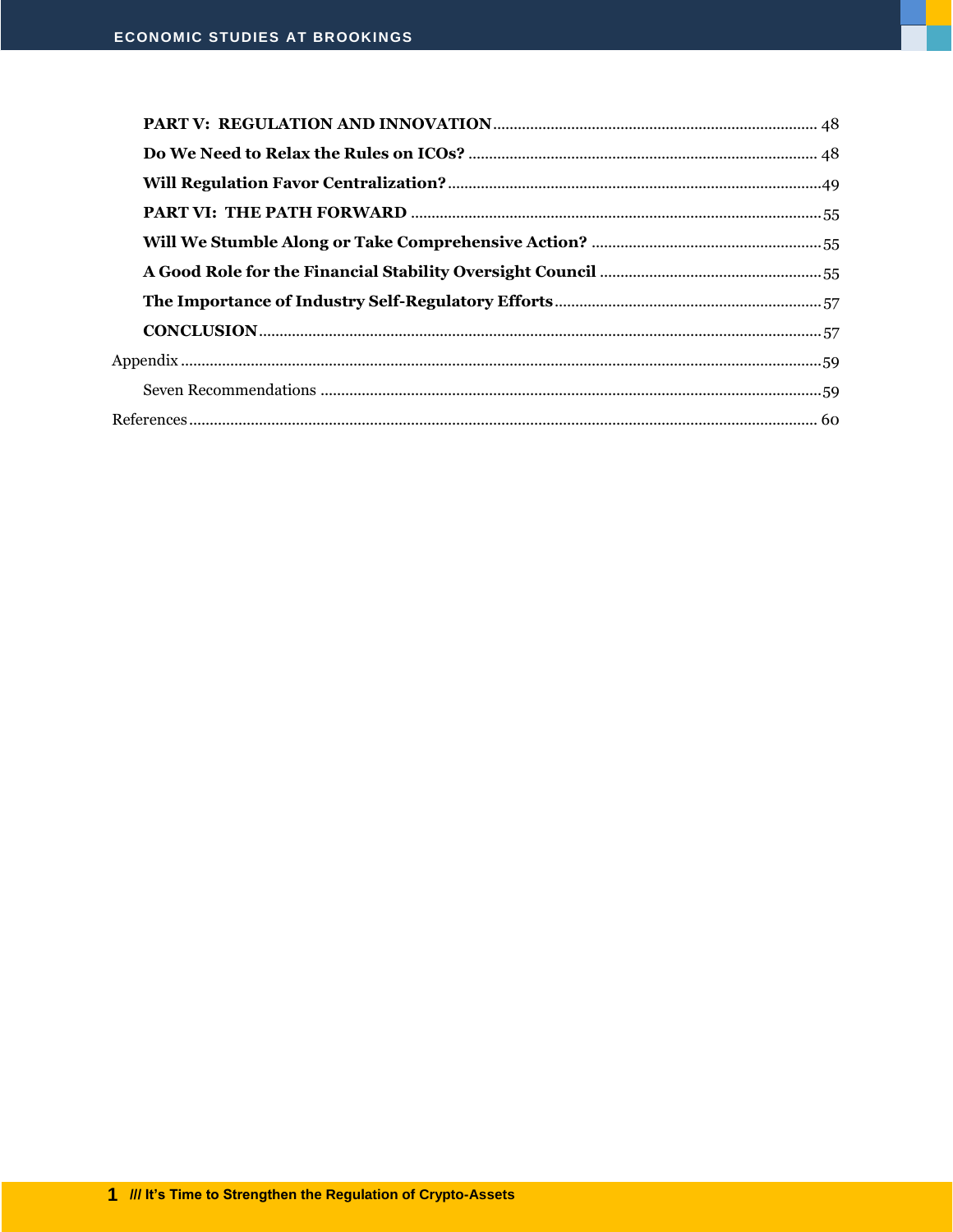#### <span id="page-3-0"></span>**STATEMENT OF INDEPENDENCE**

<span id="page-3-1"></span>The author did not receive any financial support from any firm or person for this article or from any firm or person with a financial or political interest in this article. They are currently not an officer, director, or board member of any organization with an interest in this article.

#### **ACKNOWLEDGEMENTS**

I am grateful to several people for their assistance. Harvard Kennedy School students Sean Quirk and Ben Ward, my principal research assistants, provided invaluable assistance and many helpful suggestions; students Asad Ramzanali and Yuanchen Yang were also very helpful on various aspects; and Harvard Law School student Alice Irena Tranter Wilson assisted me with international law matters. Professor Howell Jackson of Harvard Law School and Bruce Schneier at the Berkman Center for Internet and Society at Harvard Law School reviewed the draft and provided very helpful feedback. Jeffrey Amico, Jeffrey Bandman, Scott Bennett, Aaron Klein, Richard Kerschner, Michael Mariani and William Rogers also reviewed drafts and provided thoughtful comments. I am grateful to the Mossaver-Rahmani Center for Business and Government at the Kennedy School at Harvard University, where I am a Senior Fellow, and in particular to Jason Furman, John Haigh and Richard Zeckhauser for their encouragement and input, Scott Leland and Susan Gill for their all-around support, and my fellow Senior Fellows who provided useful feedback. The students who participated in my HKS study group helped me think through several issues. I also wish to thank Valerie Weis at the Kennedy School library and Imogen Angier for her assistance with final editing and production. I also thank the Brookings Institution for its support. Of course, I alone am responsible for any errors or omissions.

#### <span id="page-3-2"></span>**EXECUTIVE SUMMARY**

#### **Introduction**

There is a gap in the regulation of crypto-assets that Congress needs to fix. The gap is contributing to fraud and weak investor protection in the distribution and trading of crypto-assets. Better regulation will benefit crypto investors, further the development of new technologies, curtail the use of crypto-assets used for illicit payments, and reduce the risk of cyber attacks, which can result in collateral damage elsewhere in our financial system.

Crypto-assets cut across current jurisdictional boundaries and thus fall into gaps between regulatory authorities. While each of the Securities and Exchange Commission (SEC) and the Commodity Futures Trading Commission (CFTC) has some authority over crypto-assets, neither has sufficient jurisdiction, nor do they together.

#### **The Gap Between Bitcoin's Promise and Today's Reality**

The hype surrounding Bitcoin and other crypto-assets has contributed to regulatory distraction. Bitcoin's creators promised it would solve the "trust problem" and reduce our reliance on centralized financial intermediaries. However, it has not reduced our reliance on financial intermediaries or eroded the power of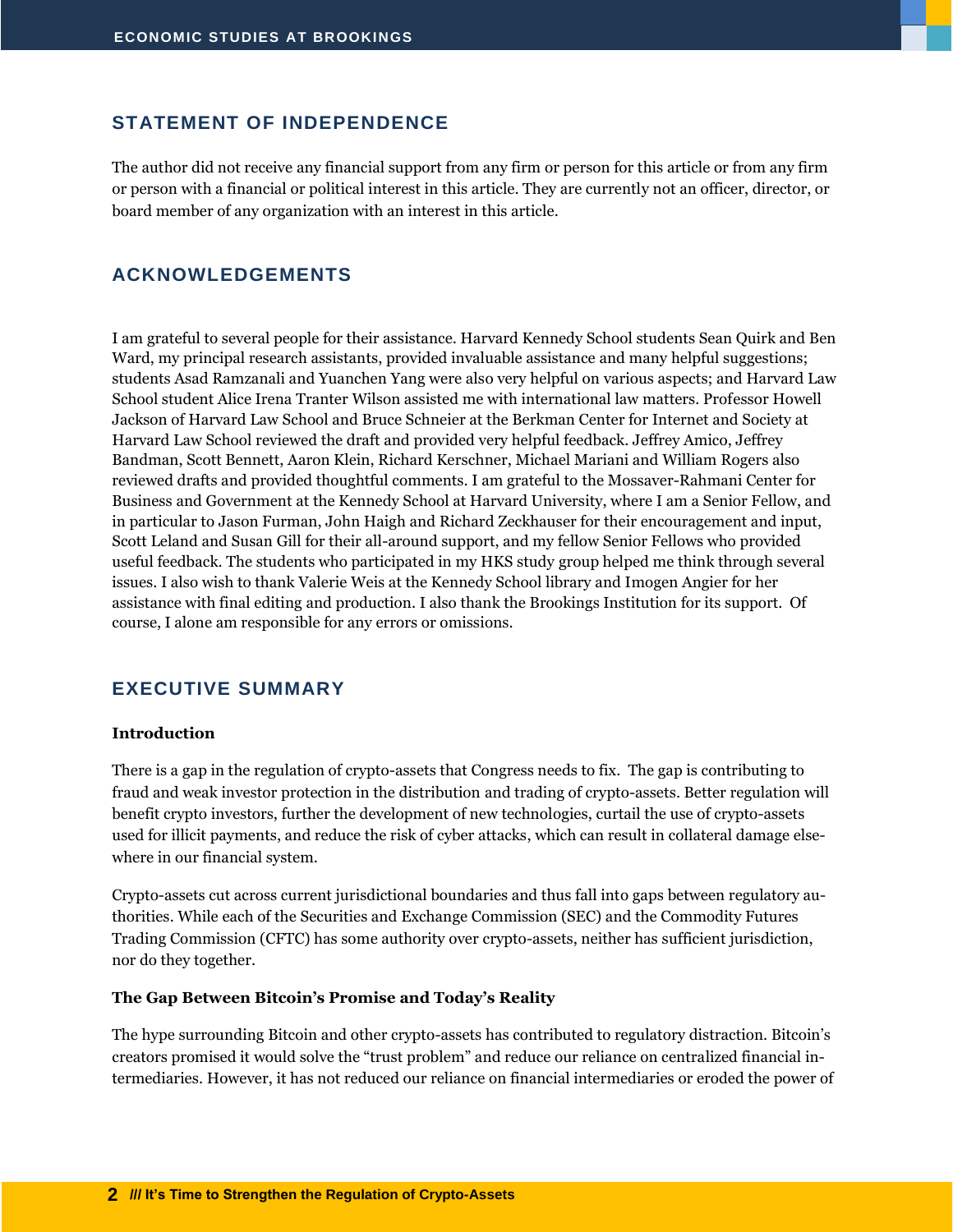our largest institutions. Indeed, crypto-assets have created new financial intermediaries that are less accountable than the big banks.

#### **The New Crypto Financial Intermediaries**

New crypto exchanges and trading platforms are not subject to the traditional standards required of securities and derivatives market intermediaries. As a result, investor protection is weak and allegations of fraud and conflicts of interest are frequent.

There are no specific rules to ensure protection of customer assets. One supposed virtue of distributed ledger technology (DLT) is to provide an immutable record of ownership. Yet some platforms do not actually record customer interests on the blockchain and may operate without sufficient assets to cover customer claims. It is like fractional reserve banking without the regulatory framework—or insurance—that protects depositors. There are no rules regarding how trades are executed.

Crypto exchanges are not required to have systems to prevent fraud and manipulation, nor are there rules to prevent or minimize conflicts of interest. Crypto exchanges can engage in proprietary trading against their customers, something the New York Stock Exchange cannot do. Regulations to minimize operational risk and ensure system safeguards are needed, just as with securities and derivatives intermediaries.

#### **Systemic Risks: Cyber Attacks and Illicit Payments**

Inadequate regulatory oversight creates broader societal risks with respect to cyber security and illicit payments. Unlike banks and exchanges, crypto intermediaries do not face any specific cyber security requirements, and cyber hacks are common: "Hacking [against crypto institutions] is on the rise because it works."

Crypto institutions are small compared to banking, securities and derivatives markets, but they do not operate in isolation; they have many connections with the broader financial system. A cyber attack on a crypto institution could lead to collateral damage elsewhere.

Crypto-assets are used increasingly to avoid government sponsored sanctions and for illicit payments including ransomware for cyber attacks and transactions in narcotics, firearms or other dark market goods. The lack of transparency on the part of the crypto intermediaries contributes to this problem.

#### **Closing the Gap: How to Improve Regulation**

The SEC has jurisdiction over crypto-assets deemed securities, but many crypto-assets—including the most widely traded ones such as Bitcoin—are not securities.

The CFTC declared Bitcoin and other virtual currencies commodities, but that does not solve the problem. Derivatives based on crypto-assets are subject to CFTC regulation—such as Bitcoin futures and swaps—as are the platforms that trade such derivatives. But the CFTC has only very limited jurisdiction of the underlying cash market for such crypto-assets—for example, the buying and selling of Bitcoin. That is where most of the activity is today.

Congress needs to fix this by creating regulatory oversight of the cash market for crypto-assets, and the trading platforms and other intermediaries that operate in that market. Either the SEC or the CFTC is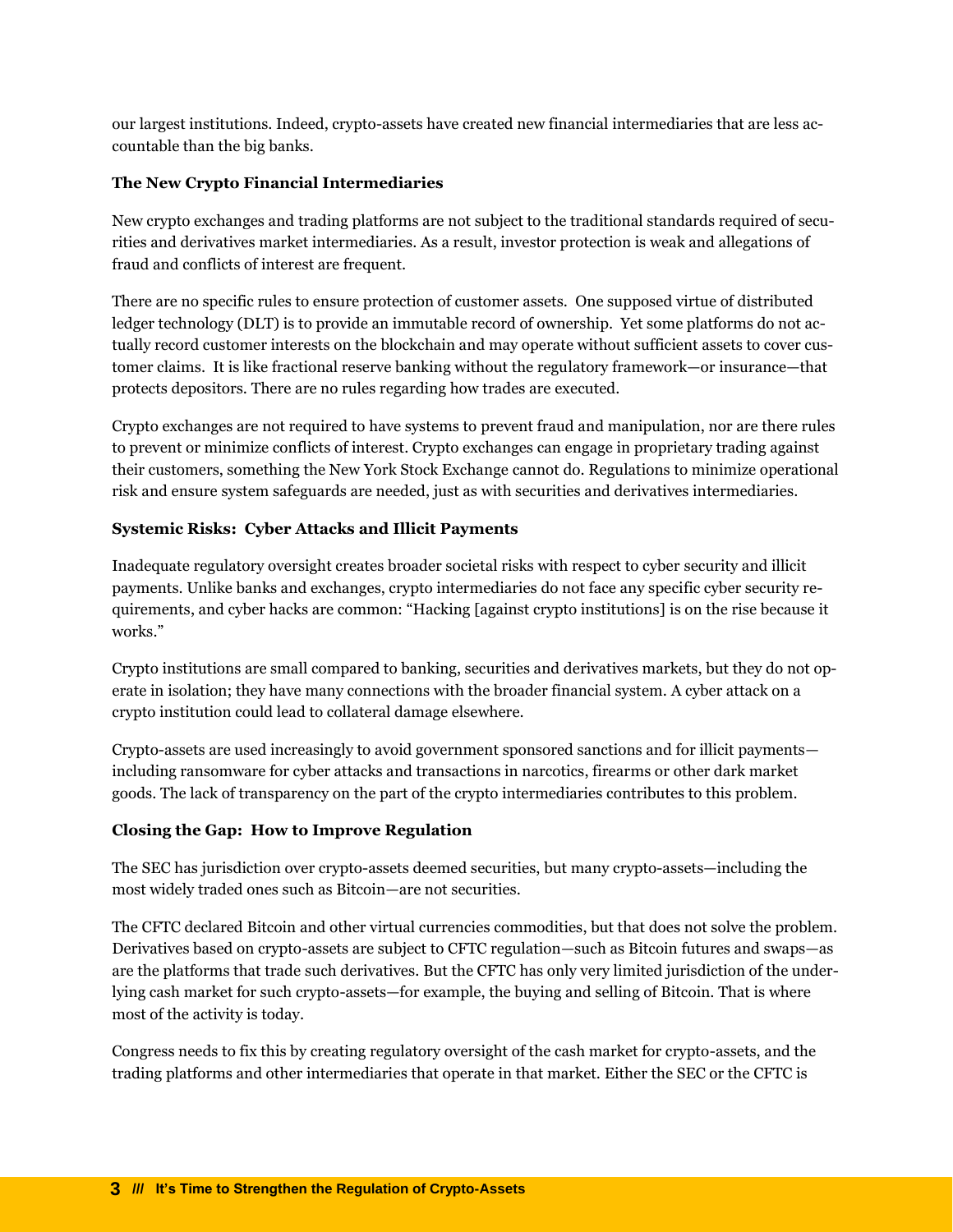competent to regulate this area if given the power; it would be inefficient to create a new agency. I recommend making the SEC the lead agency.

We should not defer to state law in regulating crypto-assets. This market strives to be international and is best served by a national regulatory framework. The variation in international regulation of crypto-assets should not cause us to hesitate in moving forward; it creates opportunity for the U.S. to exert global leadership.

The 2012 law regulating crowdfunding is a good model for Congressional action. That law set principles similar to ones we have followed in the securities and derivatives markets, and left it to the SEC to figure out the details and implement regulations. Congress should do the same thing here.

#### **Regulation and Innovation**

Innovative technology does not inherently require a loosening of regulation. It is not necessary to relax the rules on initial coin offerings or create "regulatory sandboxes" where regulations are waived. Whether better regulation favors larger institutions and more centralized applications of DLT and thereby undermines the potential that DLT contributes to more decentralized financial processes is an open question that deserves more analysis.

#### **The Path Forward**

Seven direct recommendations flow from this paper. A report from the Financial Stability Oversight Council would be the ideal way to move forward. Industry self-regulatory initiatives are also necessary. Here are the recommendations:

- 1. Congress should pass legislation providing the SEC (or alternatively the CFTC) with the authority to regulate the offering, distribution and trading of crypto-assets, including regulation of trading platforms, custodians (or wallets), brokers and advisors.
- 2. Congress should increase the resources of both the SEC and the CFTC to implement new as well as existing authorities pertaining to regulation of crypto-assets.
- 3. The legislation should set forth core principles, rather than specifics for regulations, as Congress has done for the futures industry and crowdfunding. Core principles should cover, at minimum, the following:
	- a. protection of customer assets
	- b. governance standards (including fitness standards for directors and officers)
	- c. conflicts of interest, including discretion to the lead agency to set regulations prohibiting or restricting the performance of multiple functions by the same entity;
	- d. recordkeeping and periodic reporting
	- e. execution and settlement of transactions in a competitive, open, efficient and timely manner;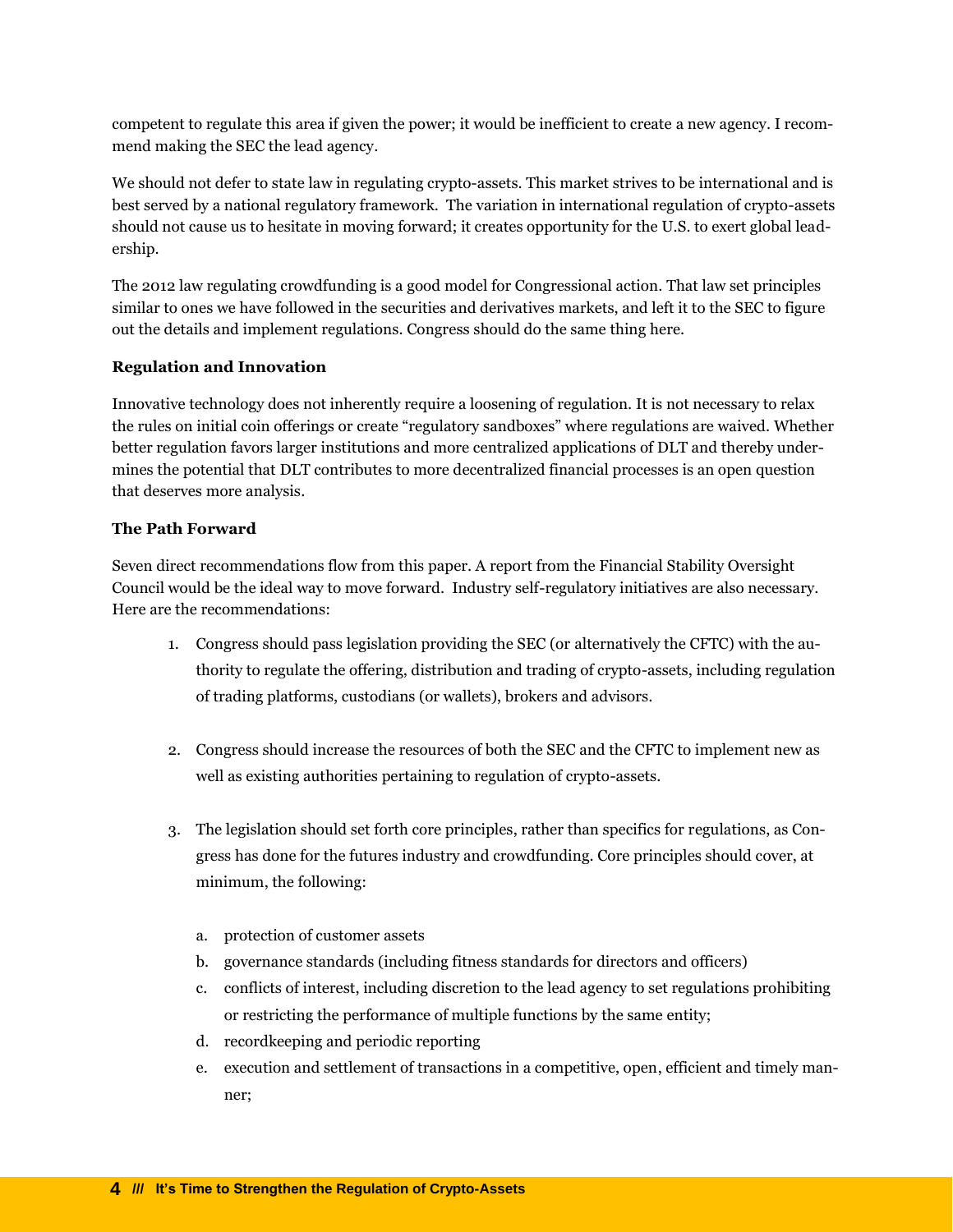- f. pre- and post-trade transparency requirements
- g. prevention of fraud, manipulation and abusive practices
- h. disclosures to platform users, including regarding fees; order types and policies on execution of transactions; liabilities; and recourse for customers
- i. risk management
- j. business continuity, cybersecurity, and disaster recovery procedures and backup facilities;
- k. financial resources; and
- l. AML, KYC and similar measures to minimize illicit activity risk and ensure transparency.

Congress should direct the agency to issue regulations to implement the core principles and on such other matters as the agency believes are necessary to promote transparency, integrity, customer protection and financial stability.

- 4. With respect to offshore platforms that solicit or provide access to U.S. investors, Congress should give the relevant agencies the authority to determine whether such platforms should be required to comply with U.S. standards, or demonstrate compliance with comparable standards, or disclose prominently that they do not meet such standards.
- 5. Congress should direct the relevant agencies to consider whether there may be different ways of meeting core principles for centralized versus decentralized platforms and systems and, where practicable, have regulations that do not favor one approach over another.
- 6. As a first step toward the development of legislation, the Financial Stability Oversight Council or the Treasury Department should issue a report recommending Congressional action to strengthen and clarify regulation of the sector.
- 7. The industry should continue to develop its own self-regulatory standards. The legislation should give the lead agency the authority to allocate responsibility for certain enforcement or compliance matters to a self-regulatory entity.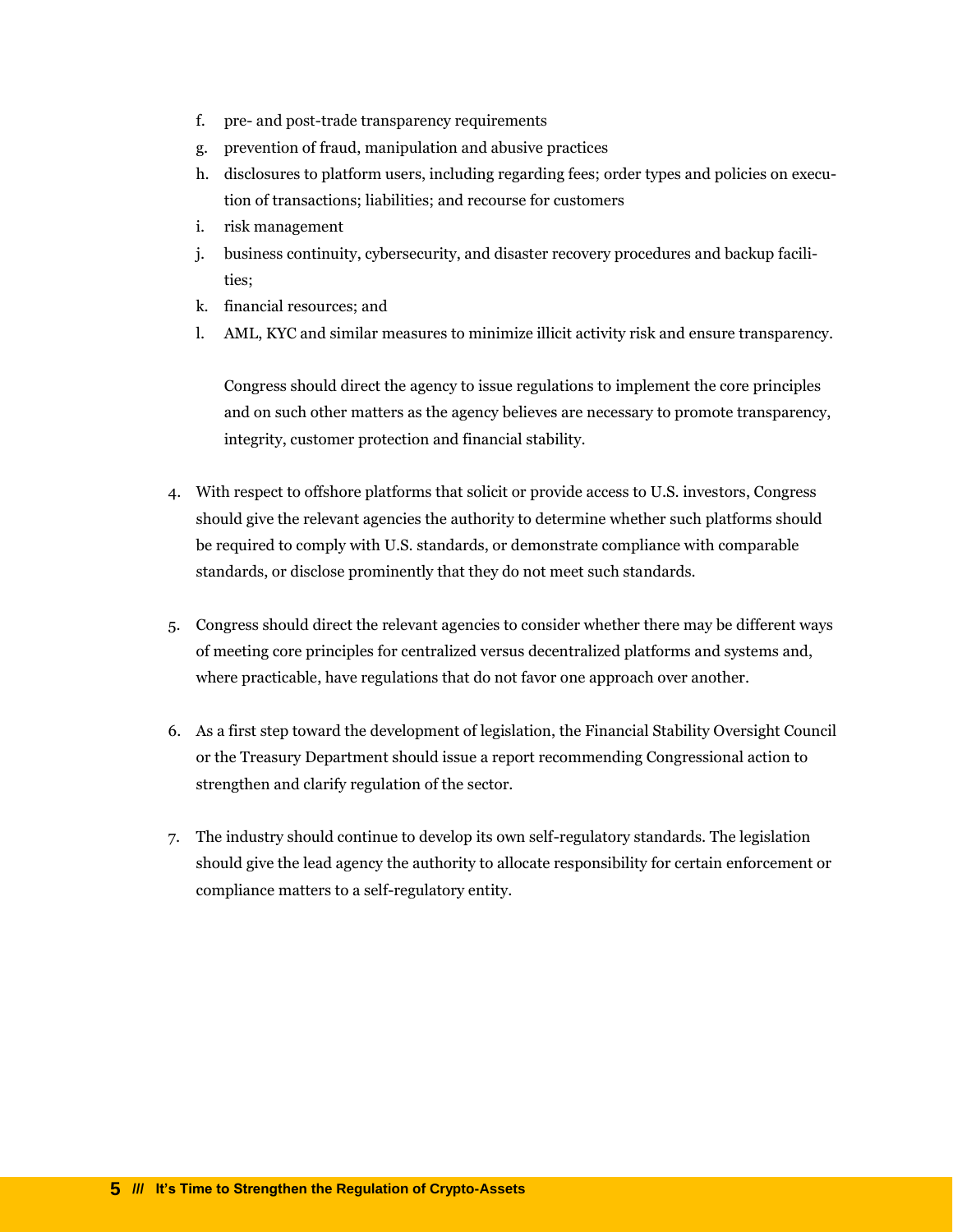#### <span id="page-7-0"></span>**Introduction**

As you step off the London tube, the signs remind you to "mind the gap"— the space between the edge of the subway train and the platform. All crypto-asset trading websites should post the same warning, because the gap  $-$  in regulation  $-$  is wide and dangerous. As a result, fraud is significant, and investor protection is weak.

The gap is a product of our functional — some would say fragmented — regulatory system. While a few agencies have some jurisdiction, no one has sufficient authority, and the gap happens to be where trading activity is greatest. We need to fix this — by changing the law to improve regulation of crypto-asset trading platforms and other intermediaries, and by stepping up enforcement of existing law.

The case for better regulation is not just about the interests of crypto investors. Moreover, some current investors may not want better regulation. After all, it must be acknowledged that while reducing fraud and failures on these platforms should enhance the attractiveness of these markets for many investors, regulation will create costs and diminish the anti-establishment ethos that has attracted others to the sector.

The case for better regulation is also about broader societal interests, however, which is why those who have no interest in trading these assets, including those who believe the sector is a giant bubble, should care as well. The use of crypto-assets for illicit payments — including particular ransomware for cyberattacks — is one reason we should take action. Cyber security is another: this new sector is vulnerable to cyberattacks, and the complex interconnections among financial markets and financial firms mean that such attacks could cause collateral damage to other financial market infrastructure.

Crypto-assets can provoke intense views, but whether they are the next big thing or modern-day Dutch tulips should not determine whether or how we regulate them. There is nothing so exceptional about crypto-assets that justifies giving them a regulatory pass. Nor should they be taxed or regulated out of existence. A traditional principle of financial market regulation in the United States has been to refrain from normative judgments about investments: require transparency and integrity in markets and let investors make their own decisions. We should follow that principle here.

The fact that the prices of Bitcoin and other crypto-assets have fallen substantially from the highs of late 2017 does not diminish the need to act. Digital tokens will be an important part of our future even if the current leading cryptocurrencies are not. We should create a reasonable regulatory framework now.

Ideally, the Trump administration should use the Financial Stability Oversight Council to advance an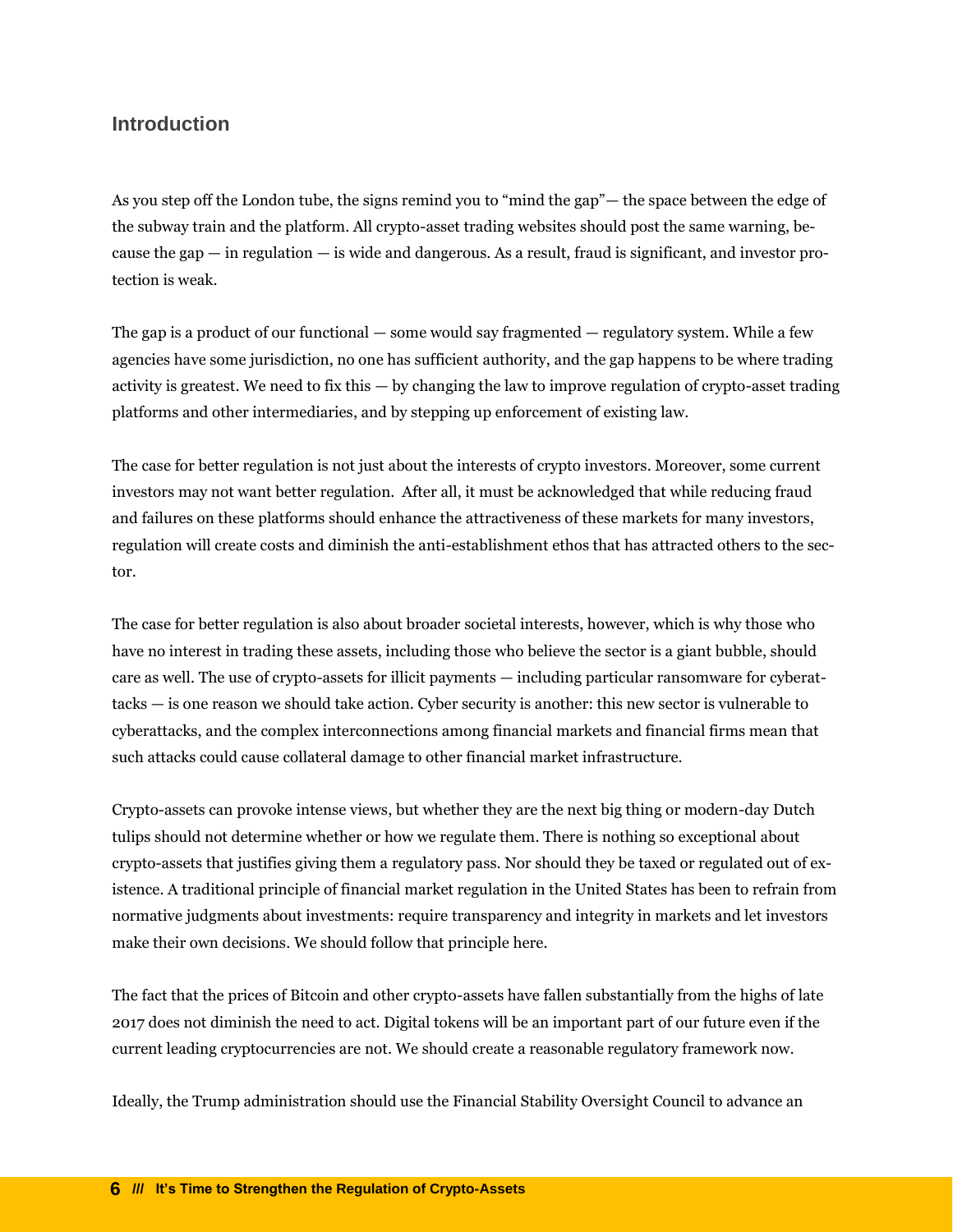agenda for improved regulation. Almost all of the agencies that are members of FSOC have interests at stake because crypto-assets cut across regulatory jurisdictions. But this administration has shown little interest in FSOC, perhaps because of opposition to its original mandate to designate systemically important institutions, or the fact that it can take a lot of effort to build consensus among so many principals. Instead, the Treasury Department has issued reports to advance legislative agendas for financial market regulation. In lieu of an FSOC report, a Treasury Department report would at least move the issue forward. If instead we stumble along until a cyber-attack or fraud forces action, the legislative response is likely to be less thoughtful.

Meanwhile, industry participants should tone down their rhetoric about the utopian future that cryptoassets might bring and focus on the development of self-regulatory standards. Those standards can help shape sensible regulation and will be an important complement to government oversight.

As chairman of the Commodity Futures Trading Commission (CFTC), I first testified about Bitcoin in 2014. Under my leadership the CFTC declared Bitcoin a commodity in 2015, well before the dramatic increase in price and trading that occurred in late 2017. The agency brought enforcement actions against unlicensed firms dealing in Bitcoin derivatives but also approved a Bitcoin swap.<sup>1</sup>

My views are also shaped by spending five years at the Treasury Department fighting the financial crisis, and 25 years before that as a lawyer working in financial markets around the world, including on other innovations such as swaps.

This paper is for those interested in what our policy on crypto-assets should be. Because I believe that discussion needs to involve not only those well versed in the subject, the paper does not assume any background in the law or practice beyond what one might glean from reading the newspapers. My goal is to provide a comprehensive but non-technical explanation of the inadequacies of existing regulation and a practical solution. I have included some basic information about crypto-asset trading so that the non-expert reader can easily understand the problems.

<sup>. . .</sup>

<sup>1</sup> Timothy Massad, "Testimony of CFTC Chairman Timothy Massad before the U.S. Senate Committee on Agriculture, Nutrition and Forestry." (speech, Washington, DC, December 10, 2014), [http://www.cftc.gov/Press-](https://www.cftc.gov/PressRoom/SpeechesTestimony/opamassad-6)[Room/SpeechesTestimony/opamassad-6;](https://www.cftc.gov/PressRoom/SpeechesTestimony/opamassad-6)

*In re* Coinflip, Inc., Dkt. No. 15-29 (CFTC September 17, 2015), [http://www.cftc.gov/idc/groups/public/@lren](https://www.cftc.gov/idc/groups/public/@lrenforcementactions/documents/legalpleading/enfcoinfliprorder09172015.pdf)[forcementactions/documents/legalpleading/enfcoinfliprorder09172015.pdf;](https://www.cftc.gov/idc/groups/public/@lrenforcementactions/documents/legalpleading/enfcoinfliprorder09172015.pdf)

*In re* TeraExchange LLC, Dkt. No. 15-33 (CFTC September 24, 2015), [http://www.cftc.gov/idc/groups/pub](https://www.cftc.gov/idc/groups/public/@lrenforcementactions/documents/legalpleading/enfteraexchangeorder92415.pdf)[lic/@lrenforcementactions/documents/legalpleading/enfteraexchangeorder92415.pdf;](https://www.cftc.gov/idc/groups/public/@lrenforcementactions/documents/legalpleading/enfteraexchangeorder92415.pdf)

*In re* BXFNA Inc. d/b/a Bitfinex, Dkt. No. 16-19 (CFTC June 2, 2016), [http://www.cftc.gov/idc/groups/pub](https://www.cftc.gov/idc/groups/public/@lrenforcementactions/documents/legalpleading/enfbfxnaorder060216.pdf)[lic/@lrenforcementactions/documents/legalpleading/enfbfxnaorder060216.pdf.](https://www.cftc.gov/idc/groups/public/@lrenforcementactions/documents/legalpleading/enfbfxnaorder060216.pdf)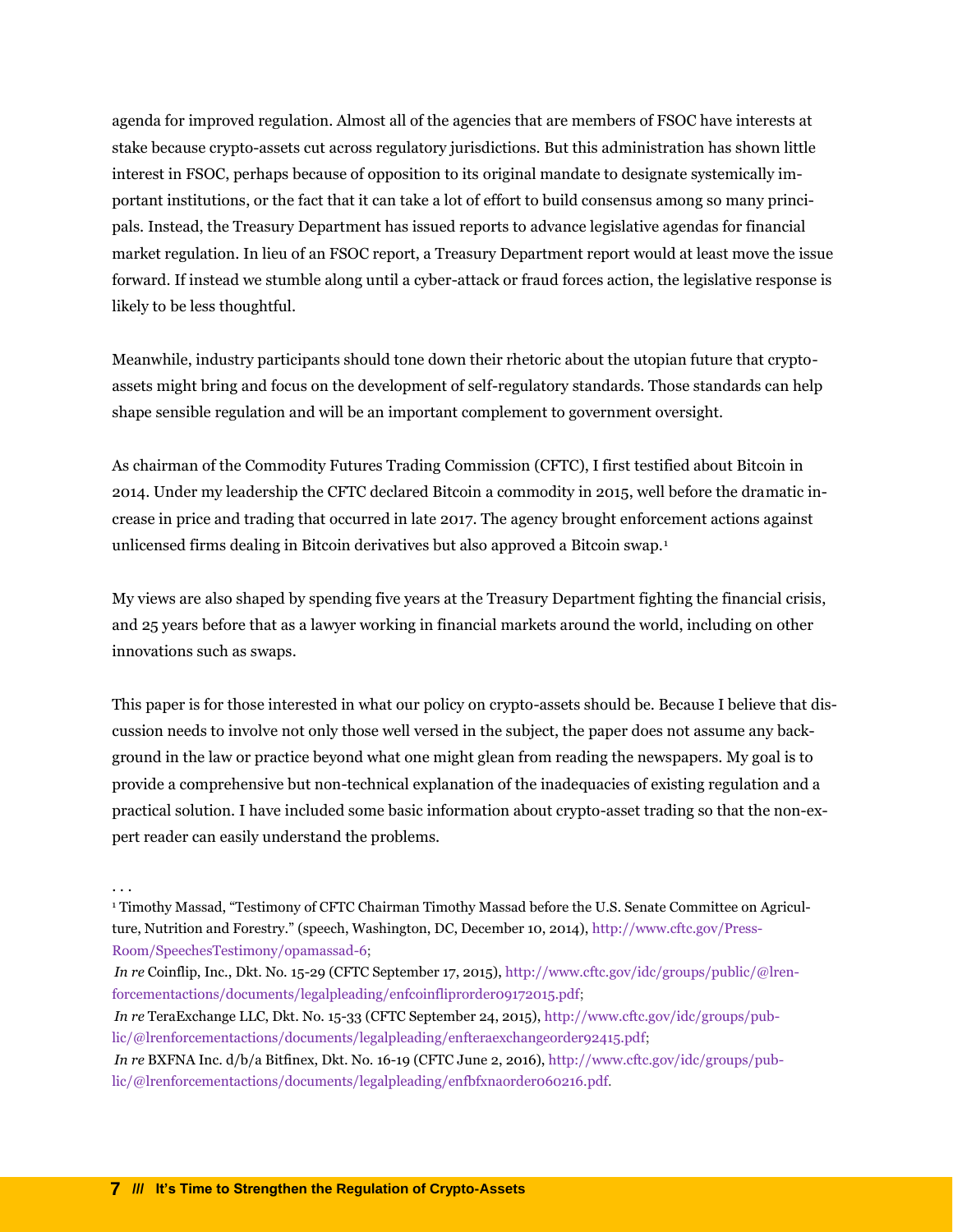The paper is organized as follows: In part 1, I discuss the gap between the promise and reality of Bitcoin. It was heralded as the technology that would reduce our reliance on the large financial institutions that were at the center of the financial crisis, but it has instead given rise to new institutions that are far less accountable than those big banks. We should not let the hype about Bitcoin or blockchain's potential distract us from the need to improve regulation. That is, there is no case for Bitcoin or blockchain's exceptionalism that warrants a regulatory pass.

In part 2, I discuss the new crypto institutions and their lack of adherence to standards of investor protection and market integrity that are common in other financial sectors. That has given rise to problems such as insufficient protection of customer funds, conflicts of interest and the risk of fraud and manipulation. In part 3, I discuss the fact that the absence of a regulatory framework increases the risk of illicit payments that can finance unlawful activity and the risk of cyber-attacks—two reasons why the regulation of crypto institutions is important to the integrity and safety of our financial system as a whole.

In part 4, I discuss how to fix the gap. I start by explaining the existing legal framework of regulation and its inadequacies. While the Securities and Exchange Commission (SEC) and Commodity Futures Trading Commission (CFTC) each has some jurisdiction—and have been stepping up enforcement efforts—there is a gap that needs to be addressed, and I suggest how we should do so. I believe Congress should set some high level principles for regulation and then delegate authority to the SEC to develop regulations, as it did with crowdfunding platforms. I also discuss why state law is not sufficient and the different regulatory approaches taken by other countries.

In part 5, I discuss potential effects of regulation on innovation, in particular the regulation of initial coin offerings (ICOs) and whether regulation will favor large, centralized platforms and systems that might undercut the decentralizing potential of the technology. In part 6, I provide some suggestions on the path forward. The appendix summarizes my recommendations.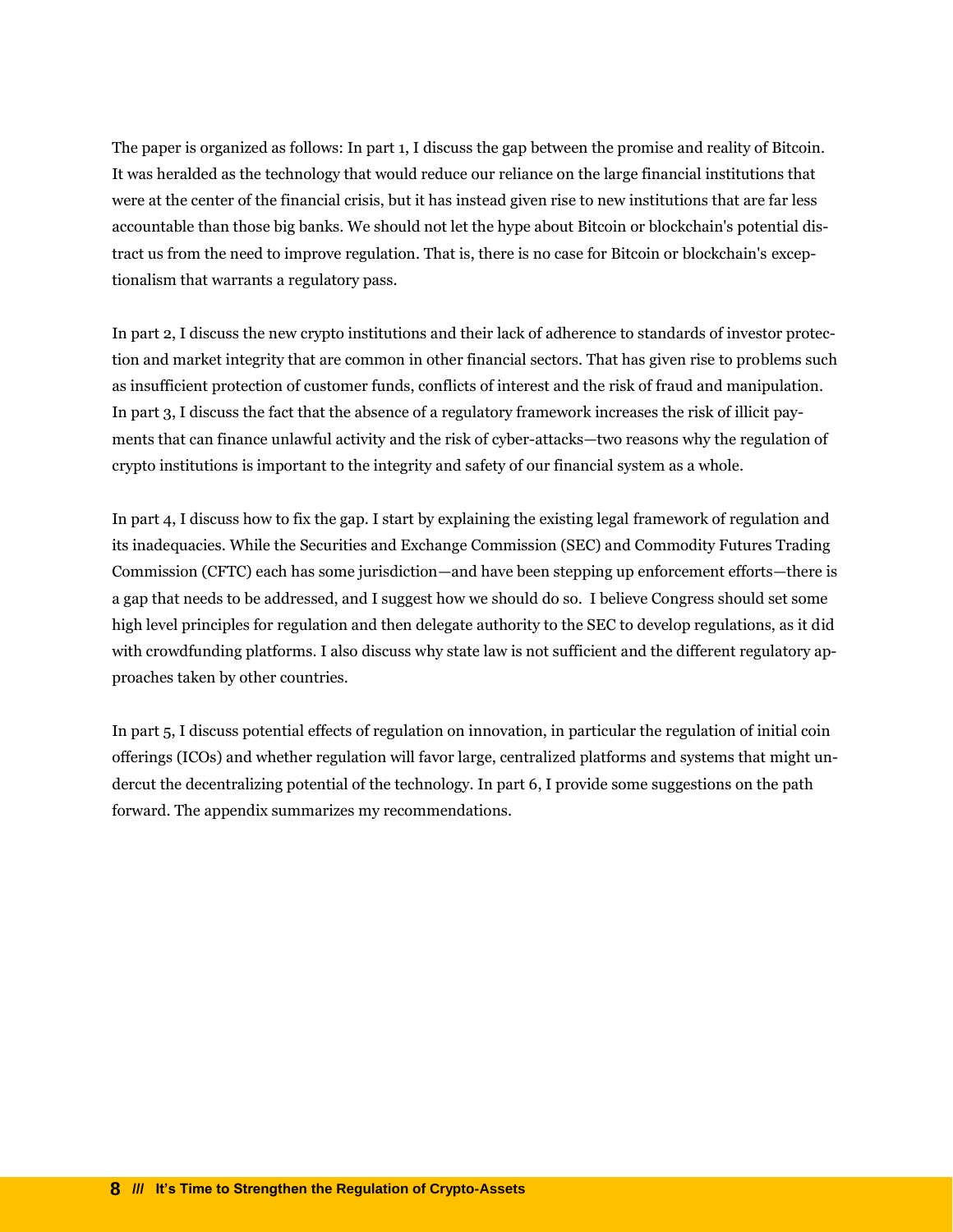#### <span id="page-10-0"></span>**PART I:**

## <span id="page-10-1"></span>**THE GAP BETWEEN BITCOIN'S PROMISE AND REALITY**

#### <span id="page-10-2"></span>**The Promise of Bitcoin and the Global Financial Crisis**

In his/her/their original whitepaper, Satoshi Nakamoto, the mysterious creator(s) of Bitcoin, bemoaned the fact that "the fate of the entire money system" must go through a "central trusted authority" like a bank.<sup>2</sup> By creating the means for non-reversible transactions recorded in a distributed, decentralized ledger (known as a "blockchain,") Satoshi sought to create a "peer-to-peer system that would reduce our reliance on centralized intermediaries."<sup>3</sup>

The technical insight of the paper was coupled with good timing: the paper was published shortly after the onset of the 2008 global financial crisis. Indeed, when launching the code in January 2009, Satoshi appended the message: "Chancellor on brink of second bailout of banks," the headline of The Times on January 3, referring to the impending action by U.K. Chancellor of the Exchequer Alastair Darling during the crisis.<sup>4</sup>

Like an apparition at Lourdes, this vision has inspired great faith in the transformational power of blockchain to lead us out of the garden of evils that caused the financial crisis. In the opening pages of their recently published book, *The Truth Machine*, Michael Casey and Paul Vigna cite the failure of Lehman Brothers as "Exhibit A" in the "breakdown of trust." Governments "spent trillions to clean up the mess, but all they really did was restore the old order, because they misdiagnosed the problem." The real problem was a

<sup>2</sup> Satoshi Nakamoto, "Bitcoin: A Peer-to-Peer Electronic Cash System." Accessed January 11, 2019. [https://Bitcoin.org/Bitcoin.pdf.](https://bitcoin.org/Bitcoin.pdf)

<sup>3</sup> Ibid.

<sup>4</sup> Francis Elliott, "Chancellor Alistair Darling on Brink of Second Bailout for Banks," *The Times*, January 3, 2009. [https://www.thetimes.co.uk/article/chancellor-alistair-darling-on-brink-of-sec](https://www.thetimes.co.uk/article/chancellor-alistair-darling-on-brink-of-second-bailout-for-banks-n9l382mn62h)[ond-bailout-for-banks-n9l382mn62h](https://www.thetimes.co.uk/article/chancellor-alistair-darling-on-brink-of-second-bailout-for-banks-n9l382mn62h)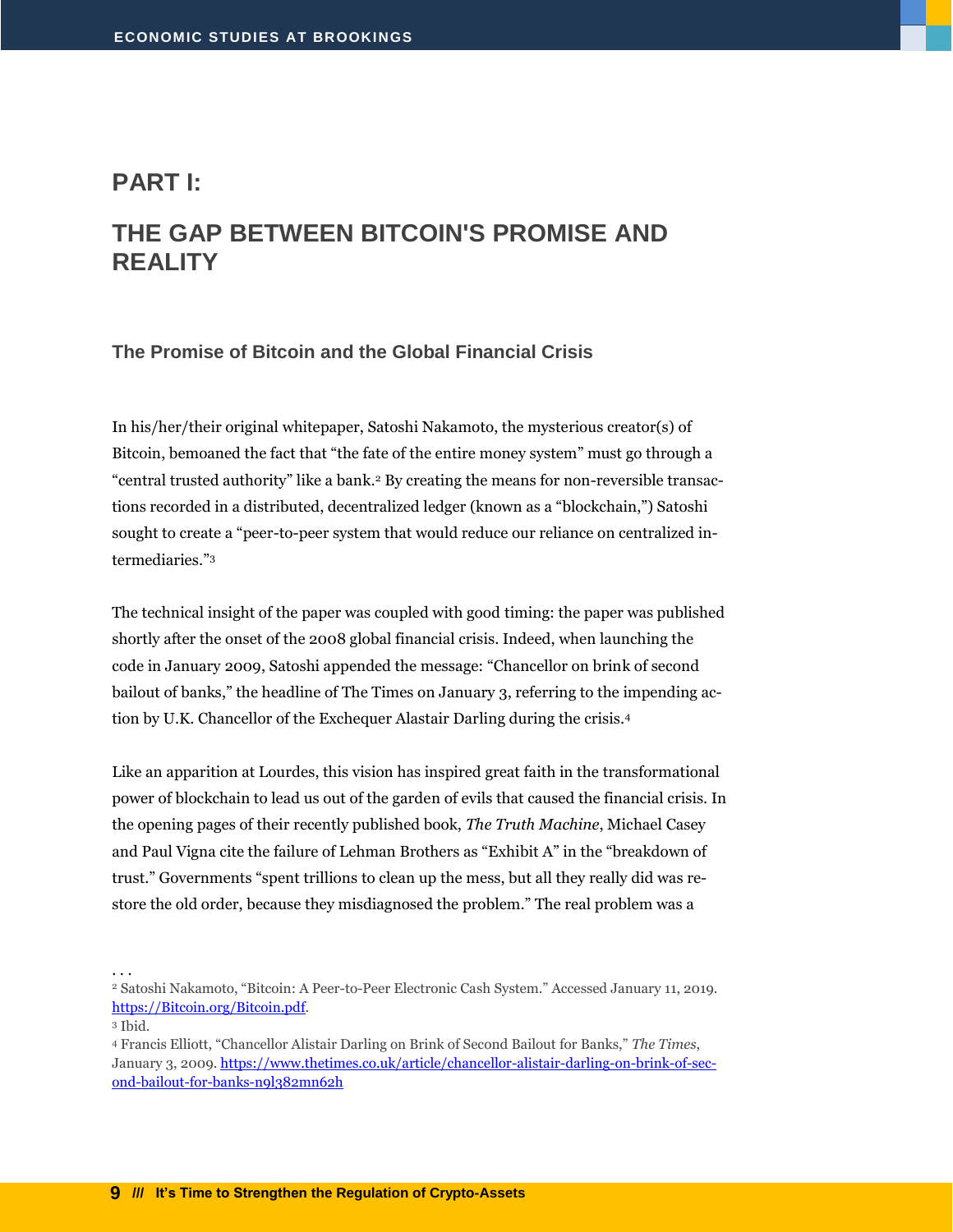"failure of trust" that is "intrinsically connected with ledgers and recordkeeping." Blockchain, they say, will fix it.<sup>5</sup>

Similarly, Don and Alex Tapscott begin *Blockchain Revolution* with a chapter titled "The Trust Protocol." They say the financial crisis was a breakdown in trust and integrity, and they quote Marc Andreessen as saying blockchain will "change everything" and "fix all the problems."<sup>6</sup>

A recent New Yorker profile of hedge-fund billionaire Michael Novogratz, who has been focusing his attention on the crypto sector, says he views cryptocurrencies "as a direct result of the financial crisis, when people lost faith in banks and bankers." Novogratz says, "I call it the decentralized revolution. We don't trust institutions, we don't trust authority." <sup>7</sup>

Having spent eight years helping combat the financial crisis and implement post-crisis reforms, I share the desire to reduce our dependence on the institutions that almost caused a collapse of the entire global financial system and a second Great Depression. But can blockchain really bring about some massive disintermediation of the financial system, or is this just utopian blather?

. . .

<sup>7</sup>Gary Shteyngart, "A Sidelined Wall Street Legend Bets on Bitcoin," *The New Yorker*, April 16, 2018[. https://www.newyorker.com/magazine/2018/04/16/a-sidelined-wall-street-legend-bets-on](https://www.newyorker.com/magazine/2018/04/16/a-sidelined-wall-street-legend-bets-on-bitcoin)[bitcoin;](https://www.newyorker.com/magazine/2018/04/16/a-sidelined-wall-street-legend-bets-on-bitcoin)

The 2018 decline in Bitcoin's price led Novogratz to warn in an interview with [Bloomberg](https://www.bloomberg.com/news/articles/2018-12-11/mike-novogratz-explains-why-he-s-still-all-in-on-cryptocurrency?srnd=businessweek-v2): "Revolutions don't happen overnight. While I believe in the underlying technology and believe in the crypto movement, when prices get stupid, I sell." (Billy Bambraugh, "Bitcoin Bull Mike Novogratz Has a Stark Warning for the Crypto Community," *Forbes,* December 12, 2018.

[https://www.forbes.com/sites/billybambrough/2018/12/12/bitcoin-bull-mike-novogratz-has-a](https://www.forbes.com/sites/billybambrough/2018/12/12/bitcoin-bull-mike-novogratz-has-a-stark-warning-for-the-crypto-community/#4e8289957294)[stark-warning-for-the-crypto-community/#4e8289957294.\)](https://www.forbes.com/sites/billybambrough/2018/12/12/bitcoin-bull-mike-novogratz-has-a-stark-warning-for-the-crypto-community/#4e8289957294)

<sup>5</sup> Michael J. Casey and Paul Vigna, *The Truth Machine: The Blockchain and the Future of Everything,* (USA: Macmillan USA, 2018), pp. 21-22.

<sup>6</sup> Don Tapscott and Alex Tapscott, *Blockchain Revolution: How the Technology Behind Bitcoin is ChangingMoney, Business, and the World*, (USA: Penguin, 2016), pp. 4-6.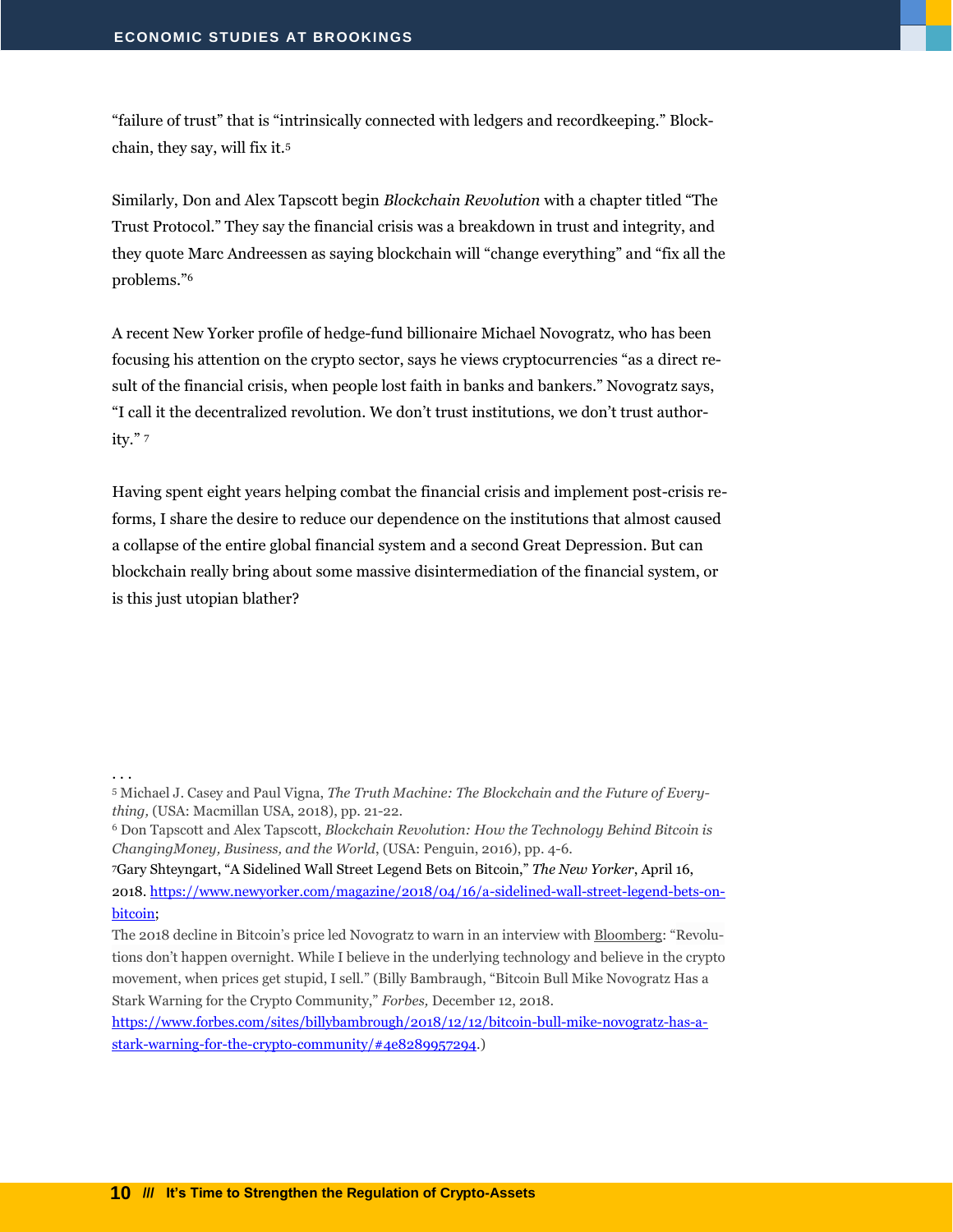#### <span id="page-12-0"></span>**The Reality Today**

. . .

The revolution certainly isn't here yet. There is a lot of interesting work to develop applications using distributed ledger technology (DLT), of which blockchain is one type, but the reality today is the opposite of the utopian vision: the technology has actually created new financial players — such as trading platforms and other intermediaries — that do not abide by basic standards of investor protection common in other asset classes. This difference is the key regulatory gap. Even tiny crowdfunding platforms are subject to better oversight than the new crypto-asset intermediaries.

As I will discuss in more detail, the problems are many: several trading platforms have collapsed or been hacked, resulting in loss of customers' money. Allegations of manipulation are frequent (and may contribute to volatility). The potential for conflicts of interest is great. There are few rules, and the lack of transparency with respect to these new institutions makes them foils for illicit activity.

In addition, the rash of initial coin offerings (ICOs) has set new lows for poor disclosure. It's not simply that there are no financial statements; many of the "white papers" used to offer new tokens don't even provide an address for the business or inform you where your money is going. To dissemble and deceive is not a good way to solve a "trust" problem.

The transfer process for Bitcoin, the first and largest crypto-currency, raises additional concerns. Although Bitcoin "mining" — the critical gatekeeper function of processing transactions — is a task that in theory anyone can perform, it is in reality concentrated among a handful of firms, often located in jurisdictions with limited regulatory oversight.<sup>8</sup> It is also highly energy intensive due to computer processing demands. If this is the foundation of the new financial system, I may long for a return of Lehman Brothers.

<sup>8</sup> A recent report of the Financial Stability Board said 75% of mining capacity was located in China until Chinese authorities recently began taking action to discourage such activity. It also cited a Blockchain.info report that ten mining pools control more than 90% of Bitcoin creation. See Financial Stability Board, "Crypto Asset Markets: Potential Channels for Future Financial Stability Implications," October 10, 2018, note 22. http://www.fsb.org/2018/10/crypto-asset-markets-potentialchannels-for-future-financial-stability-implications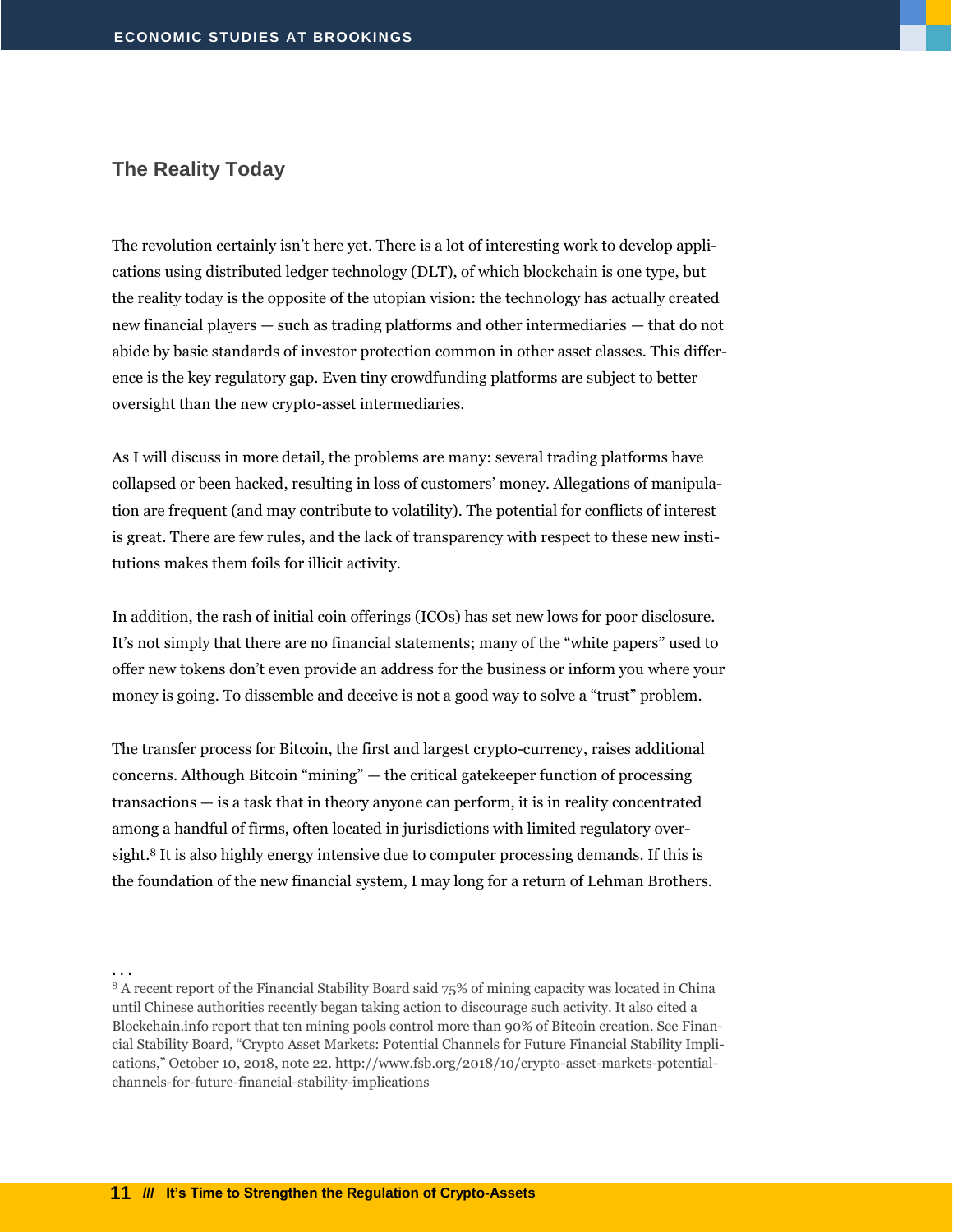#### <span id="page-13-0"></span>**Financial Institutions and Financial Intermediation**

The hype that Bitcoin and DLT can solve the problems that led to the 2008 financial crisis rests on a simplistic view of the crisis, as well as of financial intermediation generally. While we were wrong to think that large financial institutions understood— and could effectively manage — the risks they were creating, calling that a breakdown of trust doesn't help us identify the causes of the crisis or the solutions. Those causes included excessive household and financial sector leverage; complex derivative products the risks of which were poorly understood; a widespread but erroneous assumption that housing prices would not decline simultaneously across the entire nation; and gaps in our regulatory framework.

To suggest that decentralized peer-to-peer networks using distributed ledgers can solve those problems is not simply overly optimistic; it fails to appreciate the essence of financial intermediation, which is as old as civilization itself. Intermediaries have emerged throughout history to bring buyers and sellers, and savers and borrowers, together. The institutions and technology used to perform the component functions—double entry ledgers, recording information, establishing prices, making payments, clearing trades—have changed over time, but intermediation in some form is always there. In short, we should think of financial intermediation as something closer to a Newtonian law of the universe rather than a problem that a new technology like DLT will fix.

Take maturity transformation—not the kind teenagers experience, but what Mervyn King, former Governor of the Bank of England, called the "inherent fragility" of banking.<sup>9</sup> The conversion of short-term liabilities like bank deposits into long-term investments matches up those who save with those who need funds. Transforming or allocating risk among those with different risk preferences is a core intermediary function. Large, centralized intermediaries—whether they are institutions like JPMorgan or markets like the NYSE—are well suited to performing these roles, but also vulnerable to panics and runs one reason why we regulate them. The idea that blockchain or Bitcoin will eliminate intermediaries — or the inherent risk of financial panics — seems farfetched. I doubt Jimmy Stewart could have appeased his angry depositors in "It's a Wonderful Life" by promising to implement DLT to record their mortgages.

<sup>9</sup> Mervyn King, *The End of Alchemy: Money, Banking and the Future of the Global Economy*, (New York & London: W.W Norton & Company, Inc. 2016), p.119.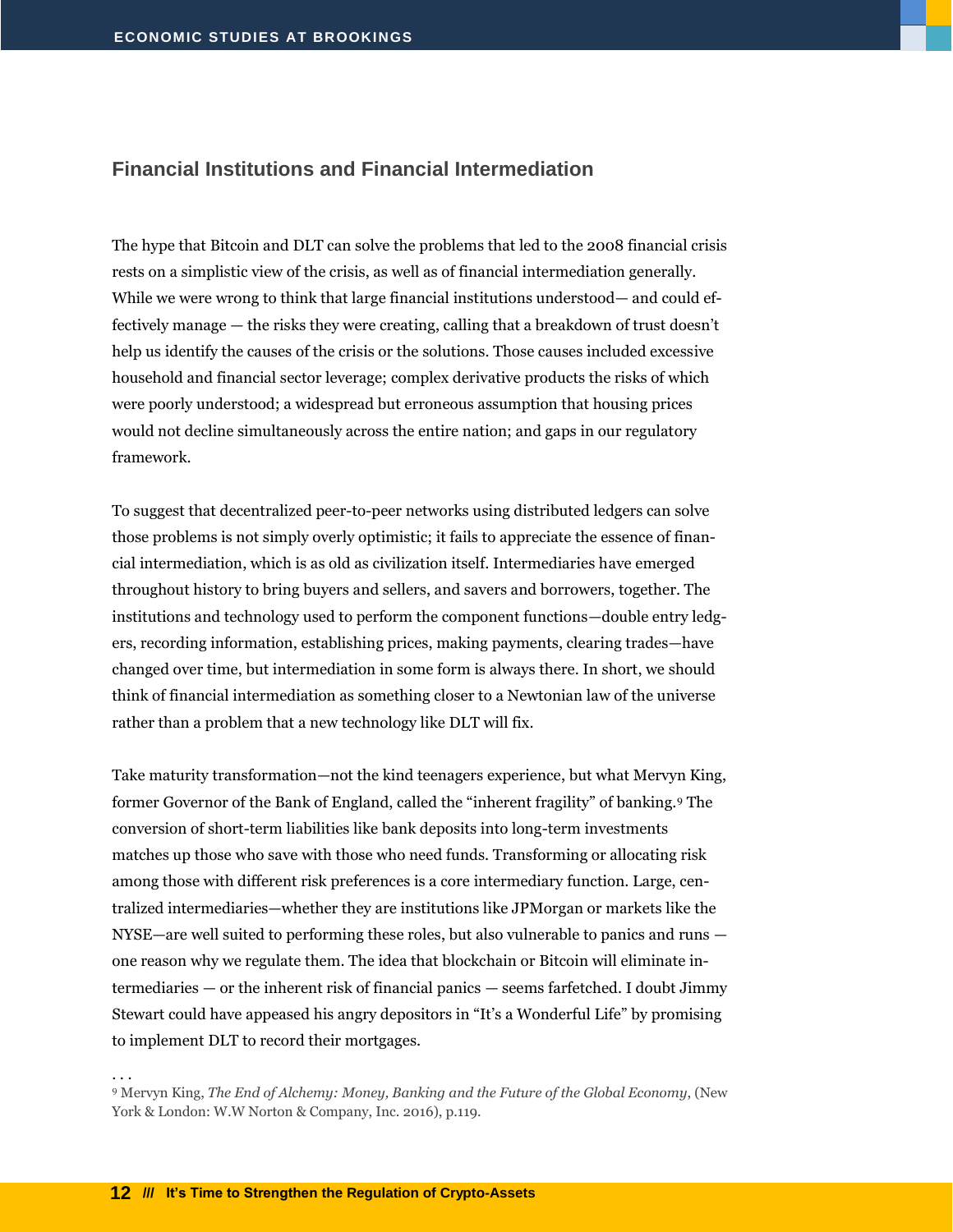What some Bitcoin enthusiasts fail to distinguish is that a primary cause of the global financial crisis was the growth of financial intermediation outside our traditional regulatory framework, rather than the mere existence of intermediation. Non-bank mortgage originators, securitization, derivatives and the government-sponsored enterprises all contributed to a dramatic growth in mortgage lending outside of traditional banks. Investment banks not only grew enormously; they were more highly leveraged and far more dependent on short-term funding (such as repo financing) than on more stable banking deposits. There was, in short, no prudential regulation of the so-called shadow banking sector.

The tendency of the financial sector to grow outside of regulation is a pattern we have seen before: The Panic of 1907 started outside of traditional banks, in runs against the newly emerging trust companies. The trust companies did not have access to the liquidity supplied by private clearinghouses. That episode led to the recognition that we needed a central bank with lender of last resort capabilities, and the Federal Reserve was created in 1913.

The crypto sector is small and does not appear to be significant today from a financial stability standpoint. But small new trends have led to bigger problems before, and there are good reasons to improve regulation now, whether or not crypto ever grows into something that could threaten financial stability. In short, the crypto sector does not deserve a free pass because of what some see as the exceptional potential of the underlying technology.

Perhaps DLT can contribute to more decentralized financial activity, but it may also simply enhance the efficiencies and market share of large institutions. That is, perhaps it gives rise to ledgers that record financial transactions and information in real-time and that are widely accessible, rather than records kept solely by individual firms. That might reduce the likelihood that the failure of a single firm creates broader financial instability.

But the technology may also enable large institutions to increase their efficiencies in providing services. In particular, DLT could be used for permission-based systems that are governed or controlled by a single institution or a consortium of institutions. There are many such initiatives by large companies, including the Corda project by R3, the Bakkt platform being created by ICE, a JPMorgan capital markets project and a Walmart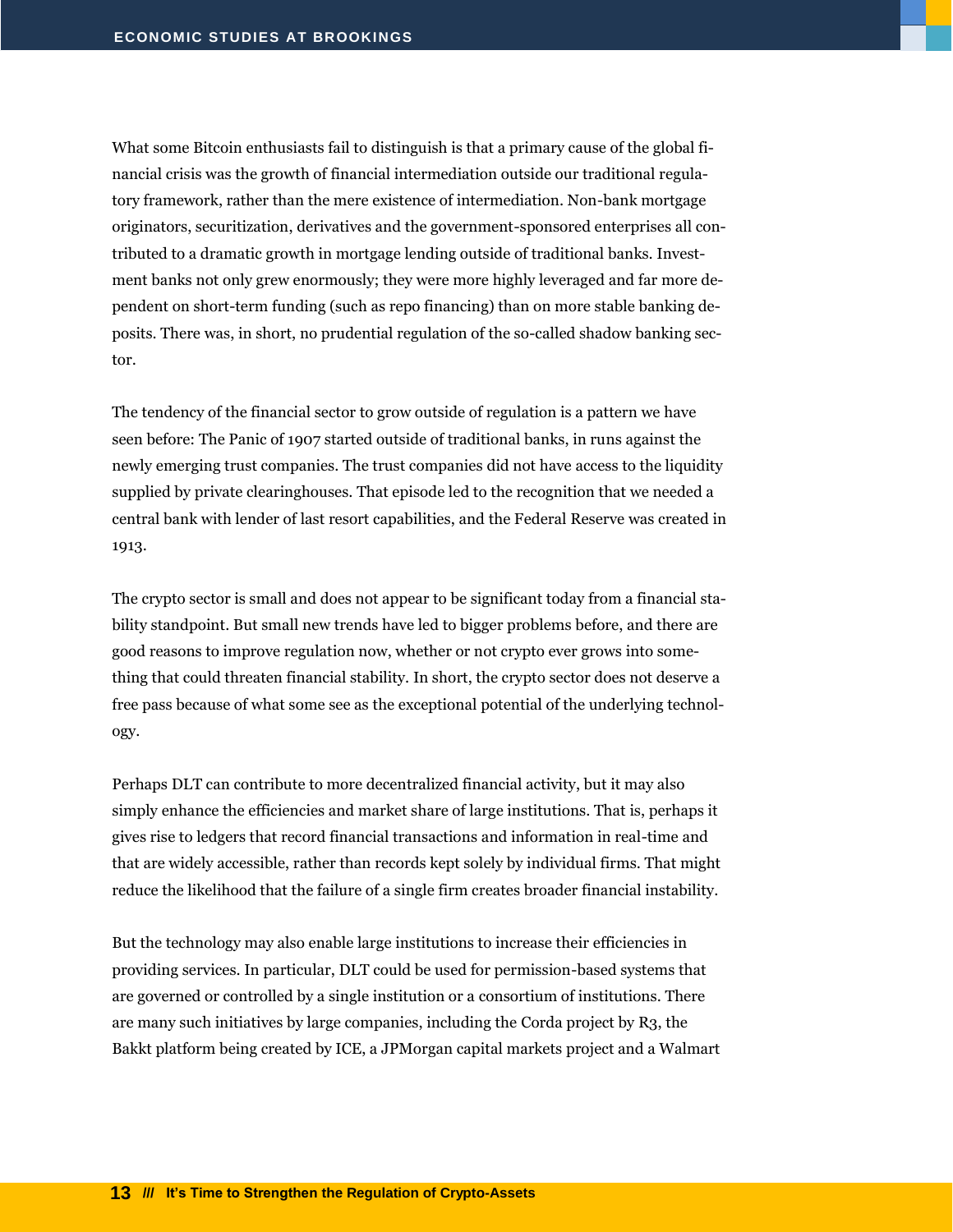food-tracking project.<sup>10</sup> In that scenario, DLT might actually help large institutions increase their market share. If that happens, the visions of disintermediation and decentralization that crypto enthusiasts articulate will be as hollow as the predictions that the internet would bring democracy to China. Instead, it became an instrument of state control.

The trading of crypto-assets requires a better regulatory response today. Our inability to know how the technology will develop in the long run should not distract us from that objective.

#### <span id="page-15-0"></span>**PART II:**

. . .

#### <span id="page-15-1"></span>**THE NEW CRYPTO-ASSET FINANCIAL INTERMEDIARIES**

#### <span id="page-15-2"></span>**The New Intermediaries Do Not Meet Traditional Standards**

The new crypto intermediaries include hundreds of crypto-asset trading platforms or "exchanges," on which you can buy and sell Bitcoin and other crypto-assets. These new institutions are handling billions of dollars (or the equivalent) in investor assets. By one estimate, there are over 500 such platforms.<sup>11</sup>

The first chart below lists the largest trading platforms headquartered in the U.S., followed by a chart of some of the largest in the world.<sup>12</sup>

<sup>10</sup> Sarah Castellanos, "JP Morgan Tests Blockchain's Capital Markets Potential," *Wall Street Journal CIO Journal*, May 16, 2018. [https://blogs.wsj.com/cio/2018/05/16/jp-morgan-tests-block](https://blogs.wsj.com/cio/2018/05/16/jp-morgan-tests-blockchains-capital-markets-potential)[chains-capital-markets-potential;](https://blogs.wsj.com/cio/2018/05/16/jp-morgan-tests-blockchains-capital-markets-potential)

Angus Loten, "The Morning Download: Walmart Makes Blockchain a Requirement for Veggie Suppliers," *Wall Street Journal CIO Journal*, September 25, 2018.

https://blogs.wsj.com/cio/2018/09/25/the-morning-download-walmart-makes-blockchain-a-requirement-for-veggie-suppliers/.

<sup>11</sup>Kai Sedgwick, "The Number of Cryptocurrency Exchanges has Exploded," *Bitcoin,* April 11, 2018. [https://news.bitcoin.com/the-number-of-cryptocurrency-exchanges-has-exploded/;](https://news.bitcoin.com/the-number-of-cryptocurrency-exchanges-has-exploded/)

For an alternate estimate of the top 300 platforms, see CoinmarketCap, "Top Cryptocurrency Exchanges by Trade Volume," accessed March 2, 2019. [https://coinmarketcap.com/rankings/ex](https://coinmarketcap.com/rankings/exchanges/reported/3)[changes/reported/3](https://coinmarketcap.com/rankings/exchanges/reported/3)

<sup>12</sup> For 30d volume rankings (adjusted trade volume), see Coinmarketcap, "Top 100 Cryptocurrency Exchanges by Trade Volume," accessed March 2, 2019. https://coinmarketcap.com/rankings/exchanges/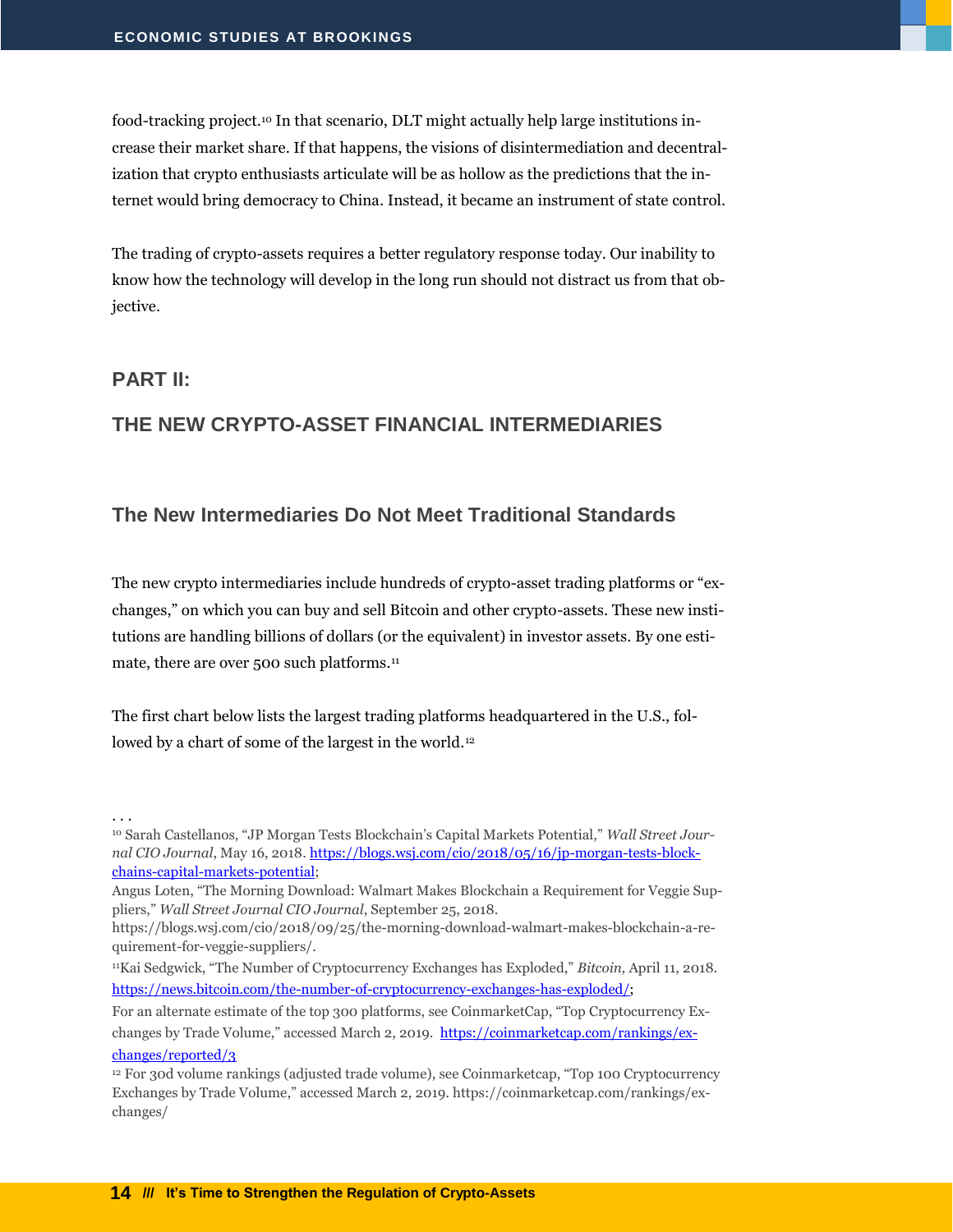| Ranking<br>(30d<br>volume) | <b>Exchange</b><br>(US-Based) | <b>HQ Location</b> | 30d volume<br>(USD equiv) |
|----------------------------|-------------------------------|--------------------|---------------------------|
| ı                          | Coinbase Pro                  | San Francisco      | \$2,074,292,863           |
| 2                          | Kraken                        | San Francisco      | \$2,049,827,003           |
| 3                          | <b>Bittrex</b>                | Seattle            | \$726,781,474             |
| 4                          | Gemini                        | New York           | \$324,483,934             |
| 5                          | Poloniex (Circle)             | Boston             | \$320,812,027             |
| 6                          | itBit                         | New York           | \$256.272.638             |



**Market share of US-HQ exchanges**

#### **Figure 2**: Largest Worldwide Trading Platforms

| Ranking<br>(30d volume) | <b>Exchange</b> | 30d volume<br>(USD equiv) |
|-------------------------|-----------------|---------------------------|
|                         | Binance         | \$19,025,497,109          |
| 2                       | OKEx            | \$15,774,920,697          |
| 3                       | Bit-Z           | \$13,118,025,809          |
| 4                       | DigiFinex       | \$12,495,455,418          |
| 5                       | ZB.COM          | \$11,880,679,676          |
| 6                       | CoinBene        | \$10,408,887,497          |
| 7                       | Huobi Global    | \$10,169,027,497          |
| 8                       | LBank           | \$10,168,445,838          |
| 9                       | BitMax          | \$9,980,398,237           |
| 10                      | ВW              | \$9,956,948,773           |
|                         |                 |                           |
| 43                      | Coinbase Pro    | \$2,074,292,863           |
| 44                      | Kraken          | \$2,049,827,003           |
| .                       |                 |                           |
| 68                      | Gemini          | \$324,483,934             |
| 69                      | Poloniex        | \$320,812,027             |
|                         |                 |                           |



Many of these firms are not simply trading platforms; they also perform a variety of other functions that we would never allow a traditional securities or derivatives exchange to perform due to the potential conflicts of interest. It is also because of the multiple roles

**15 /// It's Time to Strengthen the Regulation of Crypto-Assets**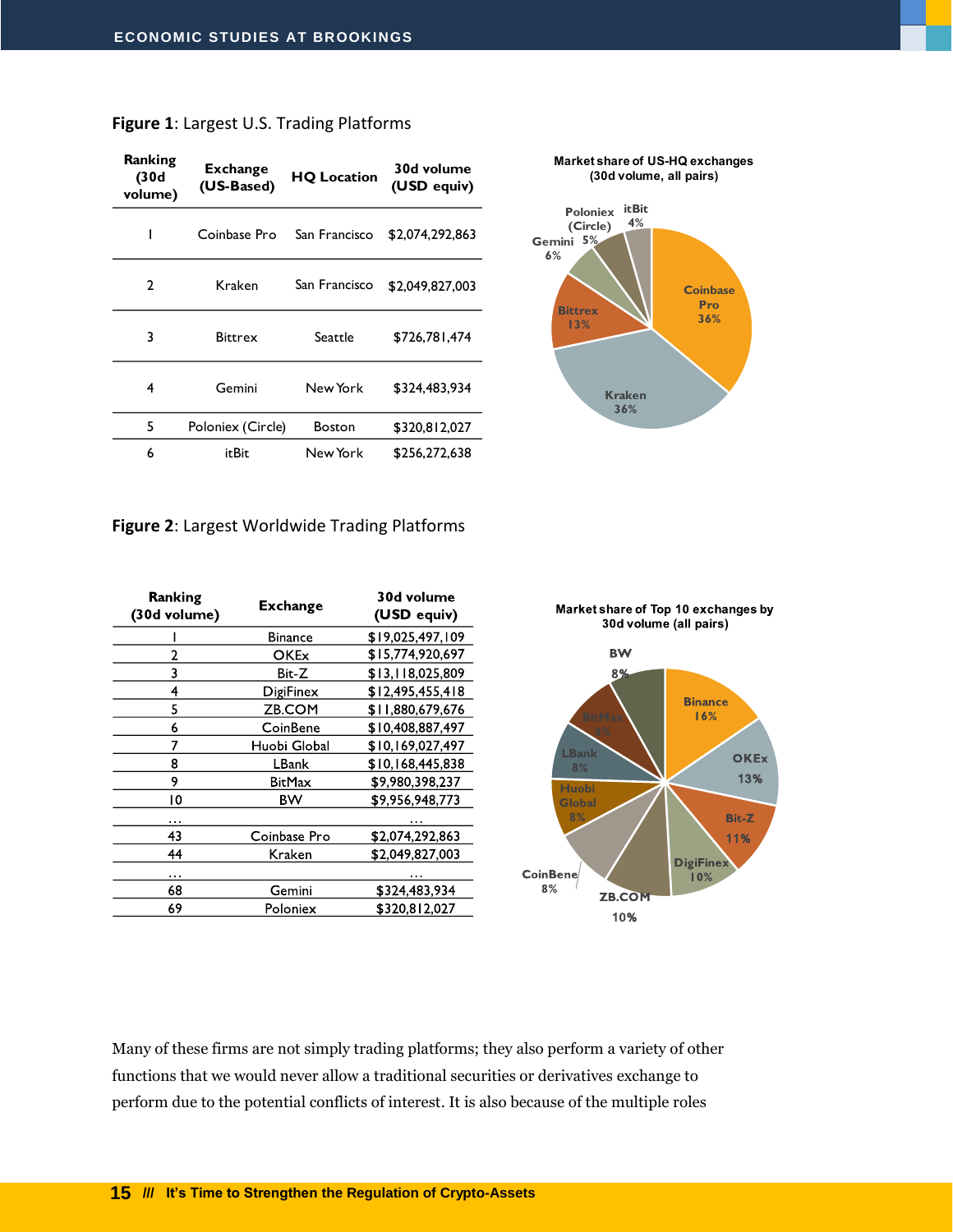that crypto-asset exchanges play (or aspire to play) that I use the term "intermediary."

For example, many of these firms hold your crypto-assets, which saves you the trouble of figuring out how to store and transfer a crypto-asset on your phone. (If you use your phone but lose your private key, your crypto-assets are lost.) Some investors use third party "wallets"—technologies that hold your crypto-assets, just as a physical wallet holds your cash. The crypto-asset platforms may also convert your U.S. dollars or other fiat currency into crypto-assets and vice versa. They may make payments for you.

In the securities and derivatives world, our laws require that the trading platform be separated from the custody function because of the risk of conflicts. Regulations are designed to safeguard customer assets, such as segregation of customer funds from proprietary funds. There are no similar requirements specific to the crypto world.

How an exchange holds your assets may also vary. An exchange might hold your Bitcoin or other crypto-assets in its own wallet, and also hold your private key; the exchange then executes transactions on your behalf, and is not supposed to share your private key with anyone. Alternatively, you might simply have a claim for Bitcoin at an exchange; your claim is an entry in a ledger, much like your claim for your deposits at a bank. An exchange might justify this as a security measure: it is holding your Bitcoin in a "cold" wallet that is off-line and therefore less vulnerable to hacking. But, as Nicholas Weaver has written: "If Bitcoin is the 'Internet of money', what does it say that it cannot safely be stored on a computer connected to the internet?"<sup>13</sup>

If the exchange uses a ledger to record customers' assets, there is no assurance that the exchange actually has the amount of a particular crypto-asset equal to its customers' claims. Much like banks are only required to hold a small fraction of customer deposits in cash (aka fractional reserve banking,) the exchange could operate with less than the total customer claims.

A recent paper by Ross Anderson and others suggests this practice may be quite common. Anderson and colleagues say some exchanges do not actually book customer transactions

<sup>13</sup>Nicholas Weaver, "Inside Risks of Cryptocurrencies," *Communications of the ACM* 61, no. 6 (2018): 20-24. [https://cacm.acm.org/magazines/2018/6/228046-risks-of-cryptocurrencies/ab](https://cacm.acm.org/magazines/2018/6/228046-risks-of-cryptocurrencies/abstract)[stract.](https://cacm.acm.org/magazines/2018/6/228046-risks-of-cryptocurrencies/abstract)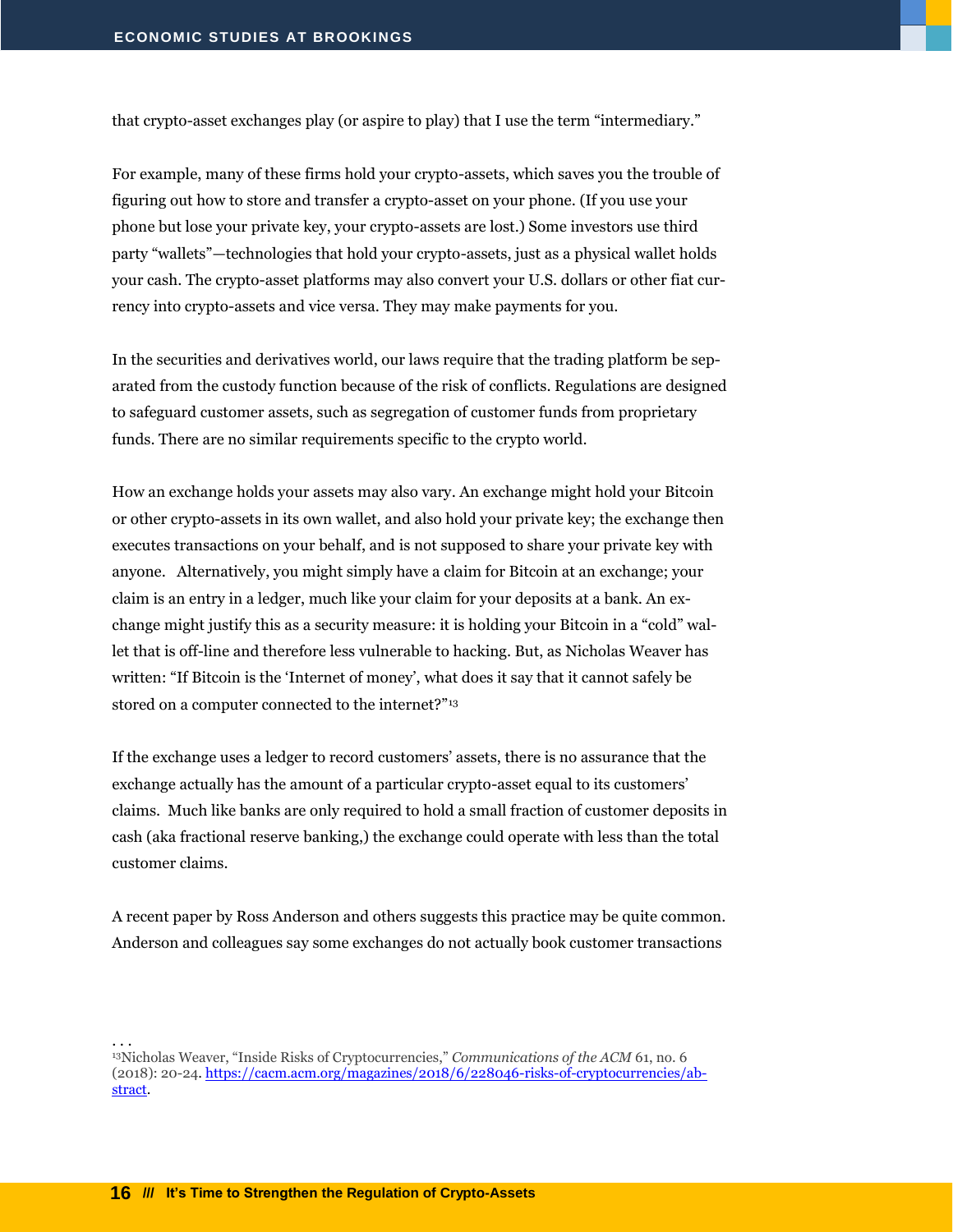on the blockchain; they simply record in their own ledger changes in customer holdings.<sup>14</sup>

This situation is especially ironic in light of the claims of the Bitcoin evangelists about creating distributed ledgers that don't rely on central intermediaries or on trust in a central authority. In fact, if practices like this are common, it is the exact opposite. It is the crypto equivalent of modern-day banking, but without any of the law or regulation to protect customers. Your Bitcoin is deposited and probably co-mingled with the deposits of others. It is not recorded on the blockchain; it is represented by an entry in an electronic, centralized ledger. It is uninsured and there is no guarantee you will get it. You must rely on—trust—the intermediary. (There are emerging technologies which enable investors to trade crypto-assets without first giving a platform custody, as I will discuss later.<sup>15</sup> )

The failure to actually record transfers of Bitcoin on the blockchain was the subject of one of the first enforcement actions pertaining to virtual currencies that the CFTC brought under my tenure. In 2016, the agency brought an action against Bitfinex for failing to actually *deliver* Bitcoin to its customers. Instead, Bitfinex simply maintained its own ledger.<sup>16</sup>

Custody problems reached a bizarre new level with the recent failure of QuadrigaCX, a Canadian crypto exchange. The founder died suddenly, and apparently was the only person who knew the details—or password—for the exchange's cold storage arrangements. Thus far, no one has been able to access the cold wallet, where approximately \$190 million worth of crypto and fiat currency is stored for customers. It may be lost forever.<sup>17</sup>

The potential problems arising from lack of a regulatory framework go beyond the issue of how an exchange holds your crypto-assets. There are no rules on how quickly a trade must be executed or whether you are entitled to get the best price. Some firms disclose in their terms and conditions—often buried deep in their websites — that there is no assurance as to when a trade will be executed or settled, but that is not a substitute for rules

. . .

<sup>14</sup> Ross Anderson, Ilia Shumailov, et al., "Bitcoin Redux," *Cambridge University Computer Laboratory*, May 28, 2018[. https://weis2018.econinfosec.org/wp-content/up](https://weis2018.econinfosec.org/wp-content/uploads/sites/5/2018/05/WEIS_2018_paper_38.pdf)[loads/sites/5/2018/05/WEIS\\_2018\\_paper\\_38.pdf](https://weis2018.econinfosec.org/wp-content/uploads/sites/5/2018/05/WEIS_2018_paper_38.pdf)

<sup>15</sup>See the discussion under "Will Regulation Favor Centralization" in Part V.

- <sup>16</sup> See footnote 1: *In re* BFNXA d/b/a Bitfinex. As I will discuss later, the CFTC does not have general jurisdiction over the cash market but can bring enforcement actions concerning certain retail transactions where there is a failure to deliver, as was the case here.
- <sup>17</sup> Nikhilesh De, "QuadrigaCX Owes Customers \$190 Million, Court Filing Shows," *Coindesk,* February 1, 2019[. https://www.coindesk.com/quadriga-creditor-protection-filing?utm\\_source=twit](https://www.coindesk.com/quadriga-creditor-protection-filing?utm_source=twitter&utm_medium=coindesk&utm_term=&utm_content=&utm_campaign=Organic%20)[ter&utm\\_medium=coindesk&utm\\_term=&utm\\_content=&utm\\_campaign=Organic%20.](https://www.coindesk.com/quadriga-creditor-protection-filing?utm_source=twitter&utm_medium=coindesk&utm_term=&utm_content=&utm_campaign=Organic%20)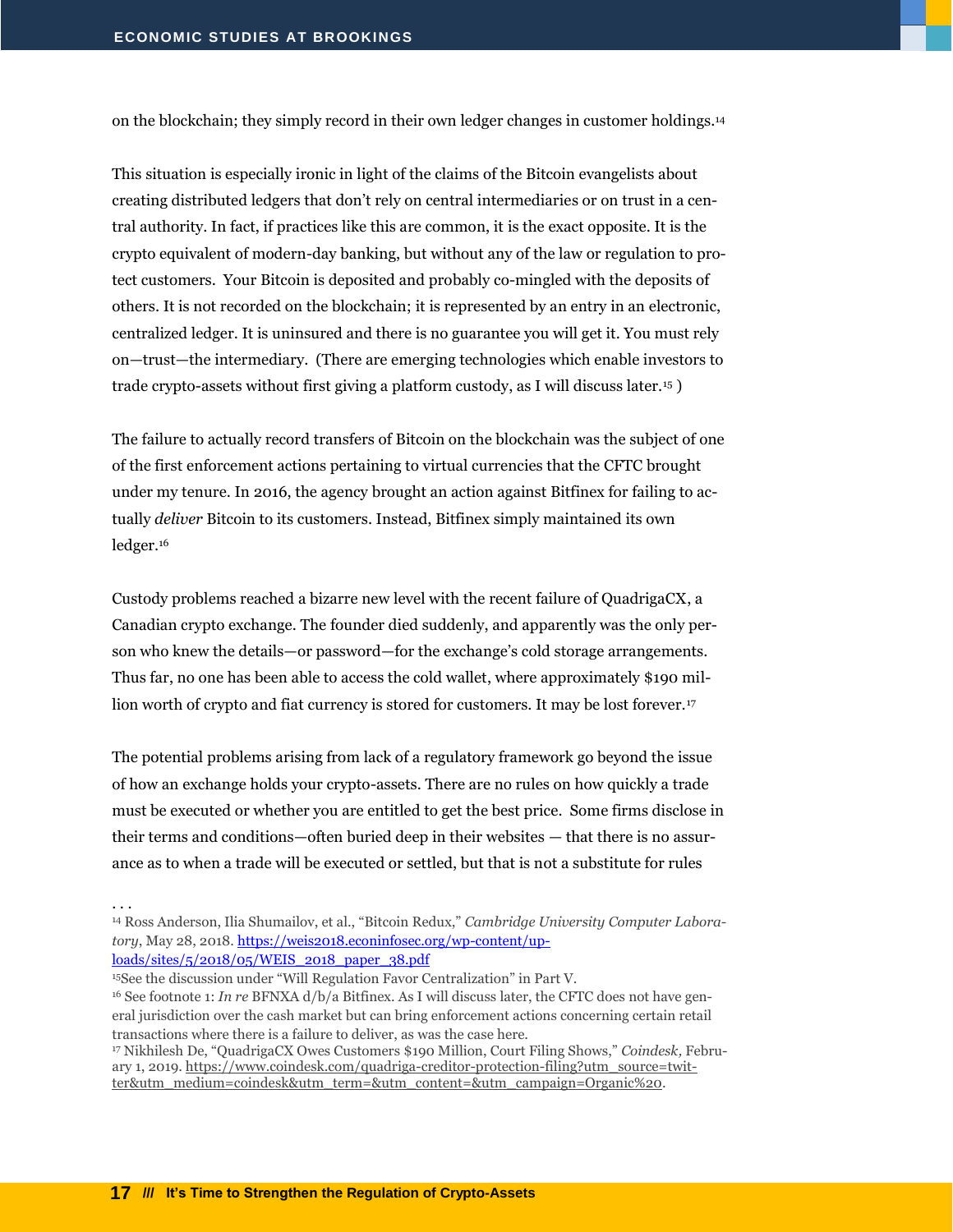that protect the investor. There is not much disclosure of order types or the way in which a firm's matching engine works. There are no rules on pre- or post- trade price transparency, so one cannot be sure about the quality, reliability or timeliness of the disclosure on their websites. There are no rules on margin lending.

The types of disclosures and requirements I have described above are extensive in the securities and derivatives markets. There are no such specific requirements for crypto intermediaries. I will discuss below whether a crypto intermediary could be required to comply with the rules applicable to securities or derivatives platforms - on the basis that the crypto-assets it is trading or handling can be considered securities or derivatives. But the reality is that existing law is not adequate for the sector generally.

Some crypto exchanges also engage in proprietary trading, thus creating the prospect that they are trading against or taking advantage of their customers' trades. The crypto platforms could also engage in wash trading—where the same party trades with itself in order to create the appearance of greater liquidity or to manipulate price. These platforms may also issue their own crypto-assets or receive significant payments for listing other issuers' crypto-assets. They need not disclose that fact, nor must they disclose their criteria or process for deciding what assets to list. They may also increase the amount of a cryptoasset being traded without disclosing that fact to investors.

Imagine if equity securities were traded in the same manner as crypto-assets. Instead of the rules on order routing that we have today in the equity markets, which assure you of receiving the best price, there are no such rules in the crypto market. To the extent there are multiple platforms trading the same crypto-asset, there are no rules governing when any particular platform must execute your trade or at what price. You are left to choose based on your own examination of the platforms. But instead of being able to check the latest prices with confidence as you can today with stocks on the consolidated tape, there are no requirements on trade reporting so you cannot be certain that the information you see on prices prior to or after trading on any platform is in fact reliable. Volume or price may be artificially affected by a variety of shady practices, such as wash trading, or the platform's proprietary desk might actually front run your trade, all of which are prohibited in our securities markets. While the NYSE and NASDAQ have no economic interest in the stocks they list, the crypto platform could be the issuer of the asset or could have a significant economic interest in its success, and may issue more in advance of your trade. Of course, even if the platform itself does not engage in any of these types of bad behavior, there are no rules prohibiting such activity by others nor are there rules requiring a trading platform to engage in surveillance to prevent such activity. There is no equivalent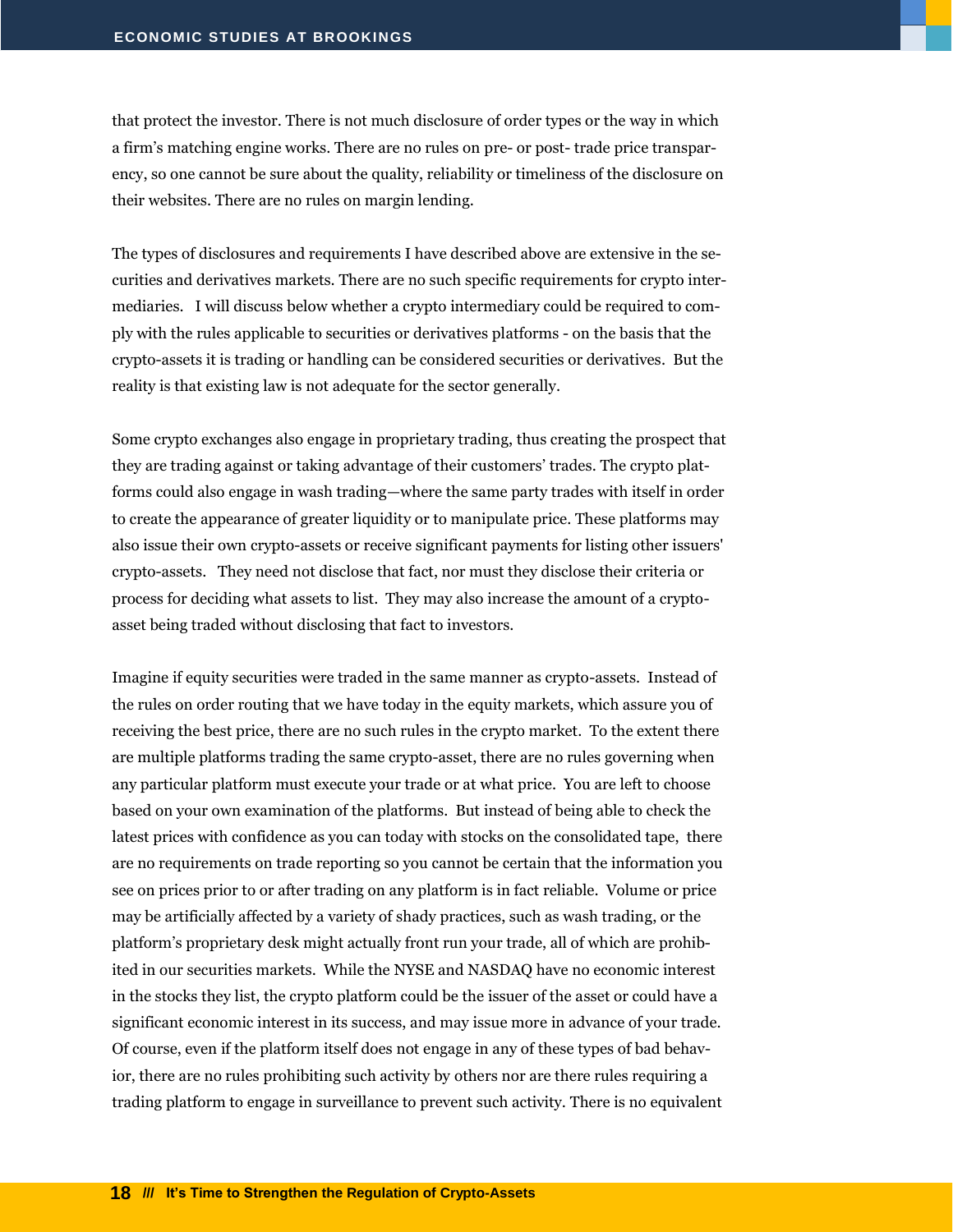to the SEC enforcement division nor to the Financial Industry Regulatory Authority (FINRA), which is dedicated to market integrity in our securities markets through constant and highly sophisticated market surveillance and the regulation of broker-dealers.

#### <span id="page-20-0"></span>**The Risk of Fraud, Failures and Manipulation**

It seems that hardly a month goes by without a media report of a fraud or failure at a crypto intermediary. Some of the more infamous thefts and hacks include the collapse of Mt. Gox in 2014 at a loss of \$450 million; the DAO and Bitfinex in 2016 (\$50 million and \$72 million, respectively); NiceHash in 2017 (\$70 million); <sup>18</sup> and Coincheck, Bithumb and Coinrail in 2018 (\$535 million, \$30 million and \$37 million, respectively).<sup>19</sup>

A Reuters report listed 26 thefts between June 2011 and April 2017 totaling almost 1 billion Bitcoin.<sup>20</sup> At today's prices that would represent about \$3.5 billion in value (and almost seven times that value at historical peak prices.)

A recent report by Chainalysis says that two professional criminal groups were largely responsible for \$1 billion of exchange hacks in 2018. The hackers typically moved stolen funds 5,000 times (and 15,000 in one case) in order to disguise the funds' criminal origins. The hackers often moved funds through other exchanges because the exchanges could not tell that funds had criminal origins.<sup>21</sup>

The absence of a federal regulatory scheme that requires segregation of assets and other customer protections make recovery more difficult. The Mt. Gox lawsuits, for example, drag on. Its founder filed a motion to dismiss a lawsuit brought against him in the United States on the grounds that he is a French citizen living in Japan.

. . .

<sup>18</sup> Dan Price, "The 8 Worst Cryptocurrency Hacks in History," *Blocks Decoded*, November 30, 2018, <https://blocksdecoded.com/cryptocurrency-hacks/>

<sup>19</sup> Jon Russell, "Korean crypto exchange Bithumb says it lost over \$30M following a hack," *TechCrunch,* June 19, 2018, https://techcrunch.com/2018/06/19/korean-crypto-exchangebithumb-says-it-lost-over-30m-following-a-hack/

<sup>20</sup> Steve Secklow, Alexandra Harney, Anina Irrera and Jemima Kelly, "Chaos and Hackers Stalk Investors on Crypto Exchanges," *Reuters Investigates*, September 29, 2017. [https://www.reu](https://www.reuters.com/investigates/special-report/Bitcoin-exchanges-risks/)[ters.com/investigates/special-report/Bitcoin-exchanges-risks/](https://www.reuters.com/investigates/special-report/Bitcoin-exchanges-risks/)

<sup>21</sup> Chainalysis, "Crypto Crime Report: Decoding increasingly sophisticated hacks, darknet markets and scams," January 2019, <https://blog.chainalysis.com/2019-cryptocrime-review>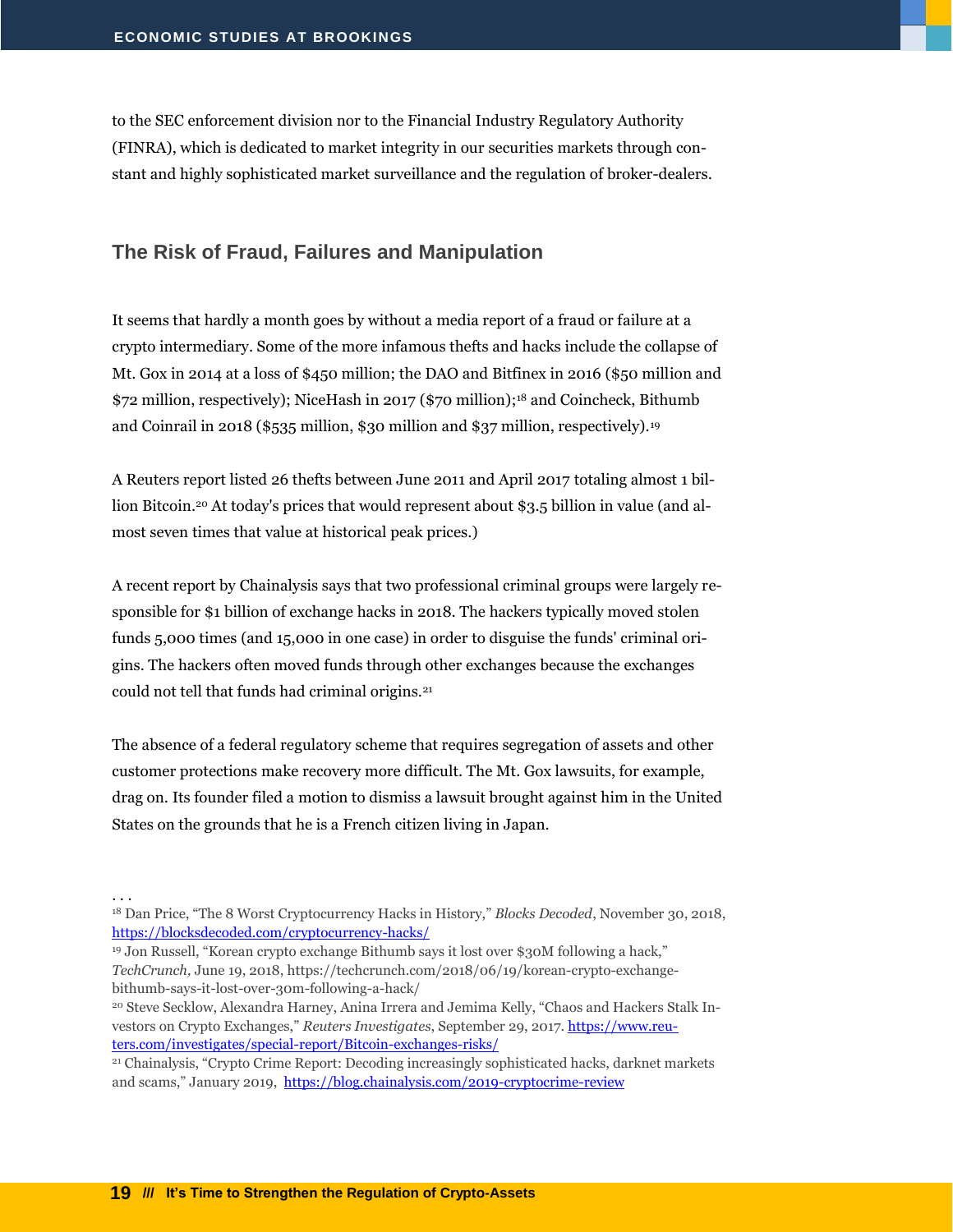One wonders how many frauds and failures would be reported if there were ongoing oversight of these platforms. Moreover, in the absence of oversight, customers do not even know how often a platform might face an outage or interruption of service, or the reasons for such an event.

Allegations of manipulation are frequent. In a recent paper, Professor John Griffin of the University of Texas argues that Tether, a crypto-asset pegged to U.S. dollars, is being used to manipulate the price of Bitcoin and other cryptocurrencies trading on several exchanges.<sup>22</sup> The *Wall Street Journal* recently claimed trading groups had engaged in 175 "pump and dump" schemes that inflated and then crashed the prices of 121 cryptocurrencies in the first six months of 2018, generating millions in losses for others.<sup>23</sup> Another story highlighted the widespread use of bots to manipulate price.<sup>24</sup>

Securities and derivatives exchanges are subject to a scheme of oversight that does not just rely on government rules and enforcement actions. Self-regulatory organizations are officially recognized as the policemen for broker-dealers in the securities world (the Financial Industry Regulatory Authority) and futures commission merchants in the derivatives world (the National Futures Association). While some crypto exchanges may claim to have surveillance operations, there is neither oversight nor official standards.

There is no insurance scheme to protect investors. If your securities broker absconds with your money or goes bankrupt, there is a good chance you are protected by the Securities Investor Protection Corporation. It protects against the loss of cash and securities from a SIPC-member broker-dealer up to \$500,000. It has overseen the recovery and return of approximately \$12 billion to victims of the Bernie Madoff scandal, for example.<sup>25</sup> SIPC has advanced a total of \$2.8 billion since its creation in 1970 through 2017, and SIPC says it has recovered \$139 billion in assets for investors over that time.<sup>26</sup> Although we do not

. . .

<sup>22</sup> John M. Griffin and Amin Shams, "Is Bitcoin Really Un-Tethered?" June 25, 2018, *SSRN*. <https://ssrn.com/abstract=3195066> or [http://dx.doi.org/10.2139/ssrn.3195066](https://dx.doi.org/10.2139/ssrn.3195066)

<sup>23</sup> Shane Shifflett and Paul Vigna, "Traders Are Talking Up Cryptocurrencies, Then Dumping Them,

Costing Others Millions," *The Wall Street Journal*, August 5, 2018.

https://www.wsj.com/graphics/cryptocurrency-schemes-generate-big-coin/

<sup>24</sup> Paul Vigna and Alexander Osipovich, "Bots Are Manipulating Price of Bitcoin in 'Wild West of Crypto'," *The Wall Street Journal*, October 2, 2018[. https://www.wsj.com/articles/the-bots-manip](https://www.wsj.com/articles/the-bots-manipulating-bitcoins-price-1538481600)[ulating-bitcoins-price-1538481600](https://www.wsj.com/articles/the-bots-manipulating-bitcoins-price-1538481600)

<sup>25</sup> Securities Investor Protection Corporation, "Madoff Recovery Initiative Reaches Approximately \$13.26 Billion in Recovered Funds," *SIPC*, July 5, 2018. [https://www.sipc.org/news-and-me](https://www.sipc.org/news-and-media/news-releases/20180705.html)[dia/news-releases/20180705.html](https://www.sipc.org/news-and-media/news-releases/20180705.html)

<sup>26</sup> Securities Investor Protection Corporation, "History and Track Record," *SIPC*, Accessed January 11, 2019[. https://www.sipc.org/about-sipc/history](https://www.sipc.org/about-sipc/history)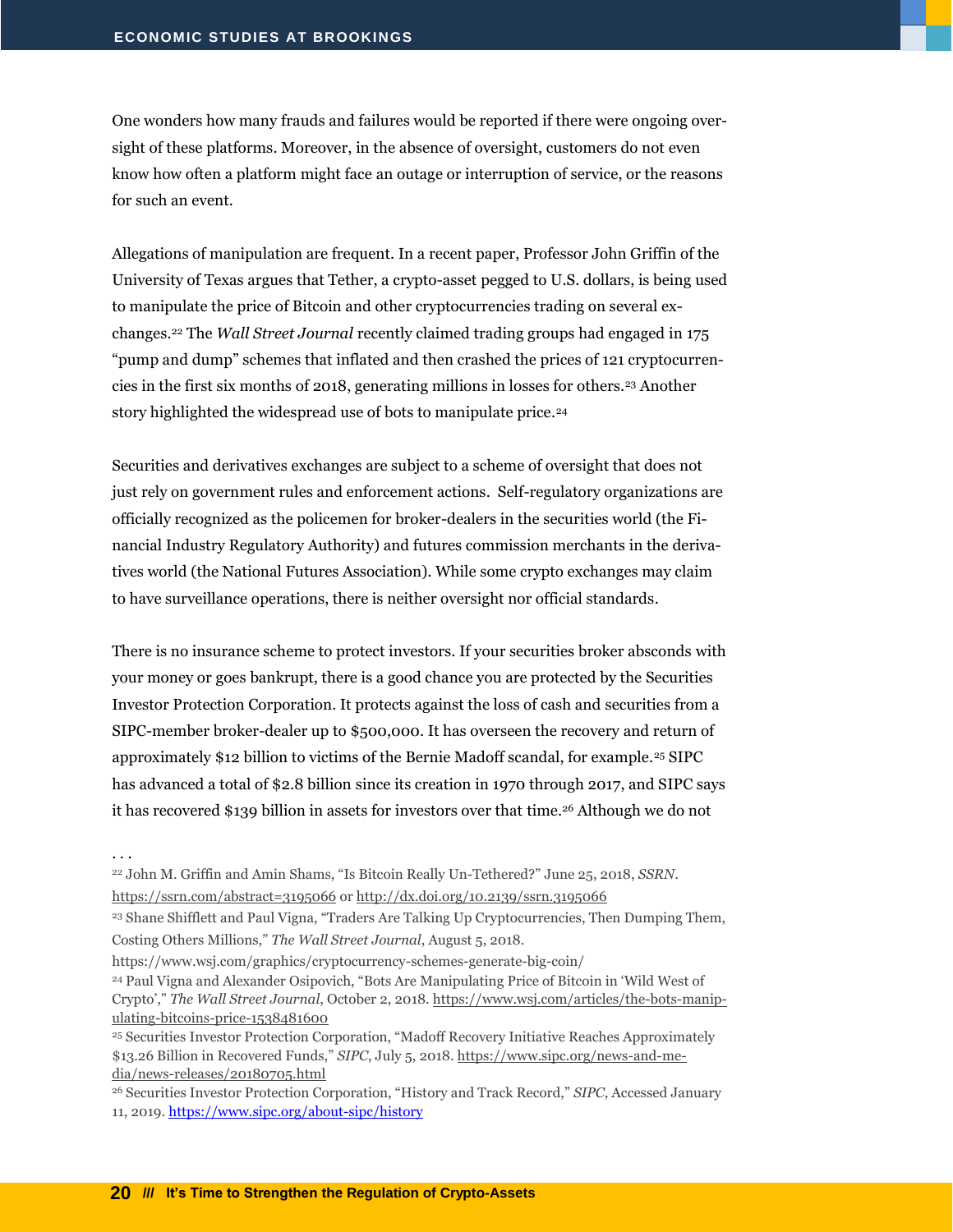have an insurance scheme for derivatives, we do have segregation requirements and clear rules on how customers are treated in a bankruptcy.

#### <span id="page-22-0"></span>**Customer Agreements That Limit Responsibility**

Many of the trading platforms have customer agreements which limit their responsibilities or absolve them of liability in ways not permitted in other financial sectors such as securities, derivatives, and banking. Of course, most customers probably don't read these agreements, but they might find surprising terms if they did. As noted earlier, this includes disclaimers about best execution or timeliness of trades; the customer has no assurance as to when or how a trade will be affected. In addition, the customer is required to promise not to engage in manipulative activities but the firms make no promises as to what they will do to prevent fraud or with respect to their own trading. Many firms require the customer to consent to a broad release and indemnification. I doubt that many crypto investors realize they could be liable to the trading platform. The existence and rampant acceptance of these agreements highlights the limits of relying solely on the industry to police itself.

More pro-customer agreements in conjunction with better disclosure by platforms would help, but I am not suggesting this alone can solve the problem. Our securities regulatory regime is one in which disclosure can cure many things, but you can neither disclose your way out of fraud nor require an investor to waive fraud claims. A business that has no history of profitability and doubtful prospects can go public as long as it chooses to disclose those facts. But a Ponzi scheme is not legal even if it were to say "there are no rules insuring that this is not a Ponzi scheme". Similarly, while it would be a good thing if platforms and sponsors of ICOs made better disclosure of the risks of fraud and manipulation in trading, that is not a substitute for requirements to prevent fraud and manipulation. A "Mind the Gap" sign would not absolve the London subway system if the gap between train and platform were ten feet wide.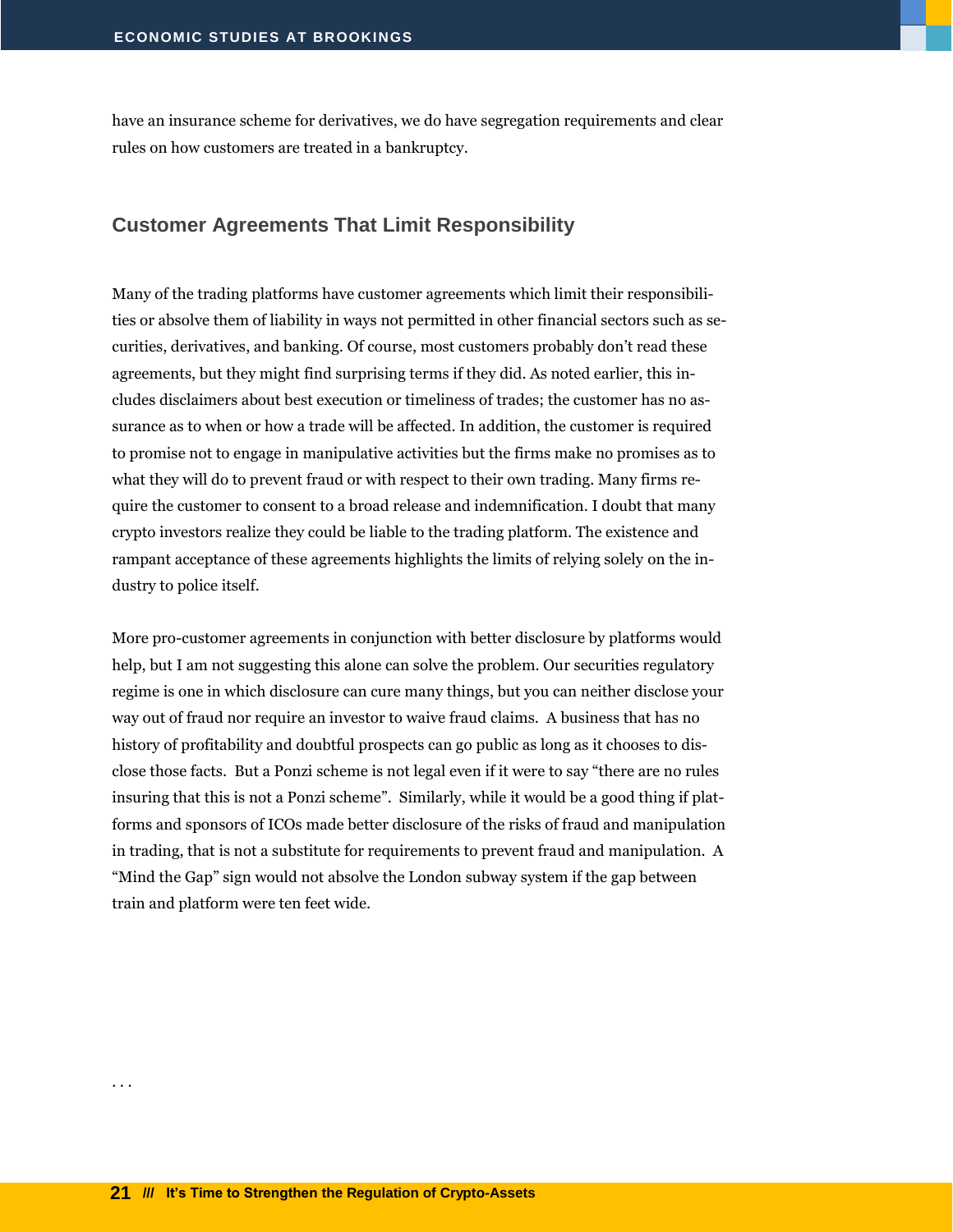#### <span id="page-23-0"></span>**PART III:**

# <span id="page-23-1"></span>**SYSTEMIC RISKS: CYBER ATTACKS AND ILLICIT PAYMENTS**

Some may take the view that there is no urgency to regulating these crypto intermediaries because the market is small and there is unlikely to be any material adverse consequence to the financial system as a whole. Even at its peak in late 2017, the market capitalization of all cryptocurrencies was around \$800 billion, compared to around \$30 trillion for the U.S. equity markets, for example. <sup>27</sup> With the dramatic decrease in prices over the course of 2018, it is now closer to \$130 billion. Some might even say *caveat emptor* — let the buyer beware — is the proper response given the anti-government attitude of many of those who promote the crypto market. And some may oppose creating a regulatory framework because it will legitimize activity in which they see little social value.

But bringing these institutions under regulatory purview can address some broader societal interests, in addition to addressing the problems noted in the previous section. These are most notably the potential harm from cyber-attacks and the use of cryptocurrencies for illicit payments. In addition, we should strengthen the regulatory framework now because our financial history affords plenty of examples of how innovations that started out small and were largely ignored by regulators ultimately generated more significant risks think back to subprime mortgages and shadow banking. We also need a regulatory framework in order to collect the data necessary to monitor the sector from a financial stability perspective.<sup>28</sup>

. . .

<sup>27</sup> Cryptocurrency market capitalization numbers are from Coinmarketcap.com. The peak was on January 7, 2018. U.S. equity market capitalization is from World Bank reports, [https://data.worldbank.org/indicator/CM.MKT.LCAP.CD?view=chart.](https://data.worldbank.org/indicator/CM.MKT.LCAP.CD?view=chart)

<sup>28</sup> In its 2018 annual report to Congress, the Office of Financial Research classified risks related to crypto assets as one of two "Other Risks [that] Bear Watching", and noted that "the lack of comprehensive regulatory data about U.S. and global markets in all cryptoassets hinders regulators' ability to monitor the sector(see FSB 2018)." Office of Financial Research, 2018 Annual Report to Congress, November 15, 2018[, https://www.financialresearch.gov/annual-reports/files/office-of-finan](https://www.financialresearch.gov/annual-reports/files/office-of-financial-research-annual-report-2018.pdf)[cial-research-annual-report-2018.pdf.](https://www.financialresearch.gov/annual-reports/files/office-of-financial-research-annual-report-2018.pdf) The Financial Stability Board report also noted the lack of sufficient data ("In this rapidly developing area, the paucity of relevant and reliable data warrants further monitoring and analysis of the market.") Financial Stability Board, 2018, p. 2.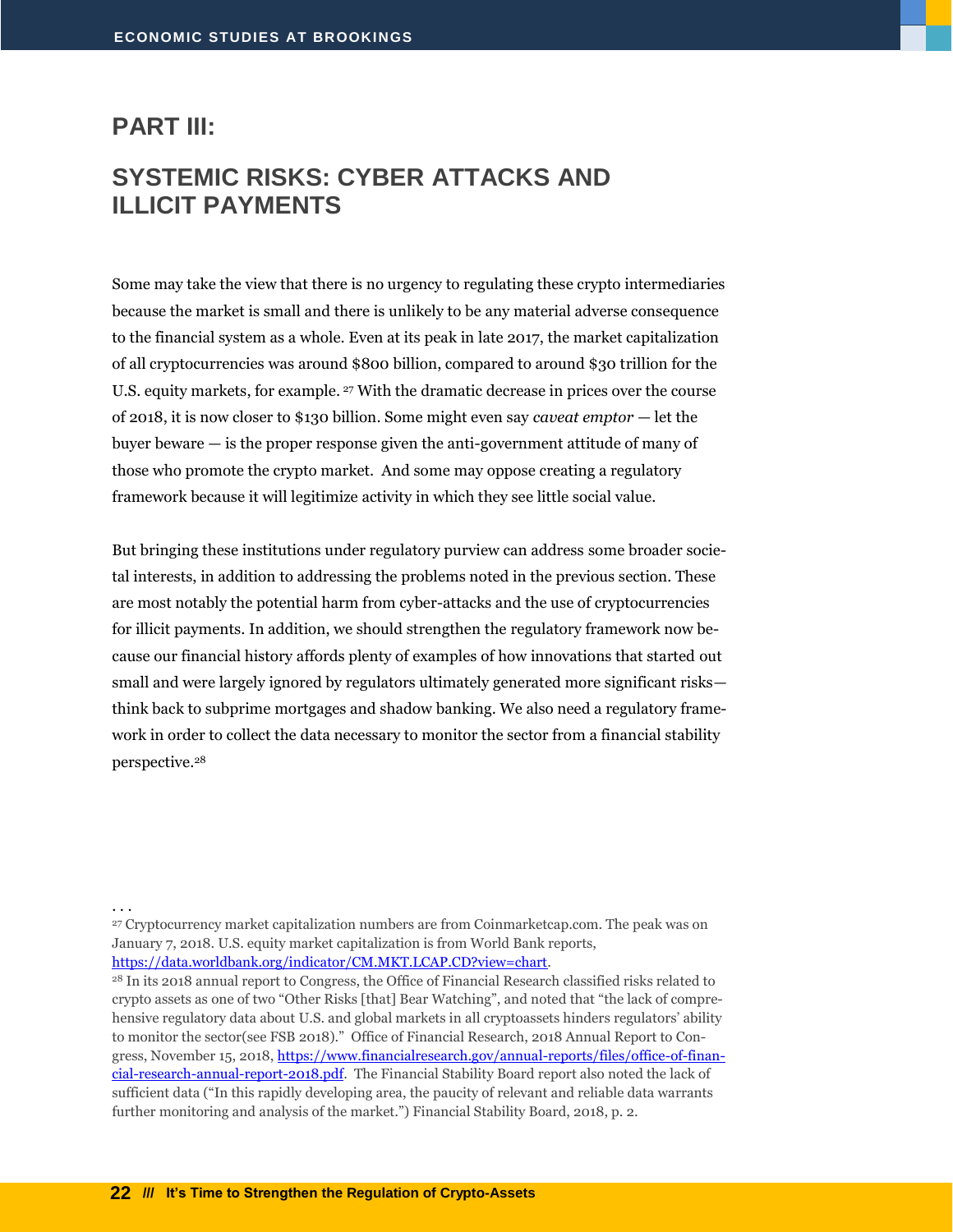#### <span id="page-24-0"></span>**The Risk of Cyber Attacks**

The risk of a cyber-attack on our core financial market infrastructure was my biggest concern while chairing the CFTC. It could result in significant interruption of trading and other services, loss of data and customer assets, and potentially threats to financial stability. We took actions to require trading and clearing platforms to maintain stronger cybersecurity protections. But it is a never-ending battle to keep defenses up to date.

The Office of Financial Research (OFR) concluded in its 2017 Financial Stability Report that cryptocurrencies have increased the risk that cyber-attacks will take place. That's because perpetrators  $-$  be they criminals or rogue state actors  $-$  can move and hold money pseudonymously and escape detection, and thereby succeed in ransomware demands.<sup>29</sup> The OFR Report lists cyber-attacks as the top threat to financial stability, and notes that the risk is especially great in the financial sector because it is so interconnected and heavily reliant on technology.

Some recent attacks illustrate this. In August 2017, North Korea allegedly launched a sophisticated cyber-attack on South Korean cryptocurrency exchanges in an attempt to subvert UN sanctions and acquire Bitcoin to fund Kim Jong Un's regime.<sup>30</sup> A more recent, successful hack occurred against Japanese exchange Coincheck, which lost over \$500 million in cryptocurrency in the breach.<sup>31</sup> Although officially unattributed, it was reported that South Korean intelligence similarly suspects North Korean hackers were the perpetrators.<sup>32</sup>

The recent Chainalysis report notes that crypto hacking was on the rise in 2018, even

<sup>30</sup> Elizabeth Shim, "North Korea targeted bitcoin exchange in hacking attempt, expert says," *UPI*, August 24, 2017[. https://www.upi.com/Top\\_News/World-News/2017/08/24/North-Korea-tar](https://www.upi.com/Top_News/World-News/2017/08/24/North-Korea-targeted-bitcoin-exchange-in-hacking-attempt-expert-says/8651503582036/)[geted-bitcoin-exchange-in-hacking-attempt-expert-says/8651503582036/](https://www.upi.com/Top_News/World-News/2017/08/24/North-Korea-targeted-bitcoin-exchange-in-hacking-attempt-expert-says/8651503582036/)

<sup>. . .</sup>

<sup>29</sup> Office of Financial Research, "2017 Financial Stability Report," December 5, 2017.

https://www.financialresearch.gov/financial-stability-reports/2017-financial-stability-report/, pp. 7-12

<sup>31</sup> Bloomberg, "How to Steal \$500 Million in Cryptocurrency," *Fortune*, January 31, 2018. www.fortune.com/2018/01/31/coincheck-hack-how/

<sup>32</sup> Josiah Wilmoth, "NEM Foundation Calls Off Chase for Stolen Coins from \$530 Million Coincheck Hack," *CCN*, Mar 23, 2018[. https://www.ccn.com/nem-foundation-calls-off-chase-for-sto](https://www.ccn.com/nem-foundation-calls-off-chase-for-stolen-coins-from-530-million-coincheck-hack/)[len-coins-from-530-million-coincheck-hack/](https://www.ccn.com/nem-foundation-calls-off-chase-for-stolen-coins-from-530-million-coincheck-hack/)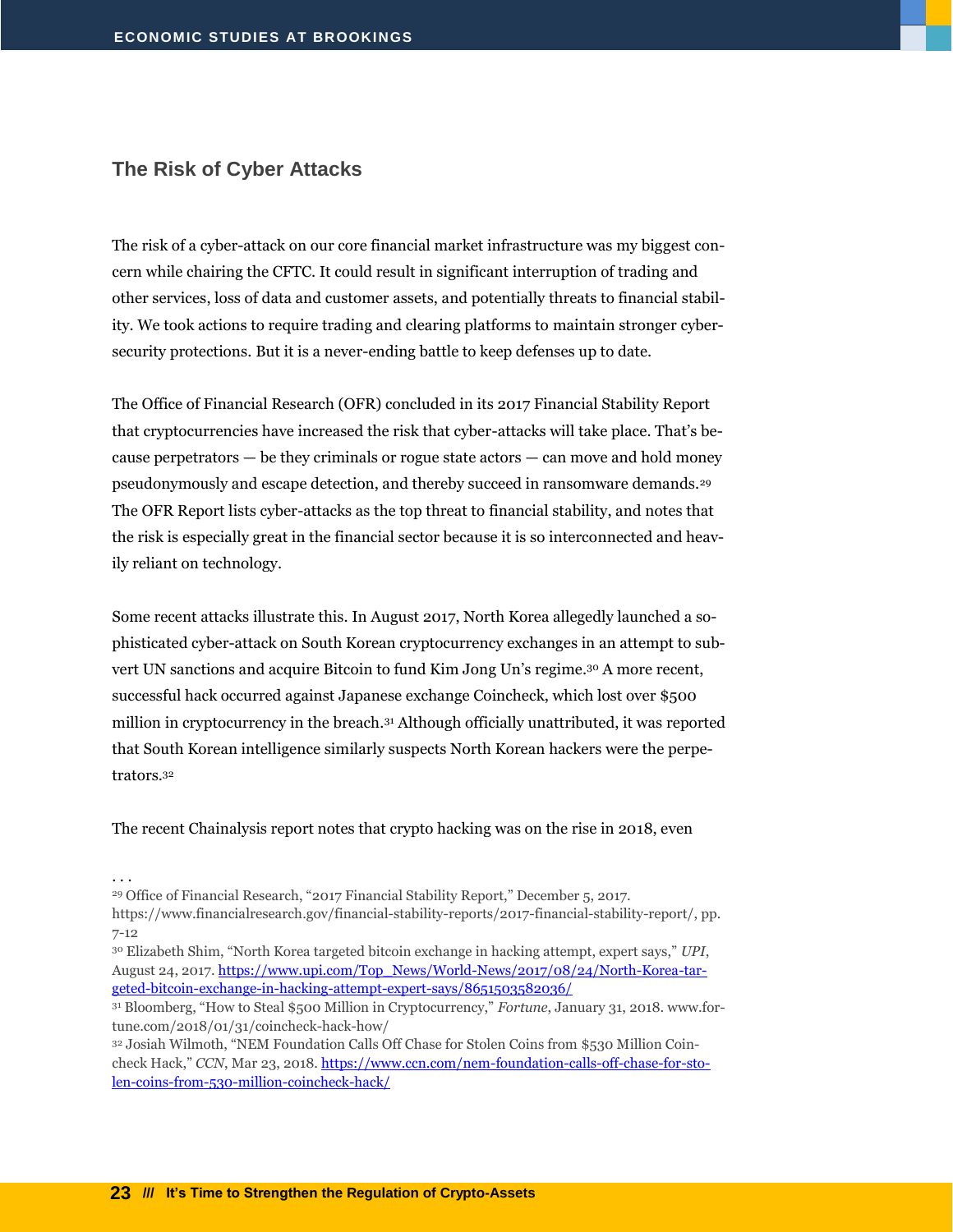though it represented a smaller percentage of the overall market because the market grew. "Hacking is on the rise," the report notes, "because it works." <sup>33</sup>

While the crypto sector is a small part of the financial system, it is not isolated. It has an increasing number of interconnections with other financial markets through the trading firms, banks, brokers and technology vendors that transact with crypto intermediaries. These include some of the largest firms in our financial system. Fidelity Investments, for example, recently announced it will start investing in crypto-assets.<sup>34</sup> Co-location where a high frequency trading firm places its computers in the same location that houses an exchange's matching engine, in order to access prices and transact a split second faster — is increasingly common at crypto exchanges. The same firms that co-locate at a crypto intermediary may co-locate at our major securities or derivatives intermediaries. Banks and brokers may engage in transfers of customer funds to and from crypto intermediaries. Technology vendors that work for crypto intermediaries may also work for other exchanges, trading platforms, banks or brokers.

Could an attack on a crypto intermediary cause collateral damage elsewhere? I am no cyber expert, but we have seen plenty of examples of incidents where malware enters through vulnerable computers at a single firm, and then quickly spreads and infects many other firms. The 2016 "Notpetya" attack — which *Wired Magazine* called the "most devastating cyber-attack in history" and which hit a wide range of global businesses including Maersk, Merck, WPP and FedEx—began with malware in an accounting program that was "Ukraine's equivalent to Turbo Tax or Quicken." The malware was designed to spread "automatically, rapidly and indiscriminately."<sup>35</sup> And, of course, it is easy for a phishing attack to spread through emails alone.

The School of International and Public Affairs at Columbia University has a new project on financial stability and cyber risk that has published some thoughtful papers, including one through the Brookings Center on Regulation and Markets exploring the risks created by "the deep interconnections within the financial system and the IT infrastructure." They cite algorithmic trading as an example of "these two systems becoming further inter-

<sup>34</sup> Nikhilesh De, "Fidelity May Formally Launch Its Crypto Custody Service in March," Coindesk, January 29, 2019. [https://www.coindesk.com/fidelity-custody-service-launch.](https://www.coindesk.com/fidelity-custody-service-launch)

<sup>35</sup> Andy Greenberg, "The Untold Story of Notpetya, the Most Devasting Cyberattack in History," *Wired*, August 22, 2018. [https://www.wired.com/story/notpetya-cyberattack-ukraine-russia-code](https://www.wired.com/story/notpetya-cyberattack-ukraine-russia-code-crashed-the-world/)[crashed-the-world/.](https://www.wired.com/story/notpetya-cyberattack-ukraine-russia-code-crashed-the-world/)

<sup>. . .</sup>

<sup>33</sup> Chainalysis, p.9.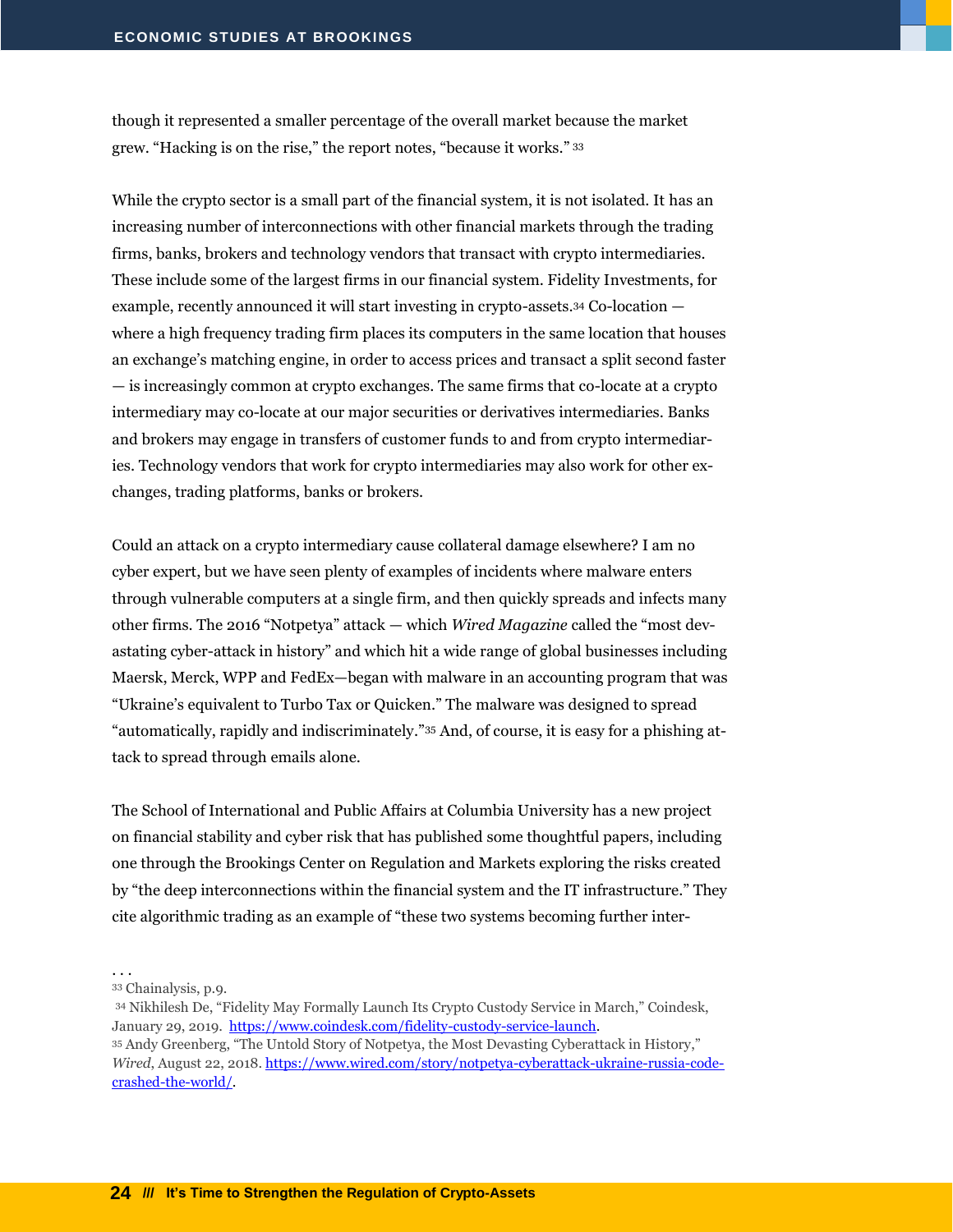twined" and "diversified cyber-crime markets" as one of several amplifiers of risk. The papers are a reminder of the difficulty predicting the consequences of a cyber-attack.<sup>36</sup>

Financial institutions and financial regulators have made a major push in recent years to heighten cybersecurity across the financial system. At the CFTC, we implemented new system safeguard testing requirements in 2016, which require the core financial market infrastructure firms under the agency's jurisdiction to engage in regular testing of cyber protections according to industry best practices, including vulnerability, penetration and controls testing and security incident response measures.<sup>37</sup> These regulations also required firms to screen their third-party vendors or service firms. The SEC and the banking regulators have updated their requirements in recent years. As noted in the OFR report, many institutions use the National Institute of Standards and Technology (NIST) Cybersecurity Framework as a starting point for cyber security preparations, and the President ordered all executive branch agencies to adopt that framework in a May 2017 order.<sup>38</sup>

As security expert Bruce Schneier writes in his latest book, *Click Here to Kill Everybody*, there is insufficient incentive for firms to invest in cybersecurity absent government requiring them to do so. Even a principled CEO who thinks about the long term would invest only to protect the value of the firm. But the costs of a cyber-attack on her firm could be much greater for society as a whole because of the collateral consequences.<sup>39</sup> This is particularly the case in financial services given the interconnected nature of the financial system.

. . .

<sup>36</sup> Jason Healey, Patricia Mosser, Katheryn Rosen and Alexander Wortner, "The Ties That Bind: A Framework to Assess the Linkages Between Cyber Risk and Financial Stability," *Columbia University School of International Affairs*, December 2018[, https://sipa.columbia.edu/sites/de](https://sipa.columbia.edu/sites/default/files/CRFS%20Working%20Paper%20The%20Ties%20that%20Bind.pdf)[fault/files/CRFS%20Working%20Paper%20The%20Ties%20that%20Bind.pdf.](https://sipa.columbia.edu/sites/default/files/CRFS%20Working%20Paper%20The%20Ties%20that%20Bind.pdf) See also Healey, Mosser, Rosen and Adriana Tache, "The Future of Financial Stability and Cyber Risk," October 2018[, https://www.brookings.edu/research/the-future-of-financial-stability-and-cyber-risk/.](https://www.brookings.edu/research/the-future-of-financial-stability-and-cyber-risk/) <sup>37</sup> U.S. National Archives and Records Administration. Office of the Federal Register. "System Safeguards Testing Requirements." *Federal Register* 81, no. 181. September 19, 2016: 64272. [https://www.cftc.gov/LawRegulation/FederalRegister/finalrules/2016-22174.html;](https://www.cftc.gov/LawRegulation/FederalRegister/finalrules/2016-22174.html) U.S. National Archives and Records Administration. Office of the Federal Register. "System Safeguards Testing Requirements for Derivatives Clearing Organizations", in *Federal Register,* 81. September 19, 2017: 64733[. https://www.federalregister.gov/documents/2016/09/19/2016-](https://www.federalregister.gov/documents/2016/09/19/2016-22413/system-safeguards-testing-requirements-for-derivatives-clearing-organizations) [22413/system-safeguards-testing-requirements-for-derivatives-clearing-organizations.](https://www.federalregister.gov/documents/2016/09/19/2016-22413/system-safeguards-testing-requirements-for-derivatives-clearing-organizations) <sup>38</sup> Office of Financial Research, "2017 Financial Stability Report," p.12.

<sup>39</sup> Bruce Schneier, *Click Here to Kill Everybody: Security and Survival in a Hyperconnected World,* (New York & London: W.W. Norton & Company, 2018), pp.124-5.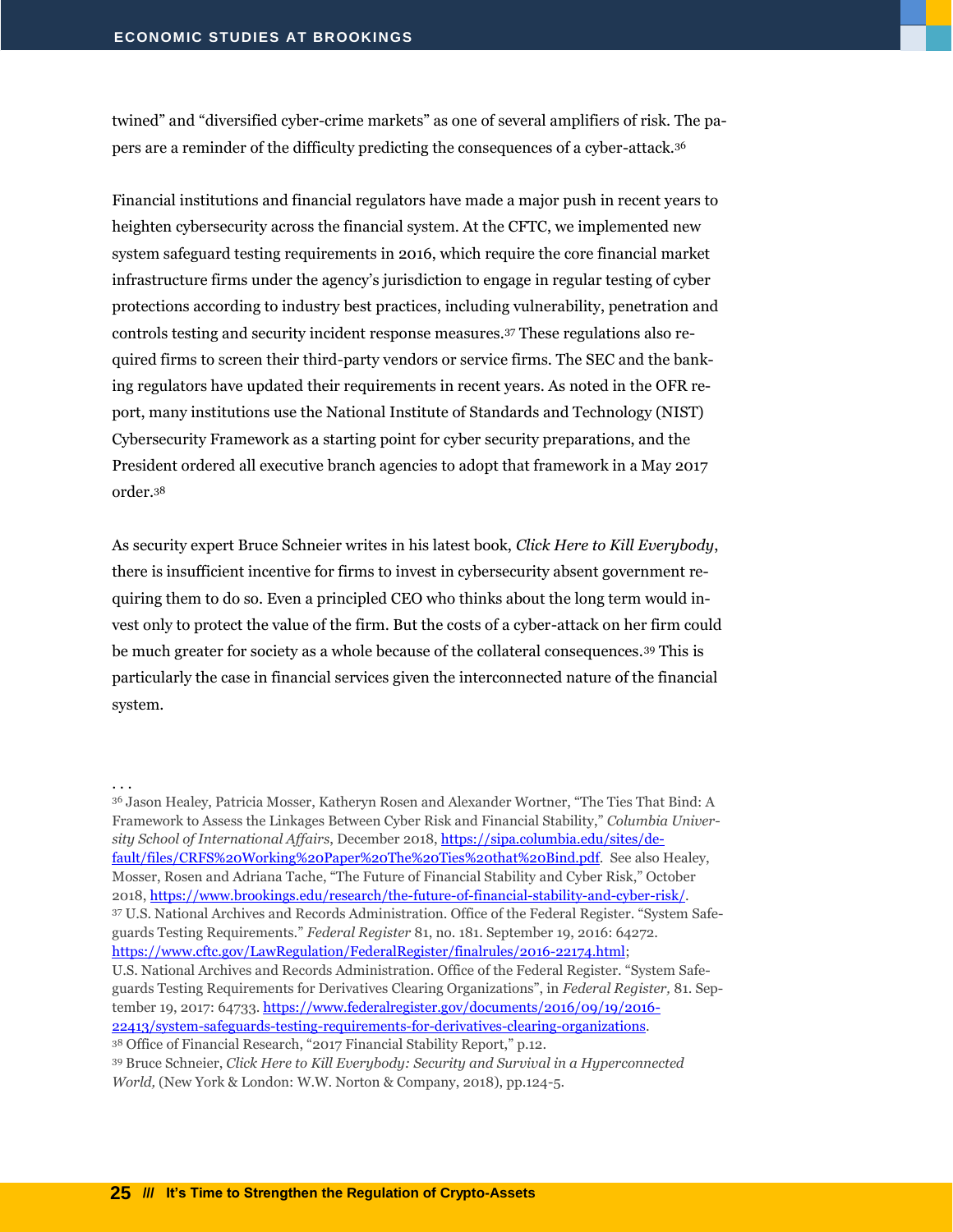The fact that crypto intermediaries face no such requirements is a gaping hole that is becoming increasingly significant as the sector grows. Such requirements are, admittedly, no guarantee against an attack, but they can certainly reduce the risks and consequences of one. Of course, some crypto exchanges will invest in cyber-security anyway, given their own reputational and financial risk. However, the stakes are too high to rely solely on voluntary actions by firms.

#### <span id="page-27-0"></span>**Use of Crypto-Assets for Illicit Payments and Activities**

A second problem is the use of crypto-assets for illicit payments, with ransomware being just one form. The pseudonymity of crypto-assets and lack of transparency on the part of the intermediaries make crypto-assets, especially cryptocurrencies, an attractive means to fund other types of illegal activity, the most infamous being the Silk Road dark market created by Ross Ulbricht, on which narcotics, firearms, poisons and other goods were sold. The Justice Department claimed the site generated sales in Bitcoin having an aggregate value in excess of \$1 billion.<sup>40</sup>

Guidance issued by the Financial Crimes Enforcement Network (FinCEN) in 2013 made it clear that cryptocurrency "administrators" and "exchanges" must register as Money Service Businesses and comply with reporting and record keeping requirements.<sup>41</sup> But the absence of a regulatory framework for the intermediaries that would require record keeping, reporting and transparency makes the job of enforcing those regulations difficult. As of October 2018, out of the 100 top exchanges listed on Coinmarket.cap, 13 had reportedly registered with FINCEN.<sup>42</sup> The director of FinCEN, Kenneth Blanco, expressed his surprise at how many exchanges only began compliance activities because they received notice of an examination. "Compliance does not begin because you may get caught, or be-

<sup>40</sup>Evander Smart, "Unsealed Transcript Shows How Judge Justified Ross Ulbricht's Life Sentence," Cointelegraph, October 9, 2015[, https://cointelegraph.com/news/unsealed-transcript-shows-how](https://cointelegraph.com/news/unsealed-transcript-shows-how-judge-justified-ross-ulbrichts-life-sentence)[judge-justified-ross-ulbrichts-life-sentence](https://cointelegraph.com/news/unsealed-transcript-shows-how-judge-justified-ross-ulbrichts-life-sentence)

<sup>41</sup> Department of the Treasury, Financial Crimes Enforcement Network, "Application of FinCEN'a Regulations to Persons Administering, Exchanging, or Using Virtual Currencies," FIN2013-G001, March 18, 2013,<https://www.fincen.gov/sites/default/files/shared/FIN-2013-G001.pdf>

<sup>42</sup> Christopher Casper, "Which Cryptocurrency Exchanges are Registered with FinCEN?" *CoinIQ*, October 3, 2018. [https://coiniq.com/crypto-exchange-fincen-registration/#MSB\\_obligations](https://coiniq.com/crypto-exchange-fincen-registration/#MSB_obligations)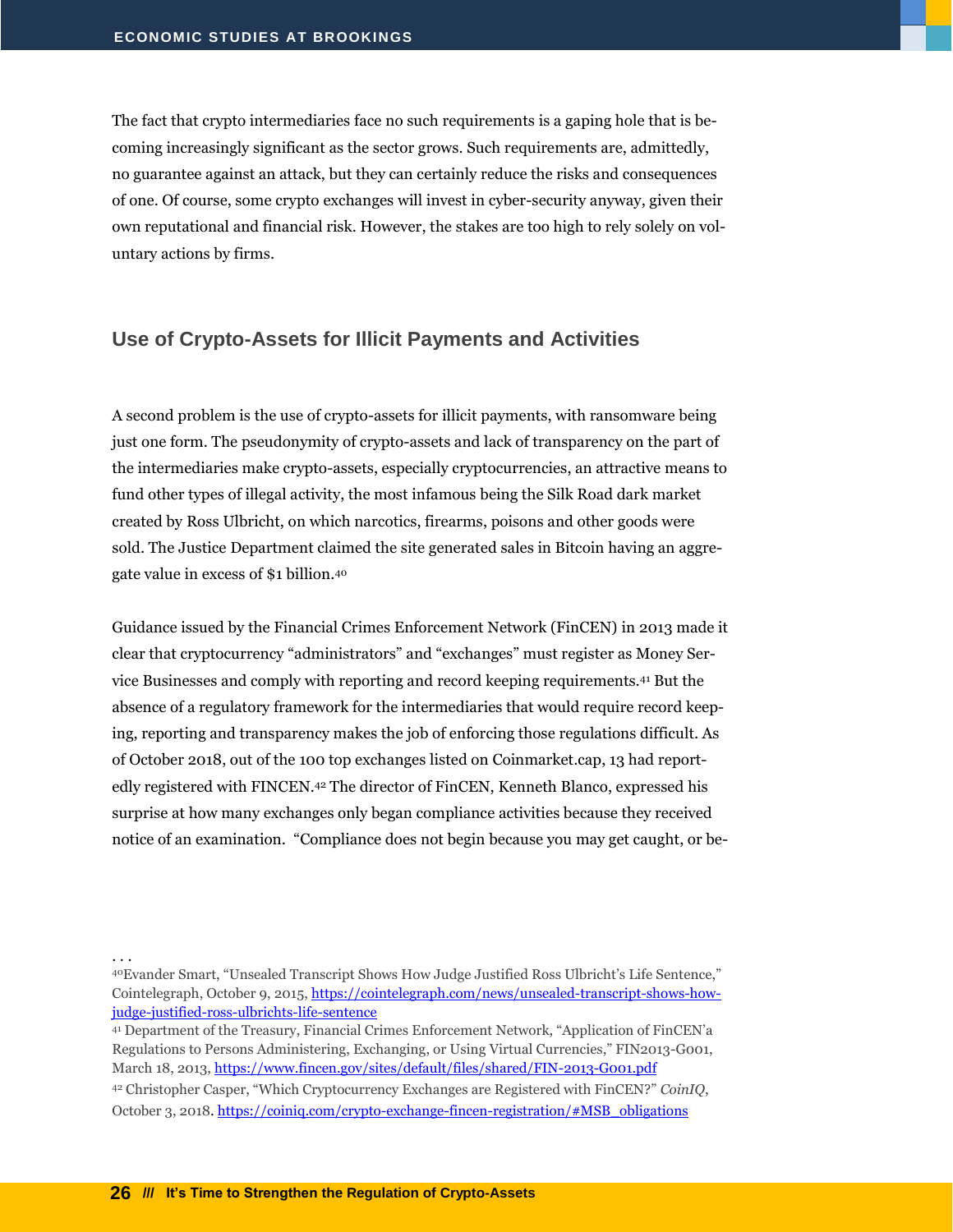cause you are about to be discovered," Blanco declared. "That is not a culture that protects our national security, our country, and our families. It is not a culture we will tolerate."<sup>43</sup>

A recent report by the Office of the New York Attorney General found that the stated procedures of platforms related to onboarding of customers, which is critical to complying with anti-money laundering (AML) and Know Your Customer (KYC) regulations, varied widely, with some being very weak.<sup>44</sup> Moreover, the report simply surveys what the platforms claim to do; it did not investigate what they *actually* do. Actual AML and KYC compliance may be even weaker.

There is an alternate view of the risk, as expressed by Alex Wearn of IDEX, a decentralized asset exchange for the cryptocurrency Ethereum: "the pseudonymous nature of blockchain-based transactions make it a pretty poor vehicle for money laundering as transactions are forever recorded in a public ledger."<sup>45</sup>

FBI Supervisory Special Agent Kyle Armstrong, who manages the Bureau's Virtual Currency Initiative, offered a thoughtful reconciliation of these viewpoints. He noted that cryptocurrencies have in fact led to increased availability and accessibility of illicit expenditures. He acknowledged there were some "good" aspects of cryptocurrencies when it comes to detecting and punishing criminal activity: they are more traceable than suitcases full of cash. Once a "wallet is unmasked" — that is, an account is identified—then other crimes and networks could be exposed. However, he also noted that some crypto currencies are now designed to be anonymous which makes law enforcement more difficult.<sup>46</sup> Transfers could also occur "off-chain" and not be easily traceable.

In addition, the rise of cryptocurrency "tumblers" and "mixing services" — which exist to hide a crypto-asset owner's identity by combining identifiable or tainted assets with others — illustrates how the sector will innovate to escape detection, absent government action.

<sup>43</sup> Ibid.

<sup>. . .</sup>

<sup>44</sup> Office of the New York Attorney General, "Virtual Markets Integrity Initiative Report," p.9. See further discussion of report in text at note 69.

<sup>45</sup> Alex Wearn, "Pragmatic Decentralization: How IDEX Will Approach Industry Regulation," *Me*dium, November 1, 2018. [https://medium.com/aurora-dao/pragmatic-decentralization-how-idex](https://medium.com/aurora-dao/pragmatic-decentralization-how-idex-will-approach-industry-regulations-8b109212128a)[will-approach-industry-regulations-8b109212128a](https://medium.com/aurora-dao/pragmatic-decentralization-how-idex-will-approach-industry-regulations-8b109212128a)

<sup>46</sup> Presentation at Crypto Evolved conference, June 27, 2018, New York, N.Y.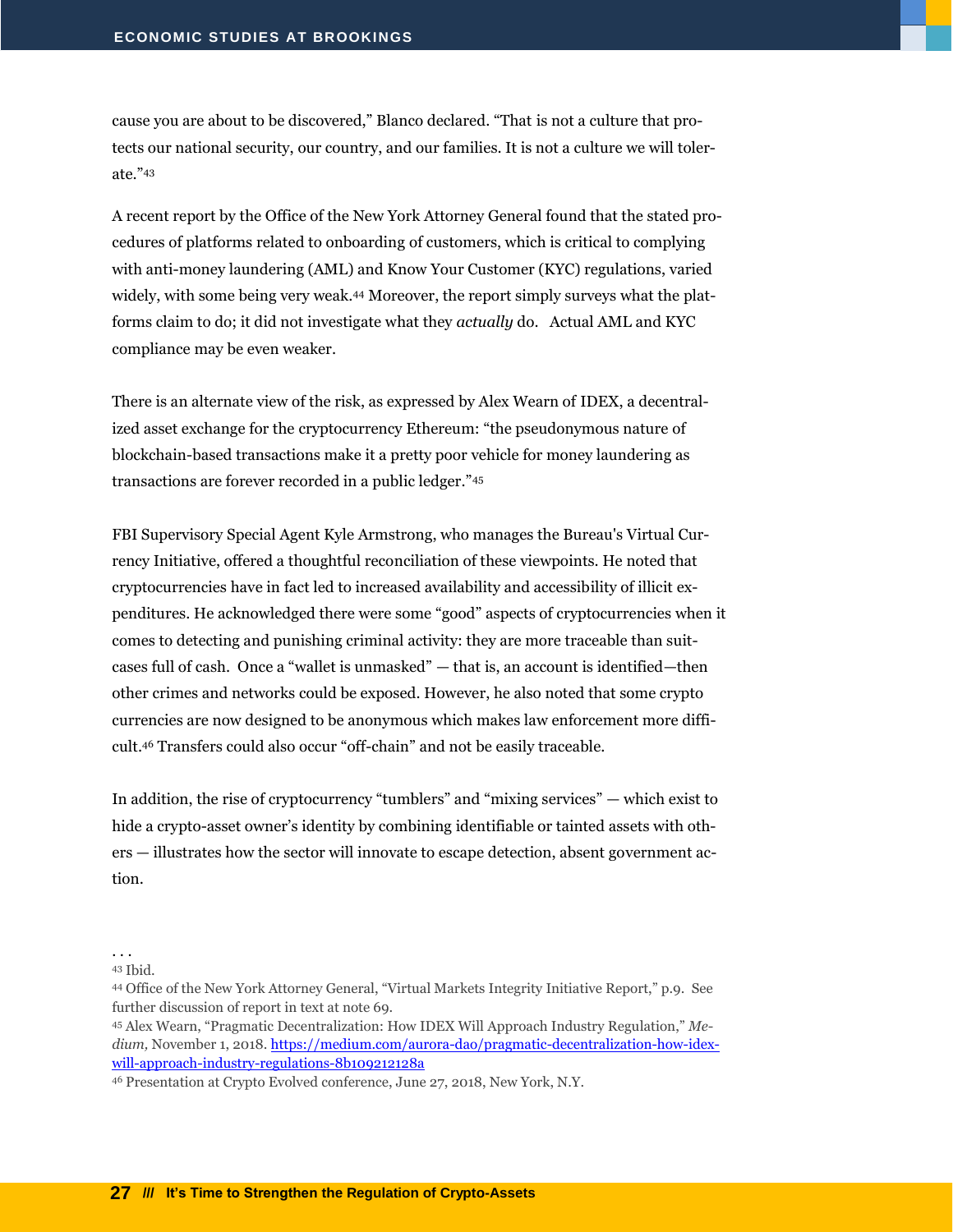As noted earlier, a recent Chainalysis report found that organized criminal groups were behind many of the recent exchange hacks and that such groups typically made thousands of transfers of stolen funds to avoid detection.<sup>47</sup> The report notes that despite aggressive action by law enforcement agencies, darknet markets—used to transfer and disguise the origin of stolen funds—have a "surprising resilience. The report concludes that "crypto crime is evolving to become part of traditional crime, and we think that trend will continue."<sup>48</sup> In addition, because cryptocurrencies are increasingly used to evade government financial sanctions, it predicts that "2019 will force a reckoning with the role that cryptocurrencies play in evading sanctions if governments want to giv[e] 'sanctions back their bite.'" 49

If all trading platforms and wallets were required to register and comply with basic federal transparency standards, it would be much easier to prevent the use of crypto-assets for illicit payments.

# <span id="page-29-0"></span>**PART IV: CLOSING THE GAP: HOW TO IMPROVE REGULATION**

#### <span id="page-29-1"></span>**Why Existing Law is Inadequate**

I turn now to why we need to change the law, rather than simply rely on enhanced enforcement of existing law. Each of the Securities and Exchange Commission and the Commodity Futures Trading Commission has some jurisdiction, and each has stepped up its enforcement efforts. While this is a move in the right direction, these efforts are not likely to be sufficient due to the gap in authority. In addition, the two agencies already face strained budgets and need additional resources in order to deal with this new sector adequately.

Indeed, the chairmen of the SEC and the CFTC, in an appearance last year, acknowledged

. . . Chainalysis. See discussion at note 21. Chainalysis, p.4 Chainalysis, p.26.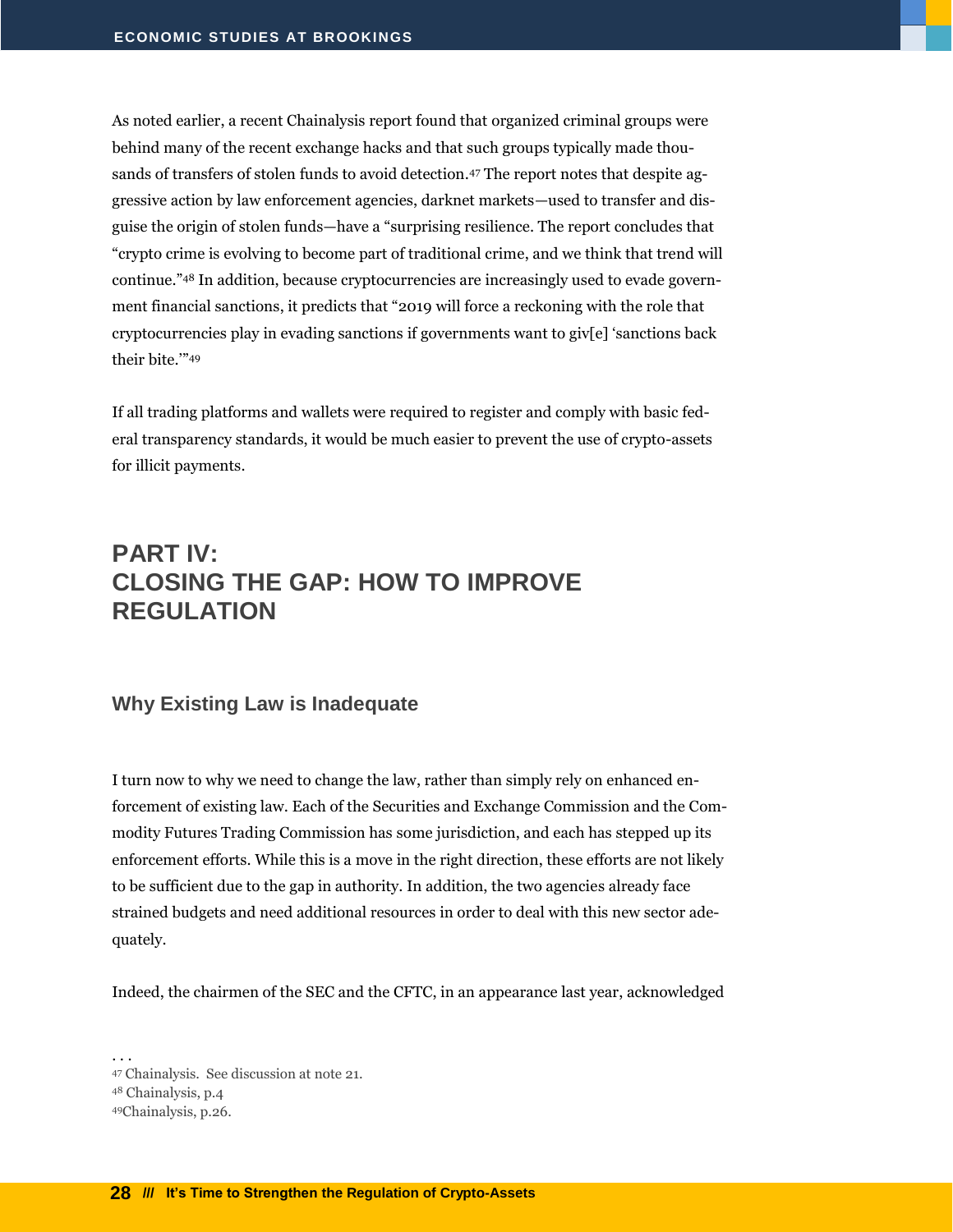the gap in the legal framework.<sup>50</sup> The problem is that crypto-assets do not fit neatly into our existing regulatory framework. Are they securities, commodities or something else? The answer is any and all of those, depending on the type and how they are distributed.

#### <span id="page-30-0"></span>**The Limits of SEC Jurisdiction**

Here's a quick primer for those unfamiliar with the law, which begins with distinguishing three types of crypto-assets. The first are asset or equity tokens. These represent a claim (equity or debt) on an issuer or a means of benefiting from the enterprise of others. A second category is tokens used as a means of payment or exchange — Bitcoin and other cryptocurrencies. These do not constitute any claim on the issuer of the token. The third is utility or consumer tokens, which represent a right to use or have access digitally to some sort of blockchain based application or service. There is less clarity over what falls into this category. The first category is most likely to be securities under U.S. law. The second and third are probably not intrinsically securities, but the manner in which they are marketed or sold—or even given away —might constitute an offering of securities. Of course, some tokens do not fit neatly into a single category.

The SEC has jurisdiction if a crypto-asset is a security. The Chairman and staff have made it clear that they are applying the standards formulated in the famous Supreme Court case known as *Howey* to determine if an "investment contract" exists, which renders the offering of a crypto-asset a securities offering that is subject to the Securities Act.<sup>51</sup> Four prongs must be met: there must be (1) an investment of money, (2) in a common enterprise, (3) with the expectation of profit, (4) from the managerial efforts of others.<sup>52</sup> The SEC Director of the Division of Corporation Finance, William Hinman, has also said the staff's analysis will not depend on the intrinsic nature of the token (noting that all tokens are merely code) but rather on how it is offered or distributed.<sup>53</sup>

<sup>50 &</sup>quot;Testimony on 'Virtual Currencies," Witness Panel 1, The Honorable Jay Clayton and The Honorable J. Giancarlo Testimonies, *Committee on Banking, Housing, and Urban Affairs,* United States Senate, February 6, 2018, [https://www.banking.senate.gov/hearings/virtual-currencies-the](https://www.banking.senate.gov/hearings/virtual-currencies-the-oversight-role-of-the-us-securities-and-exchange-commission-and-the-us-commodity-futures-trading-commission)[oversight-role-of-the-us-securities-and-exchange-commission-and-the-us-commodity-futures](https://www.banking.senate.gov/hearings/virtual-currencies-the-oversight-role-of-the-us-securities-and-exchange-commission-and-the-us-commodity-futures-trading-commission)[trading-commission](https://www.banking.senate.gov/hearings/virtual-currencies-the-oversight-role-of-the-us-securities-and-exchange-commission-and-the-us-commodity-futures-trading-commission)

<sup>51</sup> SEC v. W.J. Howey Co., 328 U.S. 293 (1946).

<sup>52</sup> Id., 298-300.

<sup>53</sup> William Hinman, "Digital Asset Transactions: When Howey Met Gary (Plastic)," (speech, San Francisco, CA, June 14, 2018)[. https://www.sec.gov/news/speech/speech-hinman-061418.](https://www.sec.gov/news/speech/speech-hinman-061418)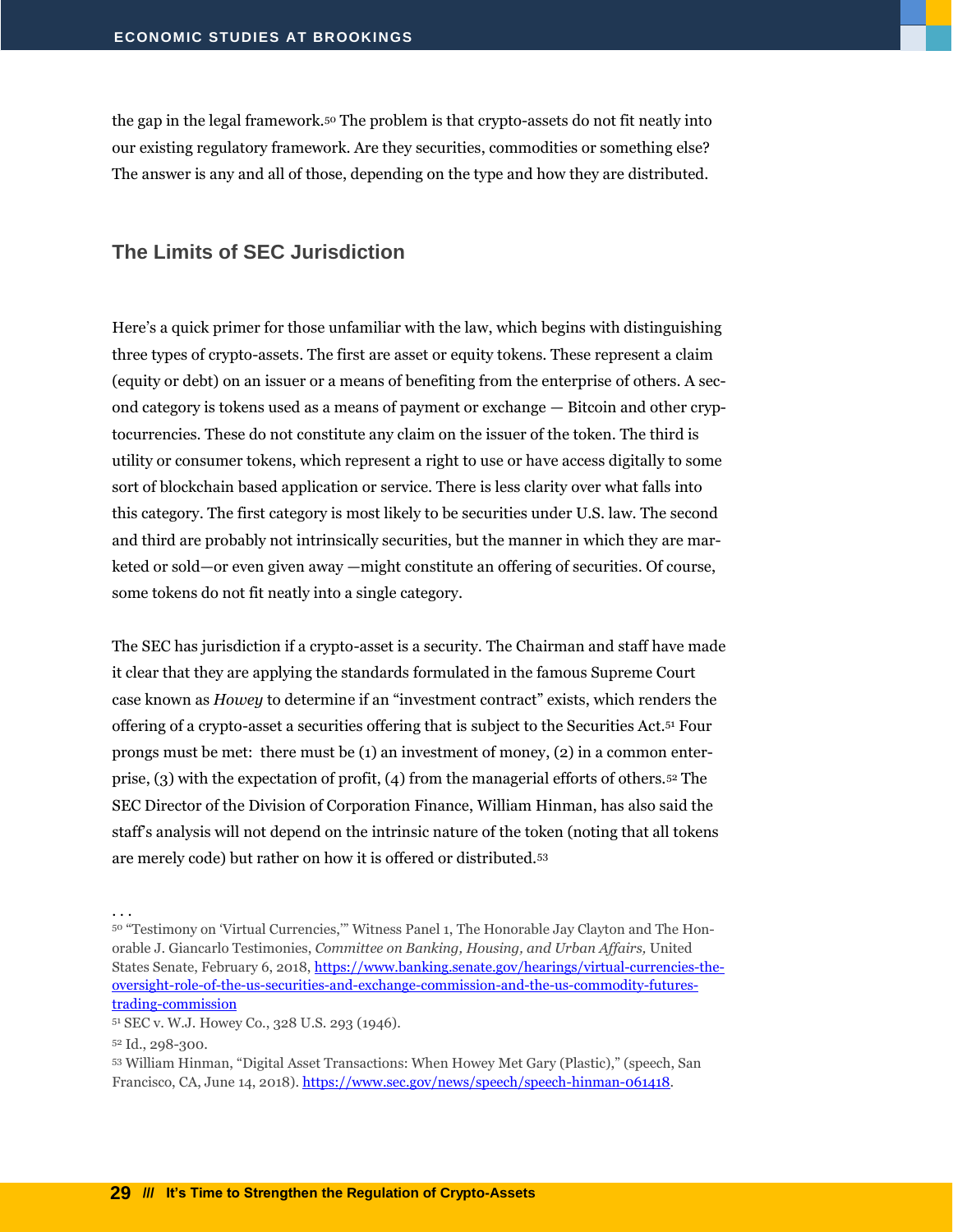If the offer and sale of a crypto-asset constitutes a securities offering, it must be made in accordance with the securities laws. In addition, any exchange or intermediary trading or handling it would be subject to the securities regulatory framework. That could mean that a crypto exchange trading crypto-assets offered as securities must register with the SEC as an exchange or an alternative trading system (or ATS, much like a dark pool in securities trading) and comply with extensive rules designed to ensure integrity and investor protection.

So why isn't that a sufficient basis to assert regulation? After all, Chairman Jay Clayton of the SEC has said most ICOs he has reviewed are offerings of securities subject to the Securities Act.<sup>54</sup> The Cyber Spotlight page on the agency's website lists about two dozen enforcement actions pertaining to "digital assets/initial coin offerings." This includes a few cases pertaining to secondary trading, including actions against some small unregistered platforms. The site also lists a few trading suspension cases concerning public companies involved in crypto-assets or related technologies.<sup>55</sup> It also appears to have many investigations pending, so more actions are likely to follow.

The agency formed a Cyber Unit in September 2017,<sup>56</sup> and in its annual enforcement report, describes its strategy as follows:

"Given the explosion of ICOs over the last year, we have tried to pursue cases that deliver broad messages and have market impact beyond their own four corners. To that end, we have used various tools—some traditional, such as the Commission's trading suspension authority, and some more novel, such as the issuance of public statements—to educate investors and market participants, including lawyers, accountants, and other gatekeepers. We believe these investor-protection efforts have been successful." 57

The SEC staff also recently issued a statement summarizing its enforcement actions pertaining to when crypto-asset secondary market trading activity requires registration as a

. . .

- <sup>54</sup> "SEC Chief Clayton: 'Every ICO I've Seen Is a Security,'" *CoinDesk*, Feb 6, 2018, <https://www.coindesk.com/sec-chief-clayton-every-ico-ive-seen-security>
- <sup>55</sup> U.S. Securities and Exchange Commission, "Cyber Enforcement Actions," Accessed January 11, 2019. [https://www.sec.gov/spotlight/cybersecurity-enforcement-actions.](https://www.sec.gov/spotlight/cybersecurity-enforcement-actions)
- <sup>56</sup> U.S. Securities and Exchange Commission, "SEC Announces Enforcement Initiatives to Combat Cyber-Based Threats and Protect Retail Investors," September 25, 2017.

<https://www.sec.gov/news/press-release/2017-176>

<sup>57</sup> U.S. Securities and Exchange Commission, "Annual Report: Division of Enforcement", 2018. [https://www.sec.gov/files/enforcement-annual-report-2018.pdf,](https://www.sec.gov/files/enforcement-annual-report-2018.pdf) p.3.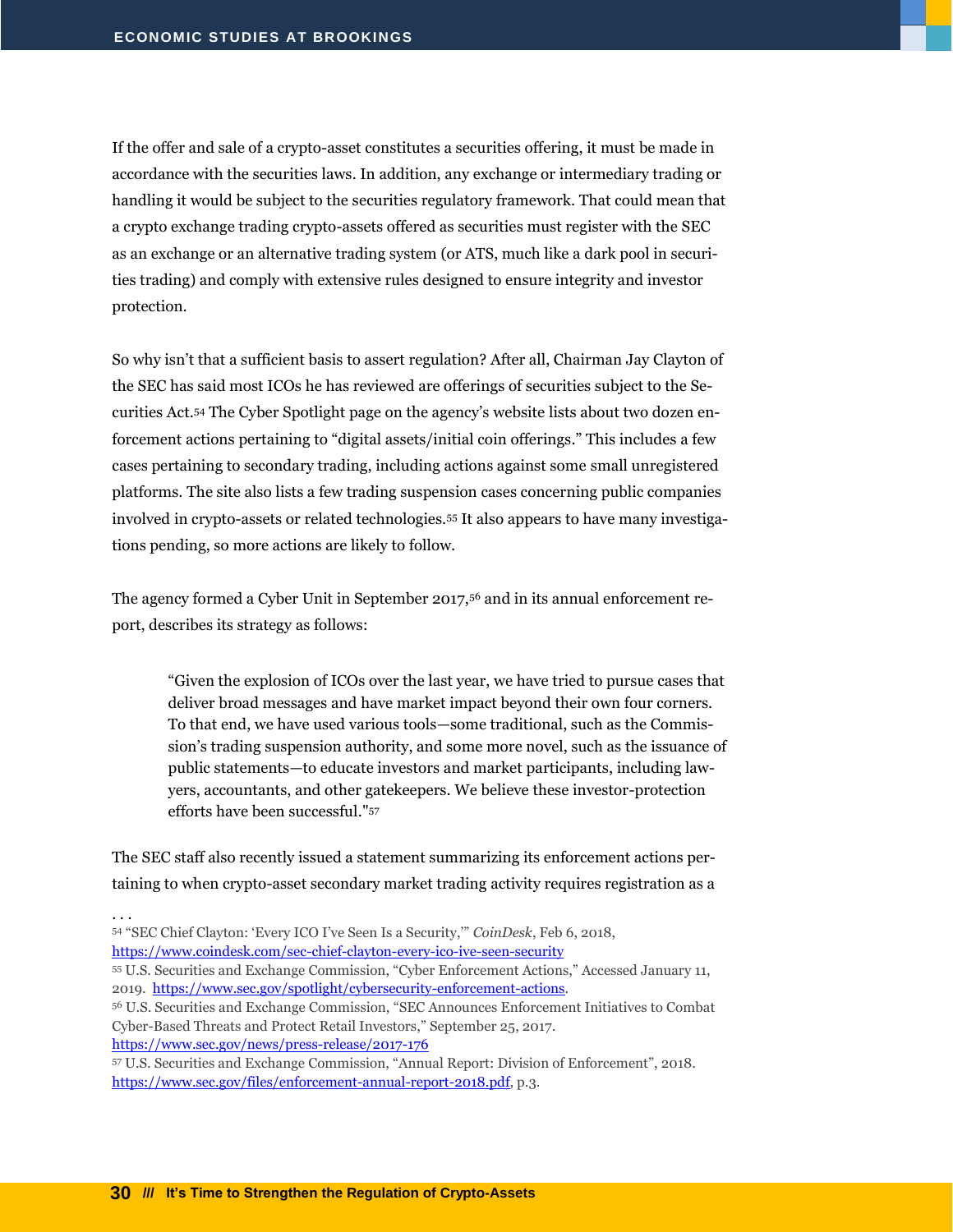national securities exchange or as a broker-dealer.<sup>58</sup>

But stepped up enforcement, while desirable and critical, cannot fill the gap. One problem is that the most widely traded crypto-assets are not likely to ever be deemed securities. Bitcoin represents roughly half of the trading activity today, but both Chairman Clayton and his staff have indicated it is probably not a security.<sup>59</sup> Bitcoin forks such as Litecoin are likely to receive similar treatment. Director Hinman said that "putting aside the fundraising that accompanied the creation of Ether [...] current offers and sales of Ether are not securities transactions."<sup>60</sup> So under current law, a trading platform that trades only such crypto-assets would not be required to register. One that traded Bitcoin as well as tokens that are securities would face the question not only of whether to register as and comply with Securities Exchange Act requirements for the trading of tokens deemed securities, but also whether to bifurcate its operations into a registered exchange division and a non-registered division. It is not clear SEC rules can accommodate institutions that want to trade both securities and non-securities.

I am not aware of any significant crypto trading platform that has registered with the SEC as an exchange or an ATS, although one has acquired entities that have ATS registrations.<sup>61</sup> The SEC recently brought an action against a platform that was not registered, claiming that it should have done so.<sup>62</sup>

Chairman Clayton may intend to use the SEC's existing authority to limit as much as possible the extent to which crypto-assets can enter—or he might say infect—the regulated securities markets. That is, the agency will try to limit the ability of broker-dealers, trading platforms or other intermediaries over which it has jurisdiction to deal in crypto-assets. Similarly, he has warned what he calls the "gatekeepers"— the lawyers, accountants and underwriters who participate in securities offerings—that the agency will take action

<sup>58</sup> U.S. Securities and Exchange Commission, Division of Corporation Finance, Division of Investment Management, and Division of Trading and Markets, "Statement on Digital Asset Securities Issuance and Trading," November 16, 2018. [https://www.sec.gov/news/public-statement/digital](https://www.sec.gov/news/public-statement/digital-asset-securites-issuuance-and-trading)[asset-securites-issuuance-and-trading](https://www.sec.gov/news/public-statement/digital-asset-securites-issuuance-and-trading)

<sup>59</sup> Hinman, "Digital Asset Transactions: When Howey Met Gary (Plastic)." <sup>60</sup> Ibid.

<sup>61</sup> Siamak Masnavi, "Coinbase on the Path to Offering SEC-Regulated Crypto Securities," *Crypto-Globe*, June 7, 2018. [https://www.cryptoglobe.com/latest/2018/06/coinbase-on-the-path-to-offer](https://www.cryptoglobe.com/latest/2018/06/coinbase-on-the-path-to-offering-sec-regulated-crypto-securities/)[ing-sec-regulated-crypto-securities/](https://www.cryptoglobe.com/latest/2018/06/coinbase-on-the-path-to-offering-sec-regulated-crypto-securities/)

<sup>62</sup> "SEC Charges EtherDelta Founder With Operating an Unregistered Exchange," SEC, November 8, 2018[, https://www.sec.gov/news/press-release/2018-258](https://www.sec.gov/news/press-release/2018-258)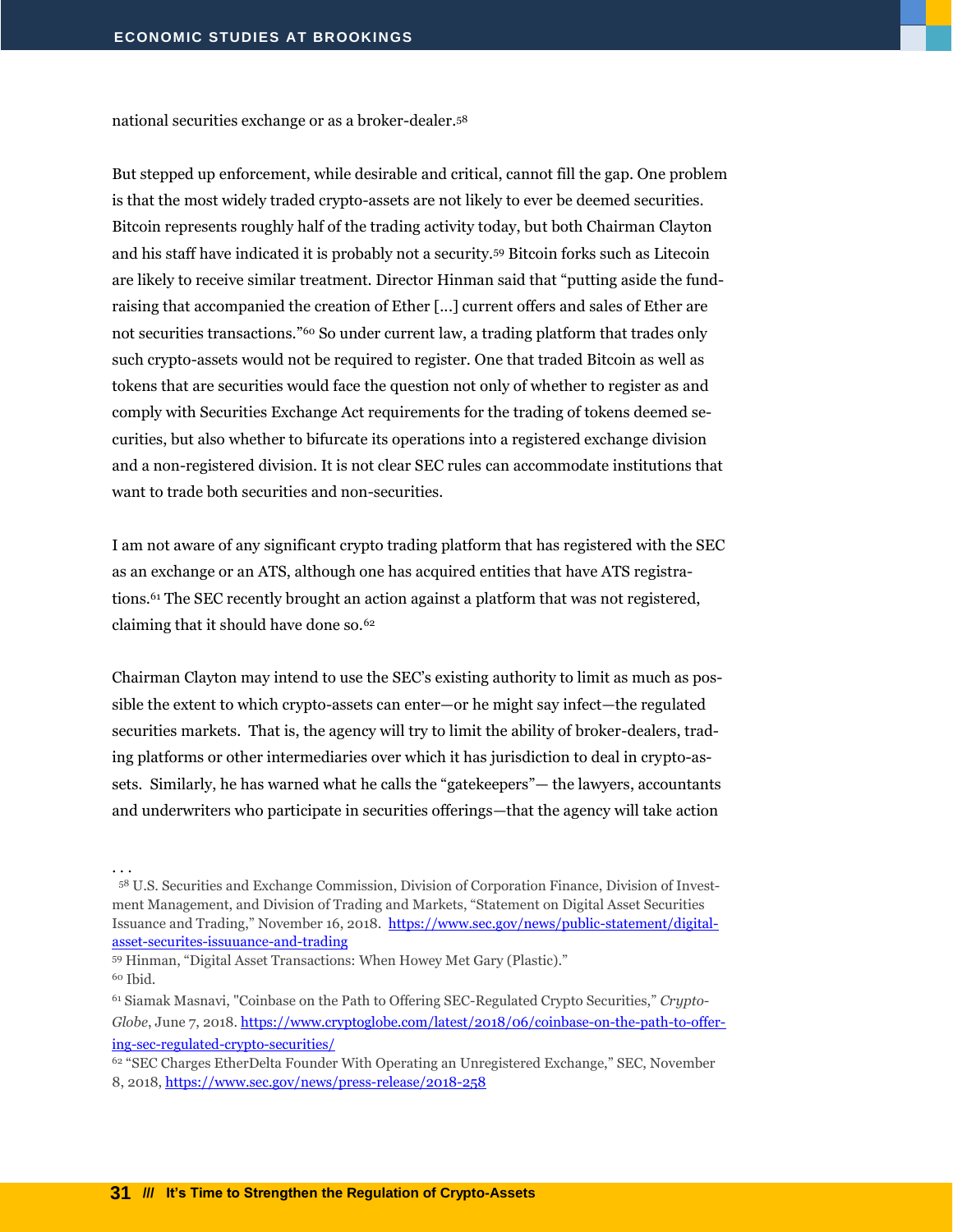against them if they assist in illegal crypto offerings, which has likely contributed to driving illegal ICOs offshore.

But we will still face a bifurcated regulatory framework, where some platforms must register and comply with basic standards while others do not, or do so only for part of their business. That will surely generate confusion not to mention weak investor protection. In addition, in the absence of clear requirements that crypto platforms must register, it will take time—and significant resources—for the SEC to bring enforcement actions against all platforms that should but have not registered.

Creating oversight of trading platforms through one-by-one enforcement actions may also lead to a "whack-a-mole" dynamic between regulators and platforms: just as the SEC succeeds in establishing that a platform must register, we may find that trading activity moves to tokens and platforms that are not yet targets of SEC action.

And while stepped up enforcement is to be applauded, what happens when there is a new Chairman and a new enforcement chief who do not wish to be aggressive in interpreting their existing authority?

#### <span id="page-33-0"></span>**The Limits of CFTC Jurisdiction**

If a crypto-asset like Bitcoin is not a security but is a commodity, does that eliminate the regulatory gap? The answer is no. The CFTC has jurisdiction over any *derivative* product involving a commodity, but it has limited jurisdiction over the "cash market" for the commodity itself. That means any platform trading any derivative *based* on Bitcoin—as with derivatives based on oil, wheat, foreign exchange or any other commodity—must comply with our commodities laws, as must any firm providing custody or advisory services in regard to such derivatives. But the CFTC has very little jurisdiction over the *cash* market the trading of Bitcoin or other crypto-assets that are not securities for cash (or other crypto-assets that are not securities). That's where most of the trading of Bitcoin and other cryptocurrencies takes place today. The agency can pursue cases of fraud and manipulation in the cash market. It can also bring actions pertaining to retail leveraged trades where there is a failure to deliver the commodity—that has been the basis for some enforcement actions.<sup>63</sup> But as a general matter, it cannot set oversight standards for the

<sup>63</sup> See discussion at footnote 16.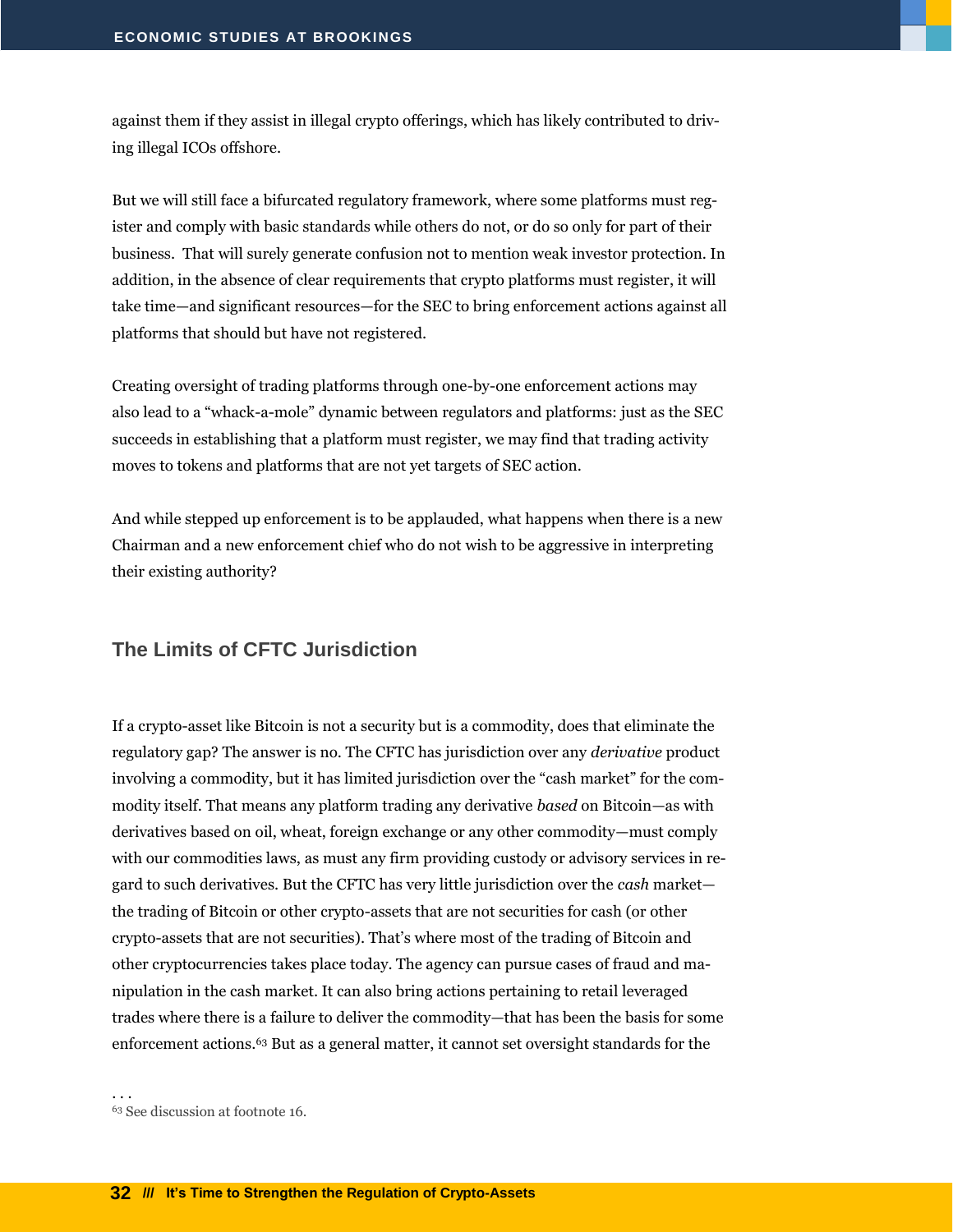cash market in crypto-assets as it does with derivatives on those crypto-assets.

When it comes to many commodities, such as oil or wheat, the fact that the CFTC does not have authority to set standards for the cash market is usually not critical, because the cash market has developed standards and norms over decades and may even be subject to other regulatory oversight. But the cash market for crypto-assets—which is where most of the trading takes place today—does not have well-developed standards. This is a problem for oversight generally and for the quality of crypto derivatives: if the underlying cash market is susceptible to (or characterized by) fraud and manipulation, then what confidence can one have in the derivatives?

The bottom line is there will be significant gaps in the regulatory framework even if the SEC and the CFTC step up their enforcement efforts, as they appear to be doing. Requirements imposed on intermediaries could vary—some might be required to register, some not, some only for part of their business. It would be better to develop a comprehensive response.

#### <span id="page-34-0"></span>**The FX Market is Not a Good Model**

We do not have a federal regulatory scheme for the trading of foreign exchange (FX) in the cash or spot market, and some might argue that is good precedent for not creating federal regulation of cryptocurrencies. I think there are several reasons not to emulate that example. First, fiat currencies are different from cryptocurrencies in that they are creatures of central governments and potentially subject to oversight of central banks. Second, there has been significant fraud and manipulation in the trading of foreign exchange, which a reasonable regulatory scheme might have prevented or minimized. While I was at the CFTC, we brought a series of enforcement actions concerning manipulation of FX benchmark rates and imposed substantial fines. The CFTC's enforcement power derived from the relationship of the benchmark rates to the FX derivatives that were under our jurisdiction. The international Financial Stability Board also launched an extensive effort to reform FX trading and benchmarks.<sup>64</sup>

While the FX market is primarily an institutional as opposed to a retail market, the lack of

. . .

<sup>64</sup> "Final Report on Foreign Exchange Benchmarks," Financial Stability Board, September 30, 2014, [www.fsb.org/2014/09/r\\_140930/](http://www.fsb.org/2014/09/r_140930/)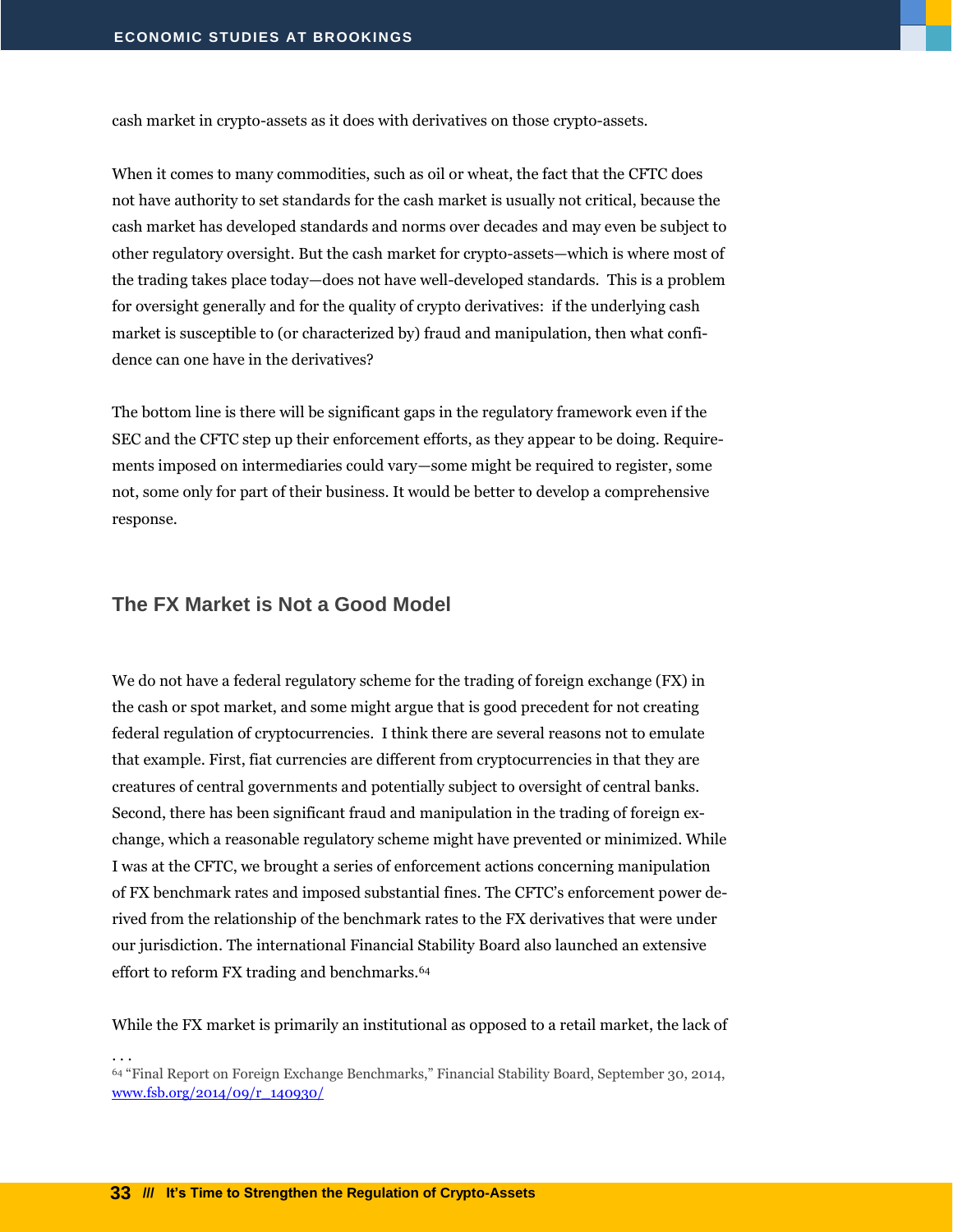protection for retail investors was of concern at the CFTC. The agency was given very limited oversight of retail FX traders in the Dodd-Frank Wall Street Reform and Consumer Protection Act of 2010. Although some in Congress wanted to give the CFTC broader authority over the industry, they failed to do so, and as a result it does not have the power to set general customer protection requirements in the FX market.

Some have argued that cryptocurrencies will be especially useful in countries that lack a stable fiat currency. Venezuela is the latest favorite example of many crypto enthusiasts, who point out the increased interest in cryptocurrencies because of the weakness of the Venezuelan bolivar, amidst inflation at over one million percent per annum.<sup>65</sup> A Venezuelan who is able to convert bolivars today into Bitcoin might find it easier to purchase goods; but a Venezuelan who bought Bitcoin in December 2017 might wish he had simply bought dollars or Colombian pesos, given the dramatic decline in Bitcoin's price. Indeed, some suggest the interest in Bitcoin in Venezuela is primarily driven by a desire to get other stable fiat currencies.<sup>66</sup> We will see over time if cryptocurrencies prove to be useful in countries that lack a stable currency. But whether or not that occurs, it is not relevant to whether and how we strengthen regulation in this country.

#### <span id="page-35-0"></span>**Why State Regulation is Not a Substitute**

We cannot expect state regulation to fill the gap. Although crypto-asset intermediaries are subject to regulation under many states' money transmission laws, these laws vary enormously and do not provide the comprehensive framework we need.

New York has implemented a new "BitLicense" regulation that was the first and remains one of the strongest. It imposes a licensing requirement and a variety of requirements on crypto-asset exchanges and wallets. These elements include capital requirements, custody and customer protection standards, complaint procedures, compliance with anti-money

. . .

<sup>65</sup> Kai Ryssdal, "Bitcoin Offers Stability in Venezuela's Shaky Economy," *NPR*, March 4, 2019. [http://www.nprillinois.org/post/bitcoin-offers-stability-venezuelas-shaky-economy#stream/0.](http://www.nprillinois.org/post/bitcoin-offers-stability-venezuelas-shaky-economy#stream/0)  Helen Partz, "Bitcoin Trading Reaches All-Time High in Venezuela Amidst Ongoing Economic Collapse," *Cointelegraph,* February 7, 2019. [https://cointelegraph.com/news/bitcoin-trading-reaches](https://cointelegraph.com/news/bitcoin-trading-reaches-all-time-high-in-venezuela-amidst-ongoing-economic-collapse)[all-time-high-in-venezuela-amidst-ongoing-economic-collapse.](https://cointelegraph.com/news/bitcoin-trading-reaches-all-time-high-in-venezuela-amidst-ongoing-economic-collapse)

<sup>66</sup> Leigh Cuen, "Venezuela Isn't the Crypto Use Case You Want it to Be," *Coindesk,* December 19, 2018. [https://www.coindesk.com/venezuela-isnt-the-crypto-use-case-you-want-it-to-be.](https://www.coindesk.com/venezuela-isnt-the-crypto-use-case-you-want-it-to-be)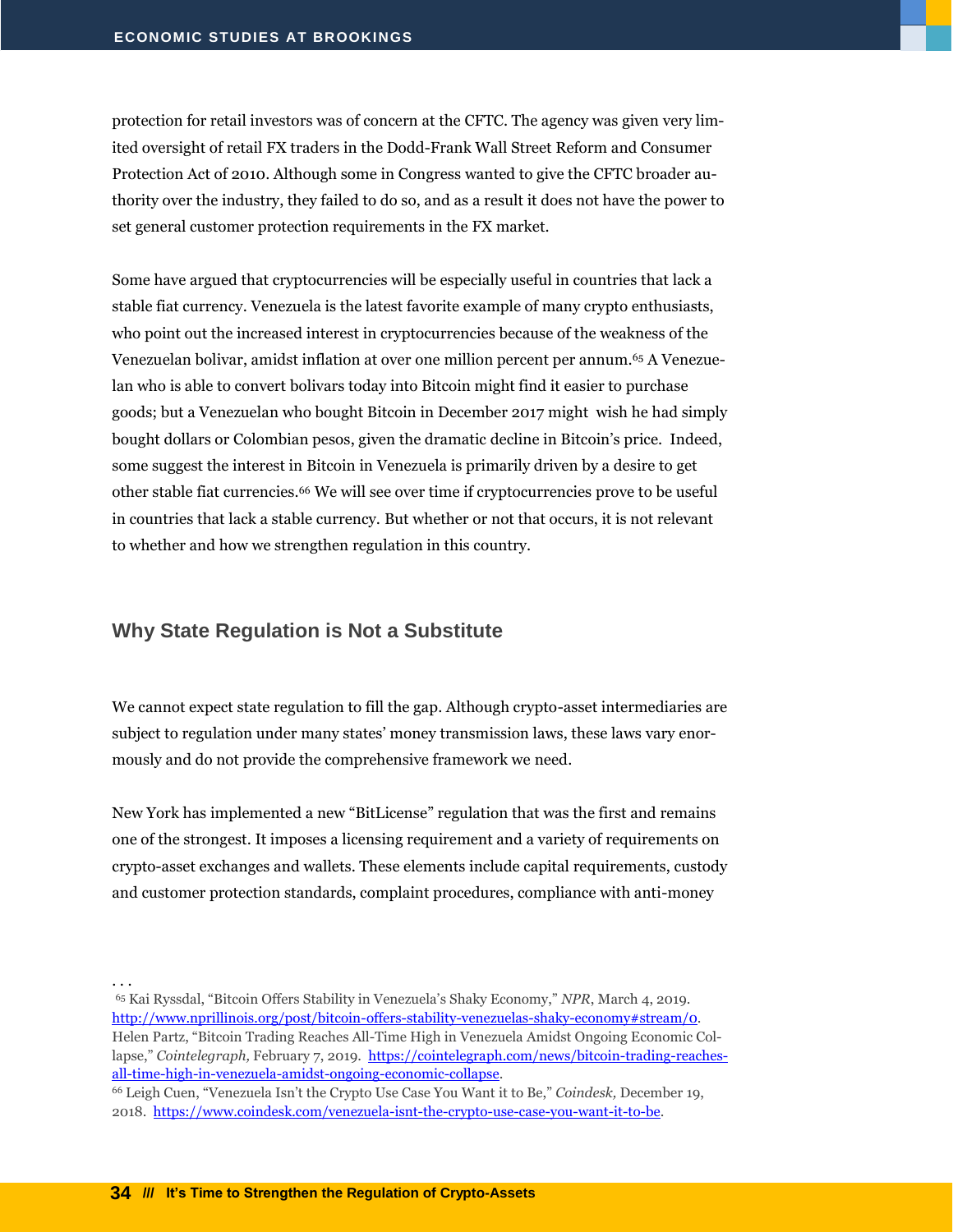laundering, and business continuity, disaster recovery and cybersecurity requirements.<sup>67</sup> The New York Department of Financial Services reported eleven exchanges that had received a license as of February 2019.<sup>68</sup>

However, it is worth considering whether this licensing requirement can significantly improve the market. It is difficult for DFS, as a state regulator with limited jurisdiction over these markets, to have much of an impact. One could even question whether its licensing requirement has given a false sense of legitimacy to those that have bothered to register.

Indeed, another New York authority — the Office of the New York Attorney General — recently issued a report as part of a new "Virtual Markets Integrity Initiative" that illustrates just how weak the regulatory framework is. The OAG contacted thirteen platforms to inquire about their policies and procedures; only nine agreed to cooperate, but those included some of the largest in the U.S. such as Bitfinex, Coinbase and Gemini. The report found that "virtual asset trading platforms have not […] implemented common standards for security, internal controls, market surveillance protocols, disclosures or other investor and consumer protections […] Accordingly, customers […] face significant risks." The principal concerns noted by the OAG were: (i) the potential for conflicts of interest in light of the multiple roles these platforms play; (ii) a failure to "implement serious efforts to impede abusive trading activity; and (iii) "protections for customer funds are often limited or illusory."<sup>69</sup>

In the area of potential trading abuses, the report notes a number of problems, such as failure to police whether users create multiple accounts (which can then be used to engage in wash trading), failure to disclose order types, and lack of policies on or surveillance of automated trading. The report says, "While participating platforms expressed their commitment to combating market manipulation, only a few reported having a formal policy in place, defining the types of conduct the platform believes to be manipulative or abusive, and outlining how such trading behavior is to be detected and penalized."<sup>70</sup>

For all the problems noted, the report probably presents the exchanges at their best—that

. . .

<sup>68</sup> Department of Financial Services, Accessed March 1, 2019[. www.dfs.ny.gov.](http://www.dfs.ny.gov/)

<sup>69</sup> Office of the New York Attorney General, "Virtual Markets Integrity Initiative Report," September 18, 2018[. https://virtualmarkets.ag.ny.gov/](https://virtualmarkets.ag.ny.gov/)

<sup>70</sup> Ibid., p.18.

<sup>67</sup> New York State Department of Financial Services. "Part 200: Virtual Currencies" in *New York Codes, Rules, and Regulations: Title 23: Department of Financial Services.* Accessed January 11, 2019.<https://www.dfs.ny.gov/legal/regulations/adoptions/dfsp200t.pdf>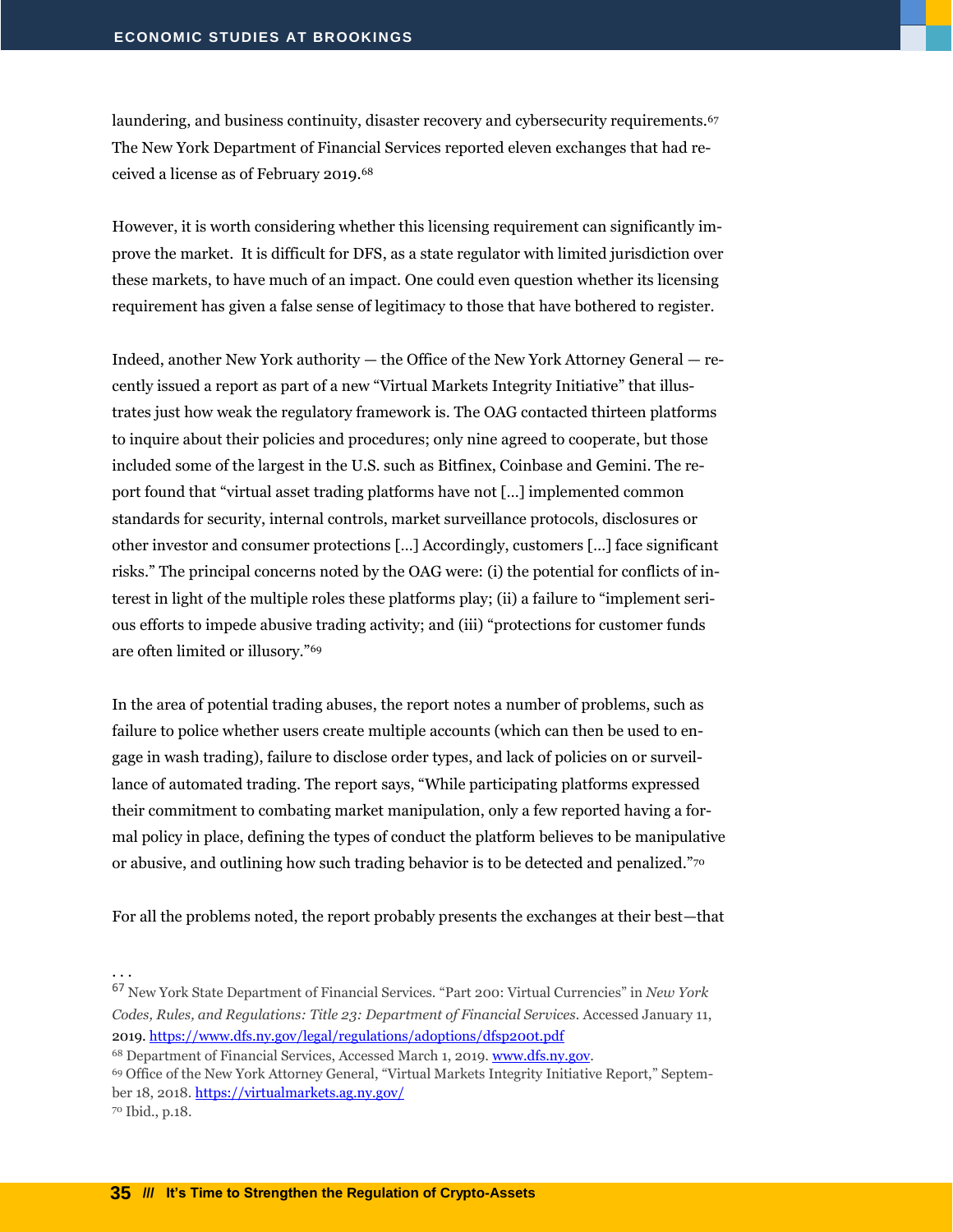is, it understates the problems. The report is, after all, simply a survey of what the exchanges claim to do based on their responses to the questionnaire. The Attorney General's office did not actually investigate whether any exchange lives up to its claims.

While the New York BitLicense approach is at least admirable in its objective to strengthen regulation, other states have gone the other way. Wyoming, for example, has adopted several laws designed to make the state much friendlier for crypto-asset businesses, including exemptions of certain transactions from money service business laws and securities laws.<sup>71</sup> Proponents of Wyoming's approach have stated that their goal is to make Wyoming the Delaware of crypto, a reference to Delaware's business friendly regulator system.<sup>72</sup> Wyoming is essentially creating its own definition of securities for purposes of the crypto industry.<sup>73</sup> Although this would not change the federal law treatment of what is a security, it could create confusion. As another point of contrast, Hawaii officials reportedly insisted that Coinbase maintain cash reserves equal to the value of all cryptocurrency traded on its platform, which led the firm to leave the state.<sup>74</sup>

Recent efforts to create a standardized state law approach are a step forward but will not provide the necessary framework of oversight. The Uniform Law Commission (ULC, or the National Conference of Commissioners on Uniform State Laws) has drafted a model law called the Uniform Regulation of Virtual Currency Businesses Act. It covers businesses that engage in (i) the exchange of virtual currencies for cash, bank deposits or other virtual currencies, (ii) the transfer of virtual currencies from one customer to another or (iii) certain custodial and fiduciary services related to virtual currency. It regulates such businesses in a manner similar to the regulation of money transmitters under the Uniform Money Services Act. However, it does not apply to banks or to activity that is regulated by the SEC or the CFTC, among other exclusions.<sup>75</sup>

<sup>71</sup> Caitlin Long, "What Do Wyoming's 13 New Blockchain Laws Mean?", *Forbes Insights,* March 4, 2019. [https://www.forbes.com/sites/caitlinlong/2019/03/04/what-do-wyomings-new-block](https://www.forbes.com/sites/caitlinlong/2019/03/04/what-do-wyomings-new-blockchain-laws-mean/#1f7017b75fde)[chain-laws-mean/#1f7017b75fde](https://www.forbes.com/sites/caitlinlong/2019/03/04/what-do-wyomings-new-blockchain-laws-mean/#1f7017b75fde)

<sup>72</sup> Benjamin Bain, "Wyoming Aims to be America's Cryptocurrency Capital," *Bloomberg,* May 15, 2018[. https://www.bloomberg.com/news/articles/2018-05-15/wyoming-aims-to-be-america-s](https://www.bloomberg.com/news/articles/2018-05-15/wyoming-aims-to-be-america-s-cryptocurrency-capital)[cryptocurrency-capital.](https://www.bloomberg.com/news/articles/2018-05-15/wyoming-aims-to-be-america-s-cryptocurrency-capital)

<sup>73</sup> Rachel Wolfson, "U.S. State of Wyoming Defines Cryptocurrency 'Utility Tokens' As New Asset Class," *Forbes*, Mar. 13, 2018, [https://www.forbes.com/sites/rachelwolfson/2018/03/13/u-s-state](https://www.forbes.com/sites/rachelwolfson/2018/03/13/u-s-state-of-wyoming-defines-cryptocurrency-utility-tokens-as-new-asset-class/)[of-wyoming-defines-cryptocurrency-utility-tokens-as-new-asset-class/](https://www.forbes.com/sites/rachelwolfson/2018/03/13/u-s-state-of-wyoming-defines-cryptocurrency-utility-tokens-as-new-asset-class/)

<sup>74</sup> Se[e https://support.coinbase.com/customer/en/portal/articles/2754027-coinbase-accounts--](https://support.coinbase.com/customer/en/portal/articles/2754027-coinbase-accounts---hawaii) [hawaii](https://support.coinbase.com/customer/en/portal/articles/2754027-coinbase-accounts---hawaii) 

<sup>75</sup> Uniform Law Commission, Regulation of Virtual Currency Businesses Act. Accessed January 15, 2019. [https://www.dfs.ny.gov/legal/regulations/adoptions/dfsp200t.pdf.](https://www.dfs.ny.gov/legal/regulations/adoptions/dfsp200t.pdf)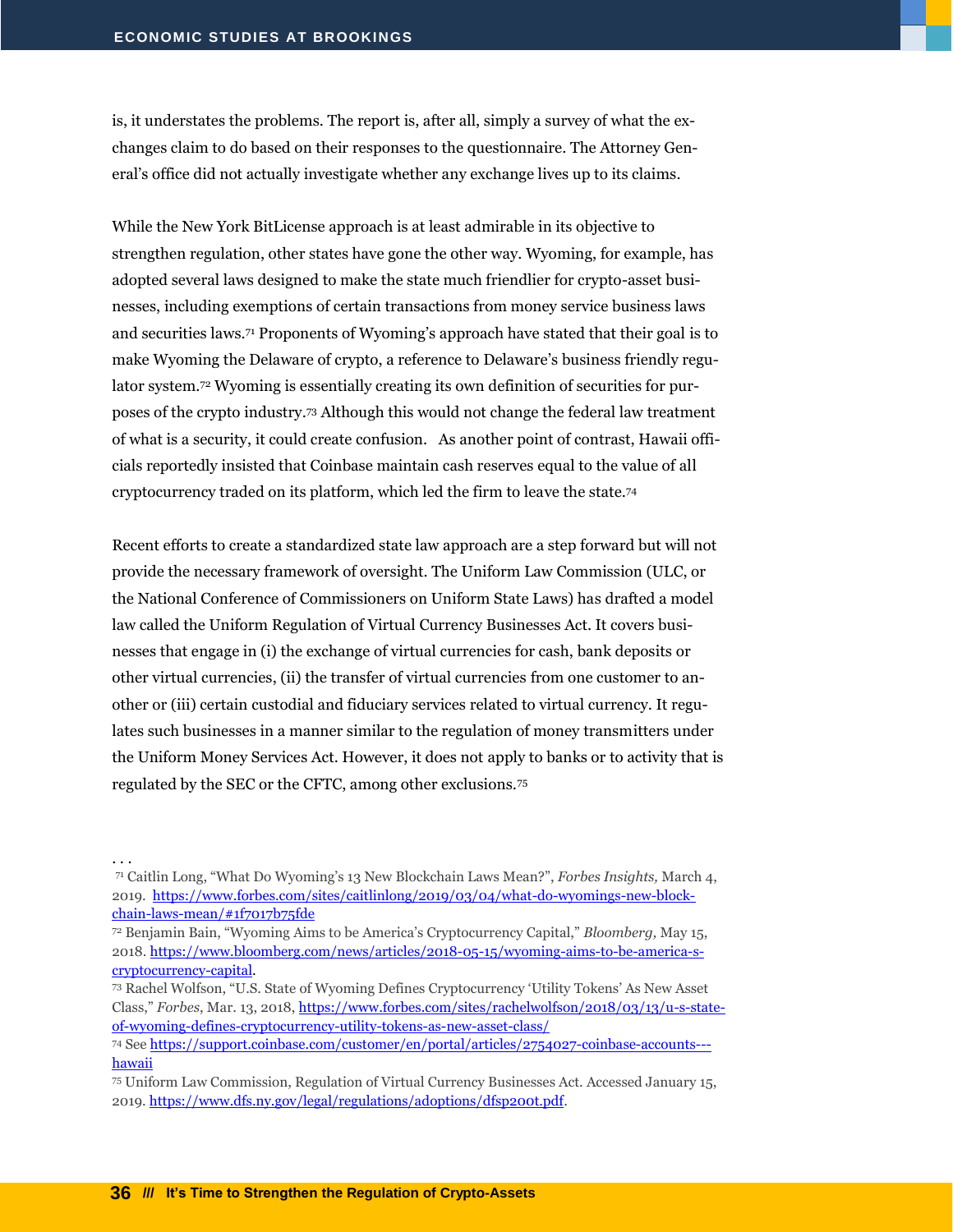It requires covered businesses to be licensed and to comply with basic disclosure requirements (such as regarding fees and liability for an unauthorized or mistaken transfer). It contains security and net worth requirements although the levels are left to the state.<sup>76</sup> It requires a covered business to have sufficient virtual currency on hand to satisfy the entitlements of its customers and ensures that customer property is not subject to the claims of the intermediary's creditors. It requires a business to have programs or policies regarding fraud prevention, risk management, prevention of money laundering, business continuity, disaster recovery and cybersecurity and other matters, but it does not provide any specific requirements in those areas.

While the Uniform Regulation of Virtual Currency Businesses Act is a good framework for state regulation, its lack of specific regulations in many of the aforementioned areas, as well as the explicit deference to federal securities and commodities law noted earlier, make clear that it is not a substitute for comprehensive federal oversight.

Allowing for states to take the lead and experiment can be a virtue in some public policy areas. In the case of crypto regulation, there are certainly aspects where state law should take the lead, such as areas of commercial regulation traditionally left to the states. This would include the implications of virtual currencies under the Uniform Commercial Code. The ULC is at work on this.

As a general matter however, state regulation would be a weak foundation for an industry that strives to be international. When regulatory requirements vary by state, it is expensive to build compliance systems, and difficult to create national, let alone international, markets. Our securities markets would not have become the envy of the world if we had relied solely on state blue sky laws and never adopted the Securities Act and Securities Exchange Act. We should not expect state law to fill the need for this new sector either.

#### <span id="page-38-0"></span>**Improving the Regulatory Framework**

Ultimately, the issue is not whether crypto-assets will be regulated, but whether that regulation will result from piecemeal actions or from a coherent framework. The former will

<sup>76</sup> The Act includes a \$25,000 net worth requirement in brackets. (Uniform Law Commission, Regulation of Virtual Currency Businesses Act, Section 402.)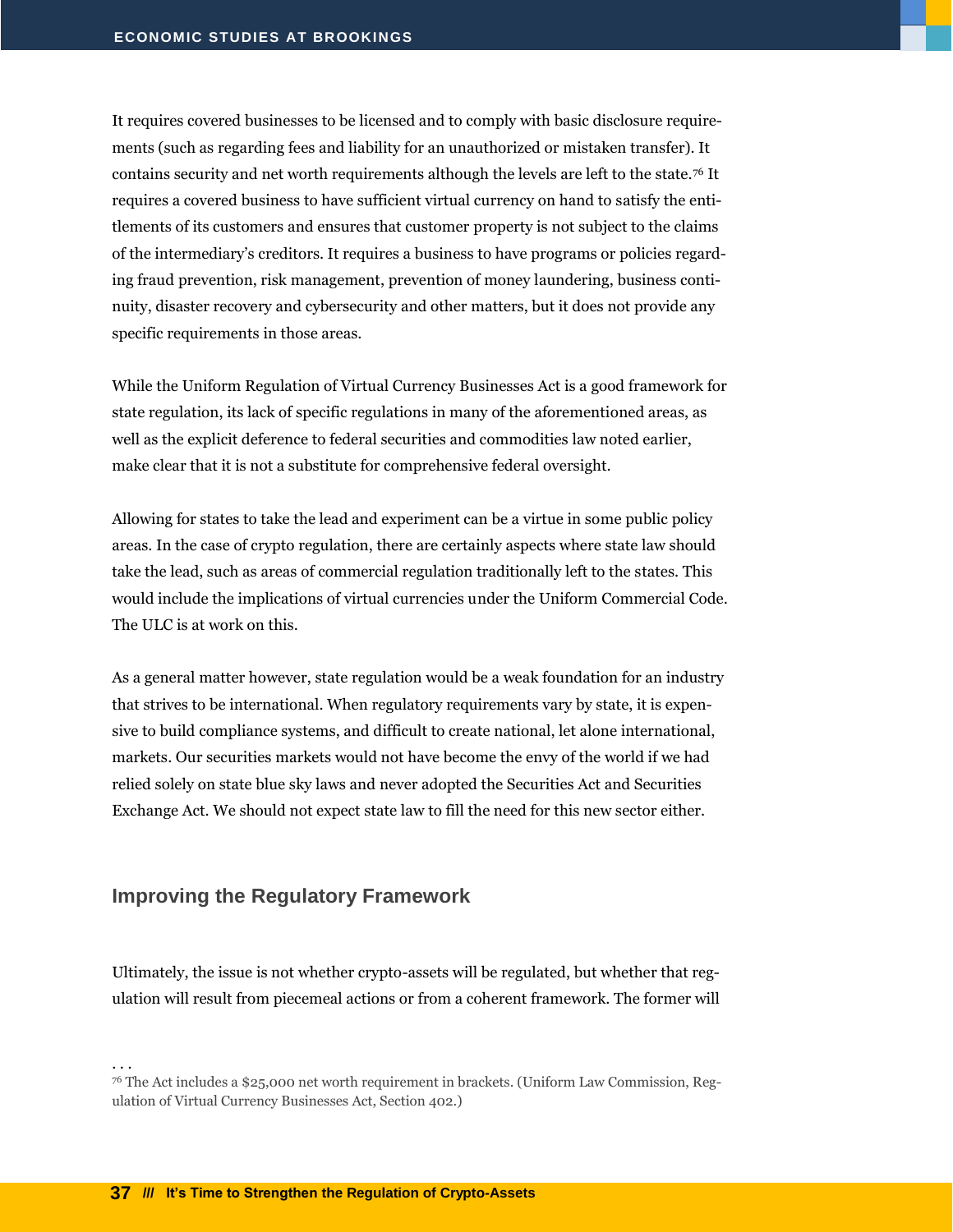result in insufficient investor protection, regulatory confusion, greater costs and potentially greater risk to the financial system as a whole. It is time to create a coherent framework.

The first step is for Congress to increase the authority of the SEC and the CFTC. The basic gaps, as noted, are oversight of the cash market for crypto-assets which are not securities, and the institutions such as trading platforms, wallets or other advisors that participate in that space. Both the SEC and CFTC are competent to be the lead agency for oversight, and it would be inefficient to create a new agency. Despite my personal affection for the CFTC, the SEC may be better suited to the task because it is more focused on retail investors and cash markets. Congressional action giving one of the agencies lead authority could also limit or pre-empt inconsistent state laws.

But a caution: we should increase the agencies' resources if we expect them to do a thorough job in the crypto sector. They do not have sufficient resources to carry out their current responsibilities, let alone take on new ones. In particular, I know how an inadequate budget has made it very difficult for the CFTC to do its job, including in critical areas such as monitoring markets for manipulation and oversight of clearinghouses, which is important for financial stability. It would not surprise me if neither agency wanted greater authority over the crypto-asset industry today on the basis of resource concerns. Providing the necessary resources need not have any fiscal impact because the cost can be assessed on the industry. The entire SEC budget is funded this way, and the CFTC's budget could be funded this way—as every President since (and including) Ronald Reagan has proposed.

As part of increasing the regulatory authority, Congress will need to define the assets that are the underlying subject of regulation. One approach is to give the lead agency authority to make that determination, based on what tokens are being distributed or traded as financial instruments, currencies or commodities. Clearly, we want a framework that includes cryptocurrencies. While equity tokens should already be covered by existing securities law, it would make sense to confirm that in any new legislation. I don't think we should impose financial market regulation on tokens that really are utility tokens—that is, tokens that represent the right to use an application, that are distributed only to consumers of that application and that are not being issued or traded as financial instruments. But we should give an agency clear authority to figure out how exactly to define these categories, subject to some general guidelines, and not try to write detailed definitions into the legislation itself.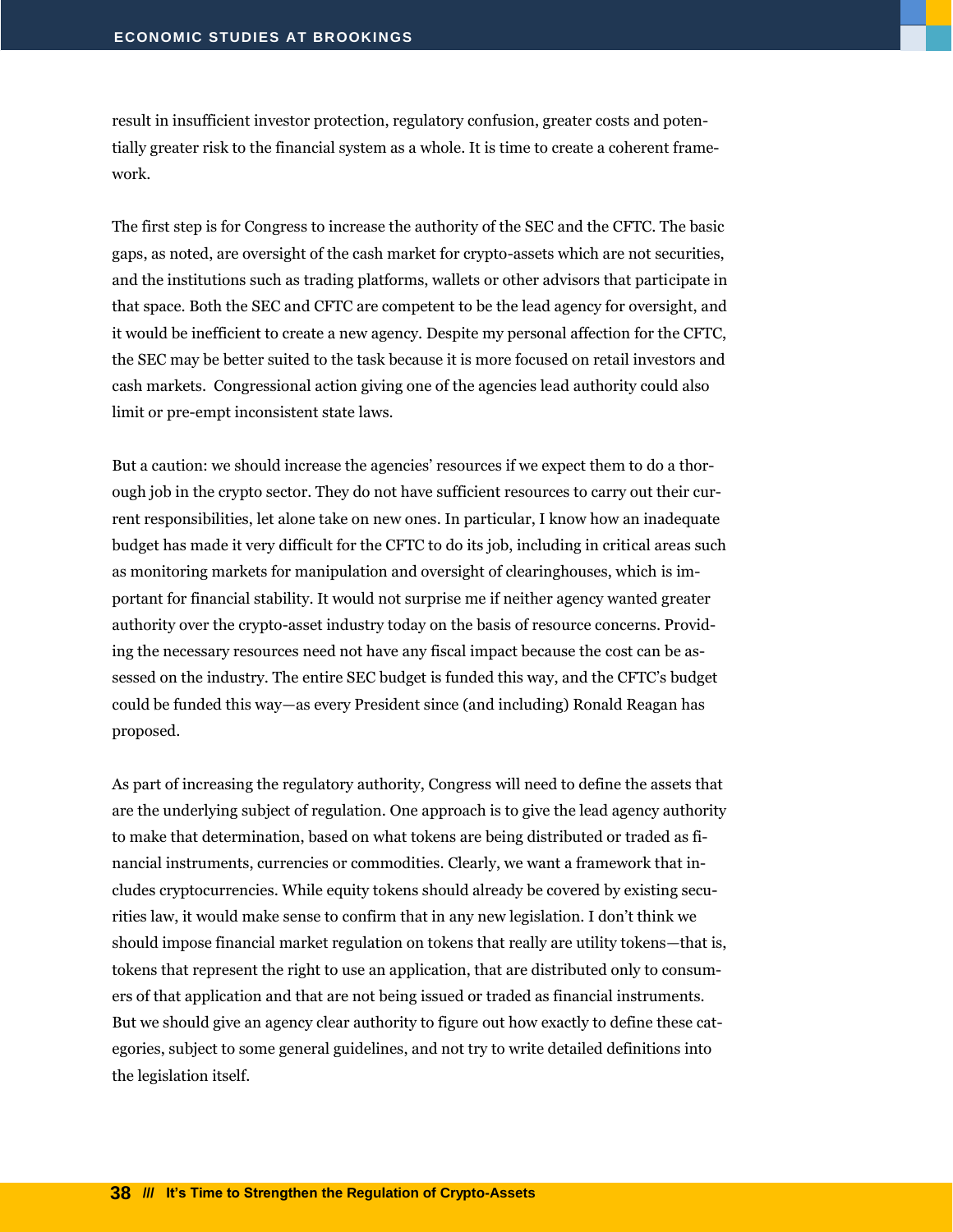No agency in our functional regulatory system has the authority to articulate those distinctions today. There was some excitement in the crypto industry last year when the Swiss regulator FINMA came out with some guidelines.<sup>77</sup> Some said Switzerland was creating a friendlier environment for ICOs and business would move offshore to take advantage of it. But the truth is the guidelines are similar to what our law is today with respect to when an ICO is a security. The FINMA document provides a comprehensive regulatory view on all three types of tokens as well as anti-money laundering and other related concerns, which FINMA can offer because of the breadth of its jurisdiction. As I have noted, the SEC's current jurisdiction ends if the token is not a security. So although its views as to what is *not* a security will emerge as it brings more cases, neither it nor the CFTC is in a position to issue guidelines defining what we should do about those non-security, non-commodity "things" --that is, guidelines that distinguish how different types of crypto tokens should be treated for purposes of financial market regulation. Congress could give them this authority.

Some may say it is not appropriate to expand the jurisdiction of the SEC beyond securities. But I do not see a better alternative. Expanding the jurisdiction of the CFTC to the cash market of crypto-assets which are commodities would also be unusual, and it would divide jurisdiction over the cash market for crypto-assets between two agencies (because the SEC would still have jurisdiction over those crypto-assets deemed securities). Creating a new agency would be highly inefficient. I would also be willing to consider giving the SEC the discretion to regulate in such a way so as to maintain a division between traditional securities intermediaries and intermediaries trading or handling crypto-assets that are not securities. In any event, the historical organization of our financial regulatory system should not deter us from responding to present-day challenges. We should pick the best solution and move forward.

Congress should not try to provide the specifics on how crypto-asset intermediaries should be regulated. Instead, we can follow the precedent of crowdfunding, as discussed below.

<sup>77</sup> "FINMA publishes ICO guidelines," Swiss Financial Market Supervisory Authority FINMA, February 16, 2018[, https://www.finma.ch/en/news/2018/02/20180216-mm-ico-wegleitung/](https://www.finma.ch/en/news/2018/02/20180216-mm-ico-wegleitung/)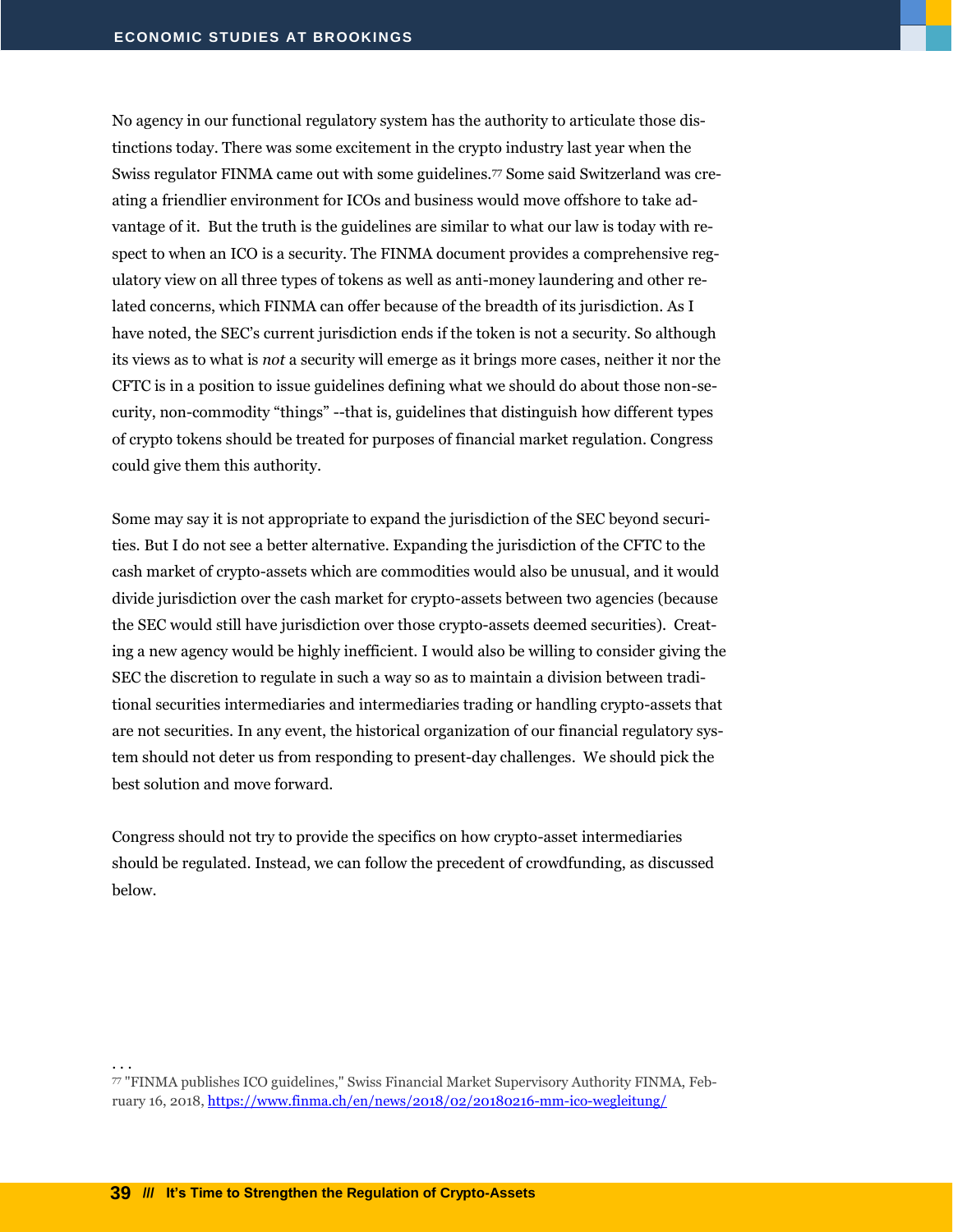#### <span id="page-41-0"></span>**The Crowdfunding Law: A Model for Congressional Action**

It is ironic that crypto-asset trading platforms are subject to less regulation than much smaller crowdfunding platforms. Nevertheless, the history of crowdfunding regulation serves as an example of what we might do in the case of crypto-assets.

Title III of the 2012 Jumpstart our Business Startups Act or Jobs Act permitted crowdfunding through amendments to the securities laws. The legislation imposed basic standards on both issuers that wish to offer or sell securities through crowdfunding and crowdfunding platforms themselves.<sup>78</sup> SEC regulations implementing this legislation took effect in May 2016.<sup>79</sup>

Companies who seek to raise funds through crowdfunding must comply with fundraising limits, both in the aggregate and on a per investor basis. For example, an issuer may raise not more than \$1,070,000 per year through crowdfunding. Issuers can only make offerings on registered platforms. Some might say these limits are much too low, and that as a result the legislation has not been as successful as its promoters hoped.<sup>80</sup> But that simply suggests Congress should have given discretion to the SEC to set those limits, just as the agency has discretion to set accredited investor thresholds.

In any event, the basic approach of responding to a financial innovation by adopting

<sup>78</sup> Title III of the Jumpstart our Business Startups Act, 112 U.S.C. §301-305 (2012);

While most people may not think of crowdfunding as an acronym, Congress made it one by calling the law "Capital Raising On-Line While Deterring Fraud and Unethical Non-Disclosure Act of 2012 or the Crowdfund Act". (Capital Raising On-Line While Deterring Fraud and Unethical Non-Disclosure Act. 112 U.S.C. (2012)). In this section I refer only to crowdfunding that involves the offer or sale of securities. I am not referring to, nor does Title III regulate, donation crowdfunding—when an individual solicits contributions for a project or cause without offering anything in return—or what is known as reward crowdfunding—where a contributor receives a reward other than in the form of securities, such as a sample of a new product.

<sup>79</sup> U.S. National Archives and Records Administration. Office of the Federal Register. "Crowdfunding" *Federal Register* 80, no. 220. November 16, 2015: 71387. [https://www.gpo.gov/fdsys/pkg/FR-](https://www.gpo.gov/fdsys/pkg/FR-2015-11-16/pdf/2015-28220.pdf)[2015-11-16/pdf/2015-28220.pdf](https://www.gpo.gov/fdsys/pkg/FR-2015-11-16/pdf/2015-28220.pdf).

<sup>80</sup> Estimates vary as to the amount of capital raised by these platforms. One source says \$49 million was raised from over 44,000 investors in 2017, an amount that was almost twice the total capital raised in 2016. This firm predicts the market will grow to \$1 billion within five years. (Crowdfund Capital Advisors, "2017 State of Regulation Crowdfunding Report," January 24, 2018. [http://crowdfundcapitaladvisors.com/2017-state-regulation-crowdfunding-report/.](http://crowdfundcapitaladvisors.com/2017-state-regulation-crowdfunding-report/))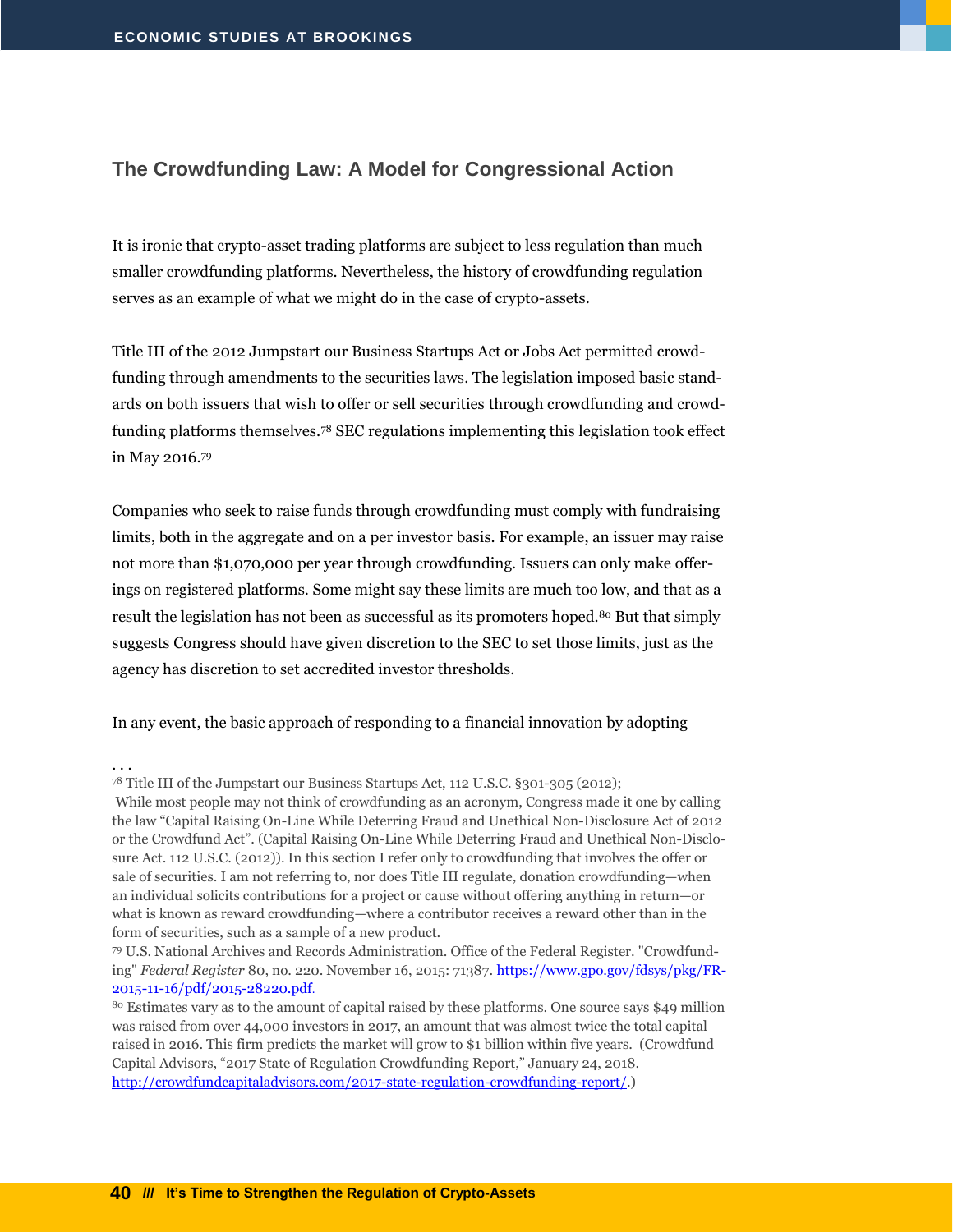broad principles and delegating authority to the SEC to implement regulations is one that should be followed here. The law itself is quite short. Crowdfunding platforms must register with the SEC and comply with standards designed to insure integrity and transparency that are similar to but less onerous than those we impose on securities and derivatives exchanges. For example, they must engage in customer education and provide disclosures on the issuer and on the platform itself. They must implement measures to prevent fraud, including obtaining background checks on the directors, officers and 20% stockholders of every issuer using the platform. They may not pay compensation to finders for identifying investors. Their directors, officers and partners cannot have any financial interest in any issuer. They may not offer investment advice or recommendations or solicit purchases. In addition, investor funds must be held by a qualified third party, such as a bank or registered broker-dealer, pending completion of an offering.

The history of Title III offers a useful lesson in terms of process. The bipartisan will to liberalize securities laws to permit this type of fundraising gathered steam suddenly and took many securities professionals by surprise. Of course, liberalizing the law is different than changing the law to increase regulation of existing activity, but the point is that political winds can change quickly. We should be ready with how to change the law to enhance regulation of the crypto sector in case the opportunity arises.

Title III is a good model for the level of prescription by Congress, in that it established broad principles and left the detail to the SEC. Many of the same principles will apply also, but there are important differences. Crowdfunding platforms are used to raise funds but not trade assets. We need principles that are suitable for trading platforms, such as the core principles for designated contract markets contained in the Commodity Exchange Act. These range from providing competitive and open execution of transactions, to protection of customer assets, to publication of trading information. In addition, system safeguards (to protect against cyber-attacks and other business interruptions) are necessary. We also need principles similar to those for brokers and custody agents, which raises the issue of multiple roles and potential conflicts of interest.

#### <span id="page-42-0"></span>**The Issue of Multiple Roles**

Should a crypto institution be permitted to perform multiple roles—such as to act as a trading platform in addition to a custodian, issuer and proprietary trader? To the extent that multiple roles are allowed, what procedures must be followed to minimize conflicts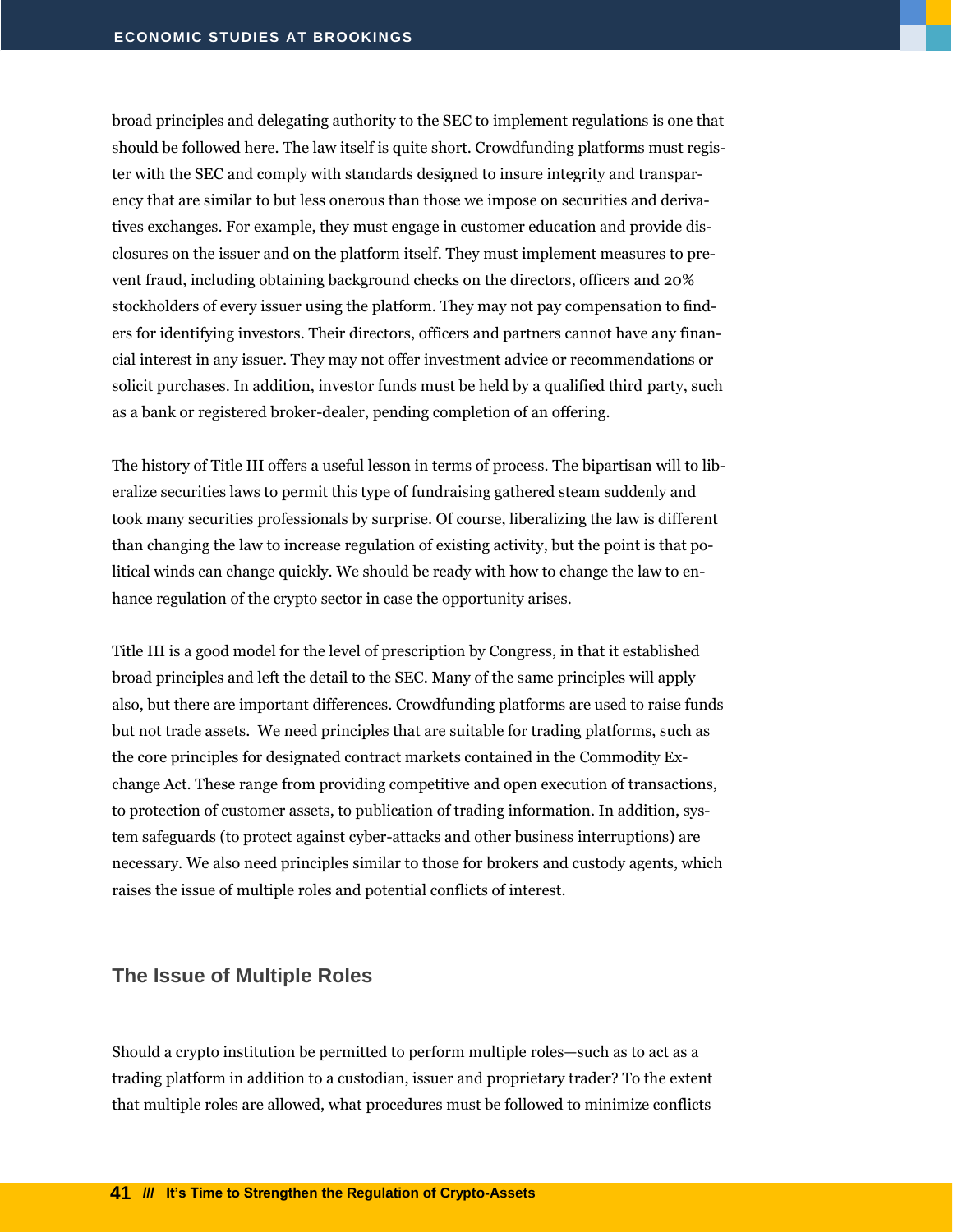of interest and ensure investor protection, such as segregation of assets or independent governance?

Crypto exchanges might say that the nature of digital assets warrants allowing them to perform multiple functions. But is it really any different from the world of equities? Could there be a central depository, separate from the trading platforms, that makes the entries on the blockchain, just as the Depositary Trust and Clearing Corporation (DTCC) keeps track of all publicly traded equities? In that case, the trading platforms would simply have ledger accounts and then direct the central depository to actually transfer holdings on the blockchain, but that would seem to undermine one of the most innovative and valuable aspects of the technology. If instead the infrastructure and technology develop so that investors can easily hold their own assets and trade on multiple platforms, then custodybased trading platforms may become less significant.

In any event, while Congress might be tempted to legislate specific requirements or prohibitions, I would favor legislation that directs the lead regulatory agency to make those determinations. That would afford an opportunity for market input in formulating the standards, as well as flexibility to revise standards over time.

#### <span id="page-43-0"></span>**The Regulatory Sandbox Approach**

Some may say that rather than new authority for the SEC or CFTC, we need regulatory sandboxes in which rules can be relaxed in order to advance innovation. This argument is often made for fintech generally. It's worth reviewing how sandboxes are being generally used and then turning to the novel approach recently announced by Hong Kong, which actually complements my call for stronger regulation.

Many jurisdictions have recently launched sandboxes.<sup>81</sup> While the basic idea is to promote or at least not inhibit technological innovation, the means used vary enormously.

<sup>81</sup> These include the United Kingdom's Financial Conduct Authority, the Australian Securities and Investment Commission, the Monetary Authority of Singapore and the Hong Kong Monetary Authority as well as the Hong Kong Securities and Futures Commission. The U.K. FCA is now on its fourth "cohort" of firms selected to participate in the sandbox, although exactly what that means is unclear. In addition, the SEC has created "FinHub", its "Strategic Hub for Innovation and Financial Technology" and the CFTC has created LabCFTC. Both of these efforts, however, appear to be designed primarily to engage with market participants, facilitate understanding of regulations and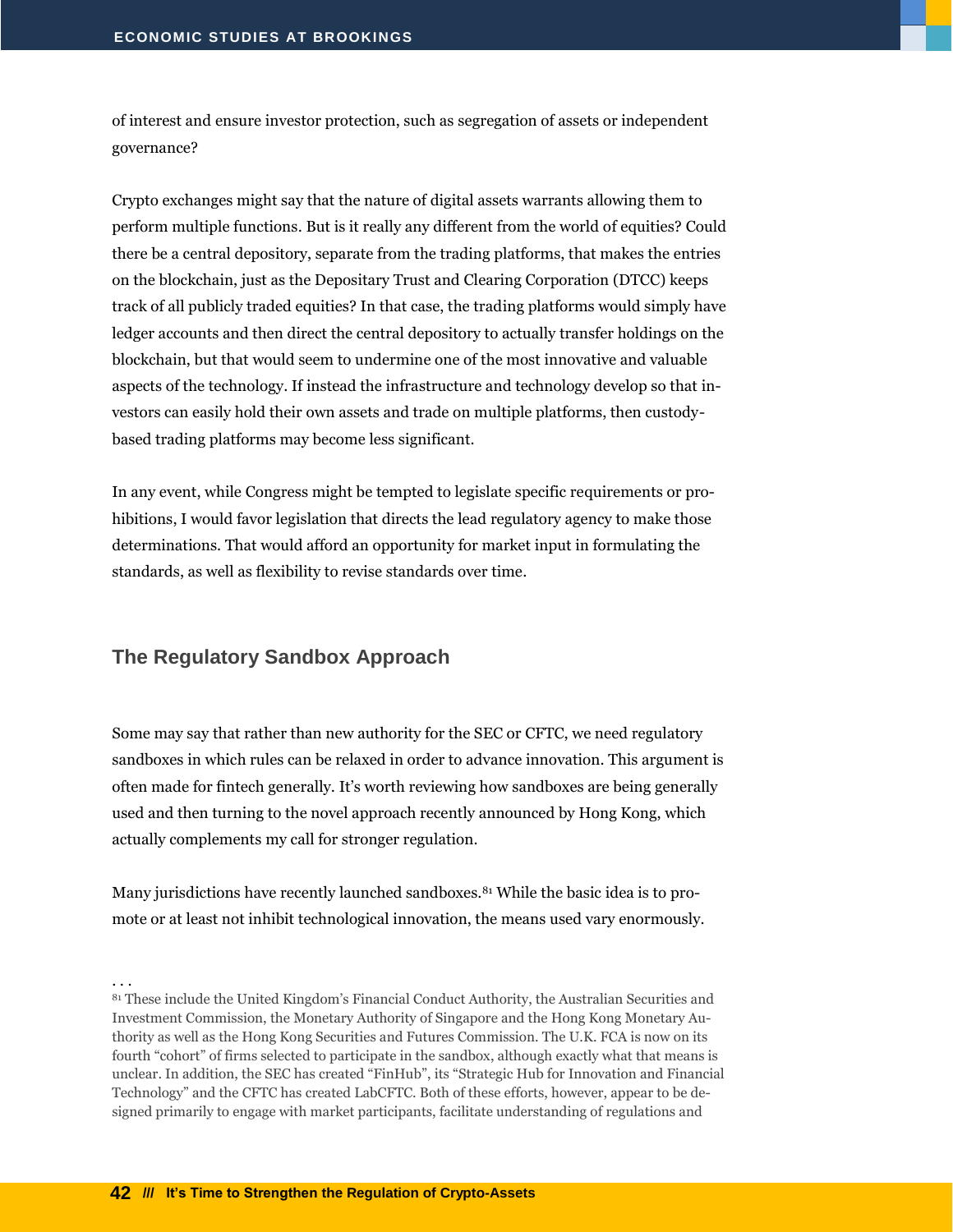They range from simply having a division of the agency that helps those with innovative ideas understand how agency rules would apply, to granting waivers or exemptions from existing rules, to other forms of participation.

There may be rules that get in the way of innovation, and the regulatory process can be slow to adapt. Of course, there are some benefits to being slow — in the United States at least, agencies must comply with substantive and procedural requirements for any change in regulation and must afford the public the opportunity to comment. But sometimes an agency is slow because it is out of touch. Having a dedicated "innovation" division or point person can be a way to promote a more responsive attitude within the agency and connect more with industry participants. It is certainly important for regulators to engage with industry participants to identify rules that might inhibit innovation.

While chairing the CFTC, I met regularly with participants in the fintech space including those working on blockchain initiatives. I always asked whether there was anything in our rules standing in the way of developing such initiatives. The only thing that was ever identified was something we wanted to change anyway: our rules regarding how information must be reported to the agency. Those rules varied, but were often technologically out of date, with some even referring to facsimile copies, and plenty referring to paper records. Therefore, we initiated a rulemaking process to modernize and make technologically neutral all of our record keeping rules. The outcome was that records could be retained in any form as long as the method ensured authenticity and reliability.<sup>82</sup>

Using sandboxes to grant waivers to regulations can create problems, however, including lack of transparency as well as favoritism: it's often hard to tell exactly what waivers or exemptions are being granted by the regulator to private firms, or whether the regulator is providing other means of support. When the regulator is also the gatekeeper for entry into the sandbox it is hard to know why a particular firm, rather than others similarly situated, is "in the sandbox."

Insofar as existing rules create uncertainty for a new innovation, U.S. regulators have a tool that many other jurisdictions lack, and which is more transparent and poses less risk

collect information on market developments rather than means to grant exemptions or waivers or actively promote a particular innovator.

<sup>82</sup> U.S. National Archives and Records Administration, Office of the Federal Register, "Recordkeeping," *Federal Register* 82, no. 102, May 30, 2017: 24479, [https://www.federalregis](https://www.federalregister.gov/documents/2017/05/30/2017-11014/recordkeeping)[ter.gov/documents/2017/05/30/2017-11014/recordkeeping.](https://www.federalregister.gov/documents/2017/05/30/2017-11014/recordkeeping) The proposed changes were adopted unanimously shortly after I left the Commission.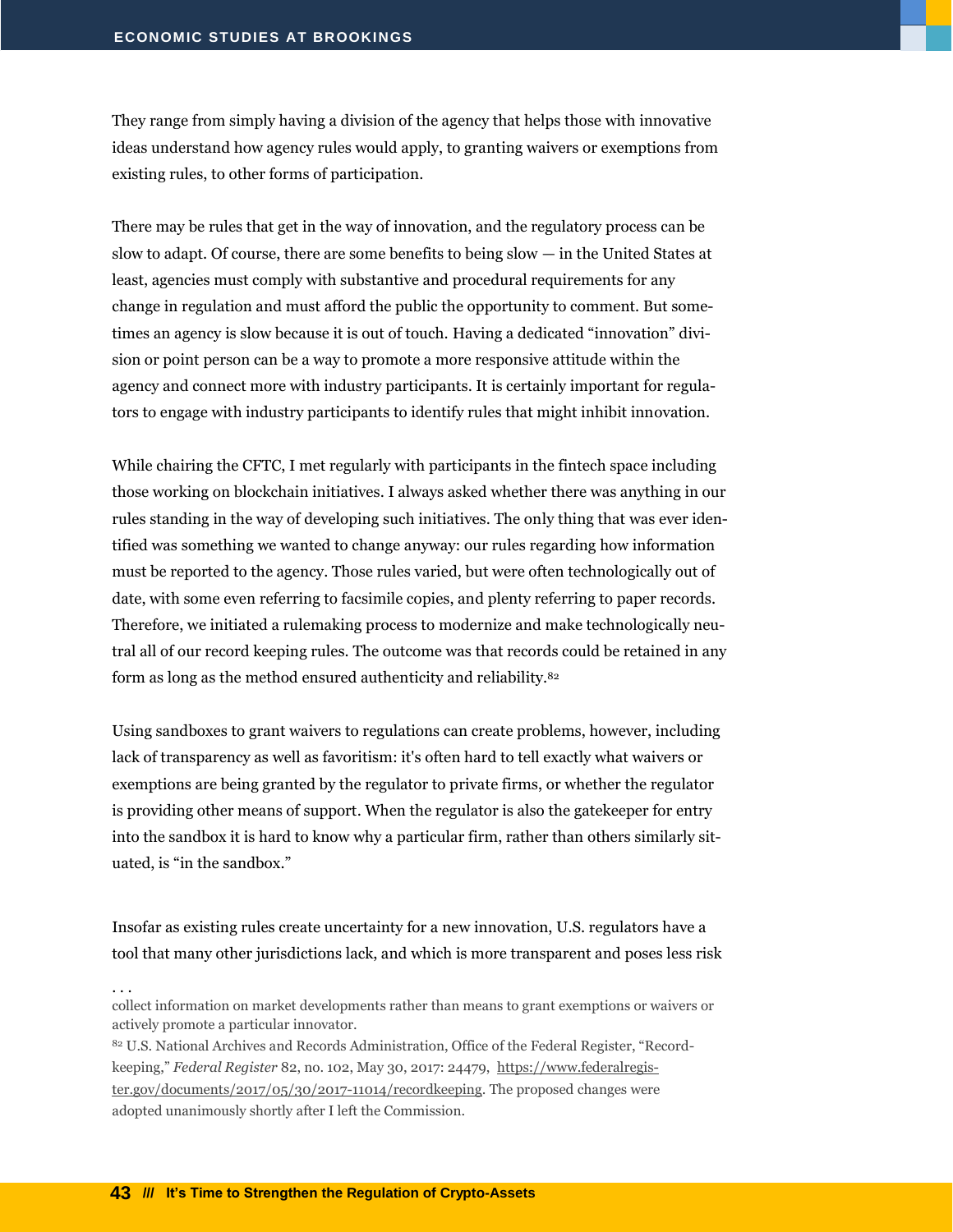of favoritism than the typical sandbox: the "no-action" letter. Both the SEC and CFTC can issue a letter in response to a written inquiry seeking clarification as to the application of a rule or seeking a waiver of a rule for a particular reason. If the agency agrees, it responds with a letter indicating that it will not take enforcement action against the inquirer, based on the particular facts stated, and subject to whatever conditions the agency wishes to add. That promise can be time limited or open ended. Of course, the agency must conclude there is a rational basis, consistent with law and the purposes of its regulations, for granting the request.

The advantage in terms of transparency is clear: no-action letters are available to the public, so everyone can see what exceptions have been granted and why. A party in a similar situation could seek a similar letter, which minimizes the risk that any particular party is favored. The no action letter procedure also ensures that the regulator is not stepping outside its role and trying to shape the innovative process.

In that regard, I share the concerns noted by SEC Commissioner Hester Peirce in a recent speech. While acknowledging the challenge regulators face in keeping up with technological innovation, Peirce said that the problem with sandboxes is that the "regulator in a sense sits in the sandbox with the innovator." The regulator "may insert itself inappropriately into the creative process" and must "be careful not to try to control the development of new technologies." The last thing we want is for regulators "to take on the impossible task of deciding what products and services will win over consumers."<sup>83</sup>

Meanwhile, Hong Kong has recently turned the sandbox concept on its head. Hong Kong's Securities Futures Commission (SFC) has announced that it will use its sandbox to create a new regulatory template for trading of crypto-assets. Hong Kong law is similar to U.S. law when it comes to regulation of crypto-assets: the SFC has authority to regulate exchanges trading crypto-assets that are securities or futures contracts but not other crypto-assets. Hong Kong law is code-based. The SFC does not have the flexibility that comes with the Howey test, and broadening the law to cover crypto-assets generally was not on the table. Therefore, the SFC announced that as part of its exploration of whether and how it should regulate crypto-asset intermediaries, any exchange that ultimately

<sup>83</sup> Hester Peirce, "Beaches and Bitcoin: Remarks Before the Medici Conference," (speech, Los Angeles, CA, May 2, 2018), U.S. Securities and Exchange Commission. [https://www.sec.gov/news/speech/speech-peirce-050218.](https://www.sec.gov/news/speech/speech-peirce-050218)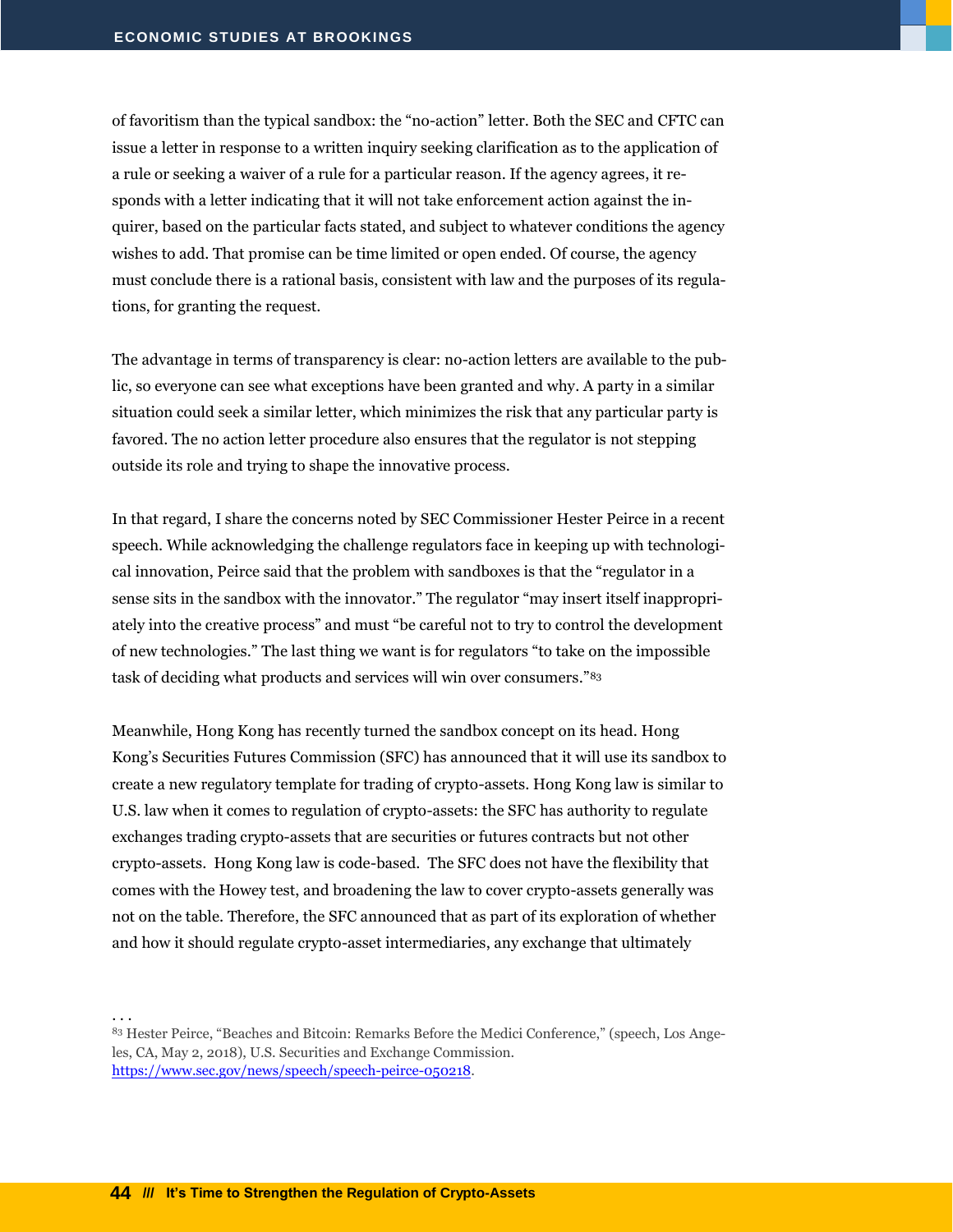wishes to be licensed must voluntarily put themselves in the sandbox. In order to participate, an exchange must trade at least one crypto-asset that is a security or a derivative contract—in other words, the exchange must take action so that it does not fall in the regulatory gap. And instead of receiving waivers, jumping in the sandbox means that during the SFC's exploratory period, the exchanges must agree to several restrictions, such as being barred from dealing with retail customers or offering leverage or margin trading.<sup>84</sup>

SFC Chairman Ashley Alder told me that they decided on the approach because they see "lots of problems" with the exchanges—similar to those I have discussed here—but their jurisdiction is limited, as with the SEC and CFTC. He acknowledges that the approach is unlike a normal sandbox which is designed to test a new concept or innovation before launching it in the market. Here, the platforms are already operating. He believes the Hong Kong-based platforms will participate because they want the imprimatur of SFC regulation. During the exploratory period, the SFC will decide whether the platforms are "suitable to be regulated."<sup>85</sup>

To my knowledge, this is the first time a sandbox has been used to effectively impose new regulation. Perhaps not surprisingly, the head of the Hong Kong Bitcoin Association described the approach as "a cage" rather than a sandbox.<sup>86</sup> While I find the approach very creative, I don't know that it could work in the United States. Hong Kong law gives the SFC authority over the entire exchange if it trades at least one crypto-asset that constitutes a security or derivative contract. It's not clear that under existing U.S. law, the SEC or CFTC could assert similar jurisdiction. However, the approach is worth keeping in mind as we consider options for bringing oversight to the sector.

. . .

84 Hong Kong Securities and Futures Commission, "Statement on regulatory framework for virtual asset portfolios managers, fund distributors and trading platform operators," November 1, 2018. [https://www.sfc.hk/web/EN/news-and-announcements/policy-statements-and-announce](https://www.sfc.hk/web/EN/news-and-announcements/policy-statements-and-announcements/reg-framework-virtual-asset-portfolios-managers-fund-distributors-trading-platform-operators.html)[ments/reg-framework-virtual-asset-portfolios-managers-fund-distributors-trading-platform-oper](https://www.sfc.hk/web/EN/news-and-announcements/policy-statements-and-announcements/reg-framework-virtual-asset-portfolios-managers-fund-distributors-trading-platform-operators.html)[ators.html.](https://www.sfc.hk/web/EN/news-and-announcements/policy-statements-and-announcements/reg-framework-virtual-asset-portfolios-managers-fund-distributors-trading-platform-operators.html)

<sup>85</sup> Author's conversations with Chairman Alder.

<sup>86</sup> Zheping Huang, "Explainer: What is Hong Kong's plan for licensing cryptocurrency exchanges," *South China Morning Post*, November 6, 2018, [https://www.scmp.com/tech/blockchain/arti](https://www.scmp.com/tech/blockchain/article/2171727/explainer-what-hong-kongs-plan-licensing-cryptocurrency-exchanges)[cle/2171727/explainer-what-hong-kongs-plan-licensing-cryptocurrency-exchanges](https://www.scmp.com/tech/blockchain/article/2171727/explainer-what-hong-kongs-plan-licensing-cryptocurrency-exchanges)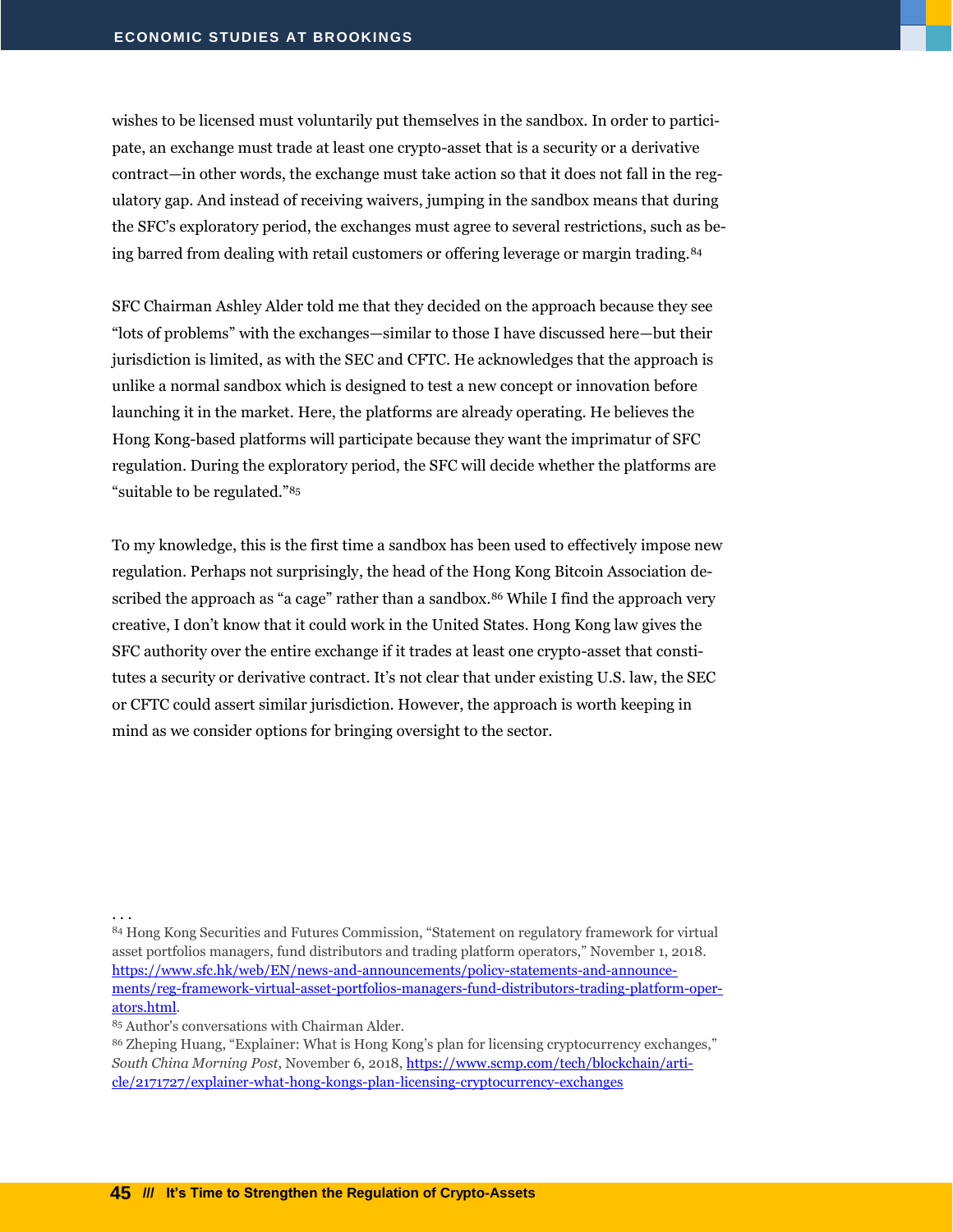#### <span id="page-47-0"></span>**International Standards**

There is great variation in international regulation of crypto-assets and crypto intermediaries, but that should not cause us to hesitate in moving forward. In fact, it is all the more reason for the United States to take action to create a comprehensive framework, as it will provide leadership that others may follow. Today, a few countries such as China have banned most cryptocurrency activity and a few are seeking to attract it, but most fall in between. Several jurisdictions that have significant financial markets face gaps in regulation similar to ours, where existing law covers some but not all crypto-assets, and regulators are considering what to do.

For example, the United Kingdom's Financial Conduct Authority (FCA) has recently launched an effort to develop guidance on when crypto-assets fall within their regulatory purview.<sup>87</sup> An earlier report by the FCA together with HM Treasury and the Bank of England noted regulatory gaps and called for exploring how crypto trading platforms could be better regulated.<sup>88</sup> Although it is too early to say definitively, the FCA's articulation of types of crypto-assets suggests it may conclude that only those assets which carry clear contractual rights (such as to cash flow or claims on assets) fall within their jurisdiction. This might result in a narrower view of when a crypto-asset would be deemed a security than under the Howey test, which is premised on there being an investment contract. Germany's BaFin has stated that it will "determine on a case-by-case basis whether a token constitutes a financial instrument" within the meaning of four different laws regulating securities and capital investments.<sup>89</sup> Canada considers crypto-assets to be "invest-

. . .

<sup>89</sup> BaFin, "Initial Coin Offerings: Advisory letter on the classification of tokens as financial instruments," March 28, 2018, [https://www.bafin.de/SharedDocs/Downloads/EN/Merk](https://www.bafin.de/SharedDocs/Downloads/EN/Merkblatt/WA/dl_hinweisschreiben_einordnung_ICOs_en.html?nn=11089708)[blatt/WA/dl\\_hinweisschreiben\\_einordnung\\_ICOs\\_en.html?nn=11089708](https://www.bafin.de/SharedDocs/Downloads/EN/Merkblatt/WA/dl_hinweisschreiben_einordnung_ICOs_en.html?nn=11089708)

<sup>87</sup> Financial Conduct Authority, "Guidance on Cryptoassets: Consultation Paper," January 2019, <https://www.fca.org.uk/publication/consultation/cp19-03.pdf>

<sup>88</sup> HM Treasury, Financial Conduct Authority, and the Bank of England, "Cryptoassets Task Force: Final Report," Updated October, 2018, [https://www.gov.uk/government/publications/cryp](https://www.gov.uk/government/publications/cryptoassets-taskforce)[toassets-taskforce](https://www.gov.uk/government/publications/cryptoassets-taskforce)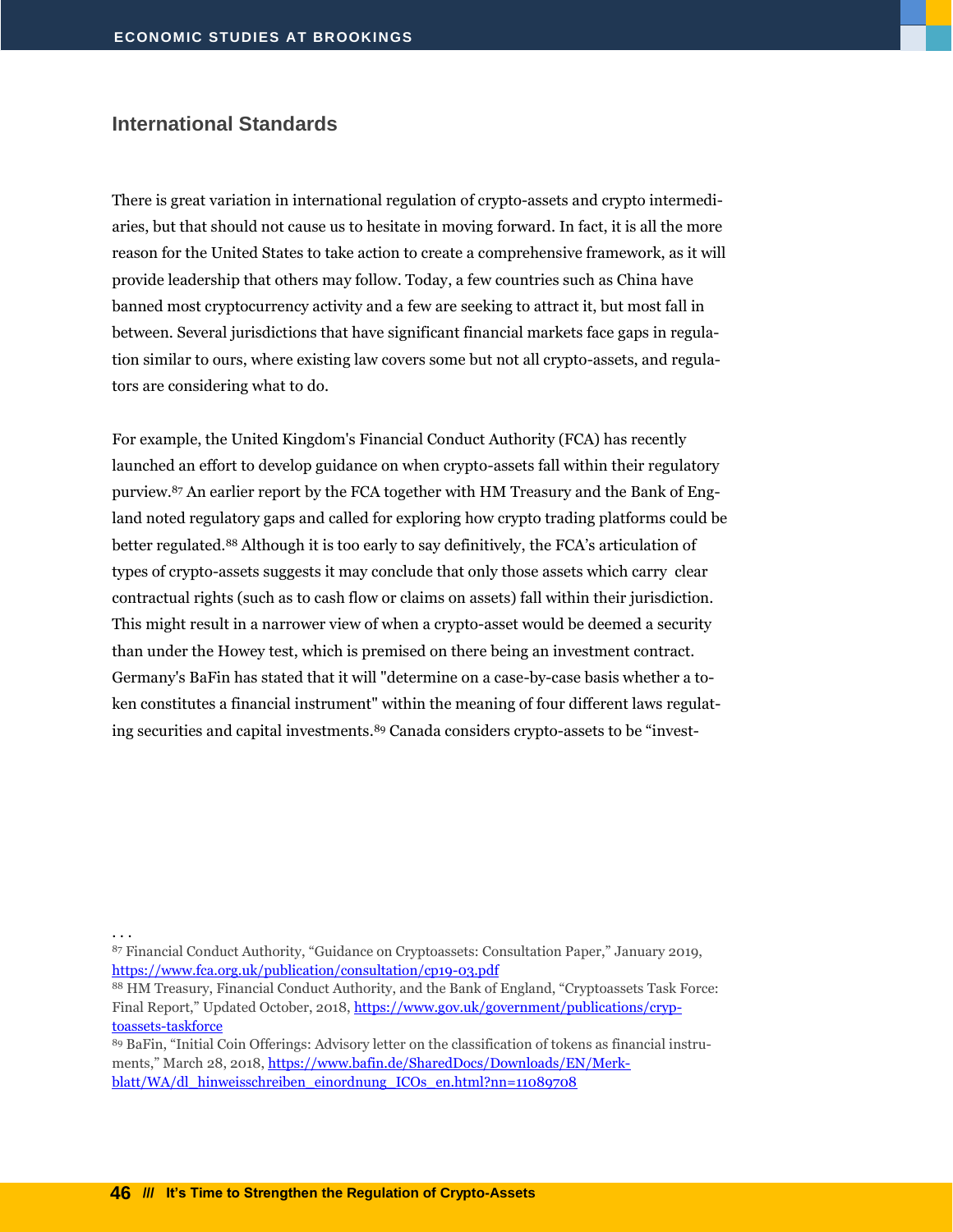ment contracts" subject to regulation if they meet a four-part test that is essentially equivalent to our Howey test.<sup>90</sup> Singapore considers whether a crypto-asset is a "capital markets product" subject to regulation under the Securities and Futures Act.<sup>91</sup> As noted earlier, Hong Kong faces a gap in regulation similar to that in the United States, but its Securities and Futures Commission has effectively sought to bridge that by calling on firms to voluntarily submit to a "sandbox" effort.<sup>92</sup>

Japan is one of the few jurisdictions to implement a licensing and supervisory regime specific to businesses providing exchanges or trading platforms for virtual currencies.93

The International Organization of Securities Commissions, which is comprised of securities regulators from around the world (and claims to represent 115 jurisdictions)94, has published the regulatory pronouncements of its members on crypto and is also working to harmonize standards.<sup>95</sup> If the United States clarifies and strengthens its regulatory framework, that will be a boost to such harmonization efforts.

In connection with closing the regulatory gap in this country, we would be wise to give the SEC and CFTC the ability to address the risks that offshore platforms pose to U.S. investors. We could explore requiring offshore platforms to comply with U.S. standards if they wish to provide access to U.S. persons, though it can be difficult to enforce such restrictions. Alternatively, we could require offshore platforms that seek to provide access to U.S. persons to make certain disclosures—essentially a warning label that they are not subject to U.S. standards regarding such matters as protection of customer assets, prevention of fraud and avoidance of conflicts of interest—unless they demonstrate to the lead agency that they are subject to comparable standards, similar to what the CFTC does today with offshore trading platforms.

. . .

<sup>90</sup> CSA, "Securities Law Implications for Offerings of Tokens," June 11, 2018,

- [http://www.osc.gov.on.ca/en/SecuritiesLaw\\_csa\\_20180611\\_46-308\\_securities-law-implications](http://www.osc.gov.on.ca/en/SecuritiesLaw_csa_20180611_46-308_securities-law-implications-for-offerings-of-tokens.htm)[for-offerings-of-tokens.htm](http://www.osc.gov.on.ca/en/SecuritiesLaw_csa_20180611_46-308_securities-law-implications-for-offerings-of-tokens.htm)
- <sup>91</sup> Monetary Authority of Singapore, "A Guide to Digital Token Offerings," November 30, 2018, [http://www.mas.gov.sg/~/media/MAS/News%20and%20Publications/Mono-](http://www.mas.gov.sg/~/media/MAS/News%20and%20Publications/Monographs%20and%20Information%20Papers/Guide%20to%20Digital%20Token%20Offerings%20last%20updated%20on%2030%20Nov.pdf)

[graphs%20and%20Information%20Papers/Guide%20to%20Digital%20Token%20Offer](http://www.mas.gov.sg/~/media/MAS/News%20and%20Publications/Monographs%20and%20Information%20Papers/Guide%20to%20Digital%20Token%20Offerings%20last%20updated%20on%2030%20Nov.pdf)[ings%20last%20updated%20on%2030%20Nov.pdf.](http://www.mas.gov.sg/~/media/MAS/News%20and%20Publications/Monographs%20and%20Information%20Papers/Guide%20to%20Digital%20Token%20Offerings%20last%20updated%20on%2030%20Nov.pdf)

<sup>92</sup> See discussion at note 84.

<sup>93</sup> See The Law Library of Congress, "Regulation of Cryptocurrency in Selected Jurisdictions," Accessed June 2018,<https://www.loc.gov/law/help/cryptocurrency/index.php> <sup>94</sup> International Organization of Securities Commissions, "Fact Sheet," Updated October, 2018,

https://www.iosco.org/about/pdf/IOSCO-Fact-Sheet.pdf

<sup>95</sup> See International Organization of Securities Commissions, "Regulators Statements on Initial Coin Offerings," Accessed January 28, 2019[, https://www.iosco.org/publications/?subsection=ico](https://www.iosco.org/publications/?subsection=ico-statements)[statements](https://www.iosco.org/publications/?subsection=ico-statements)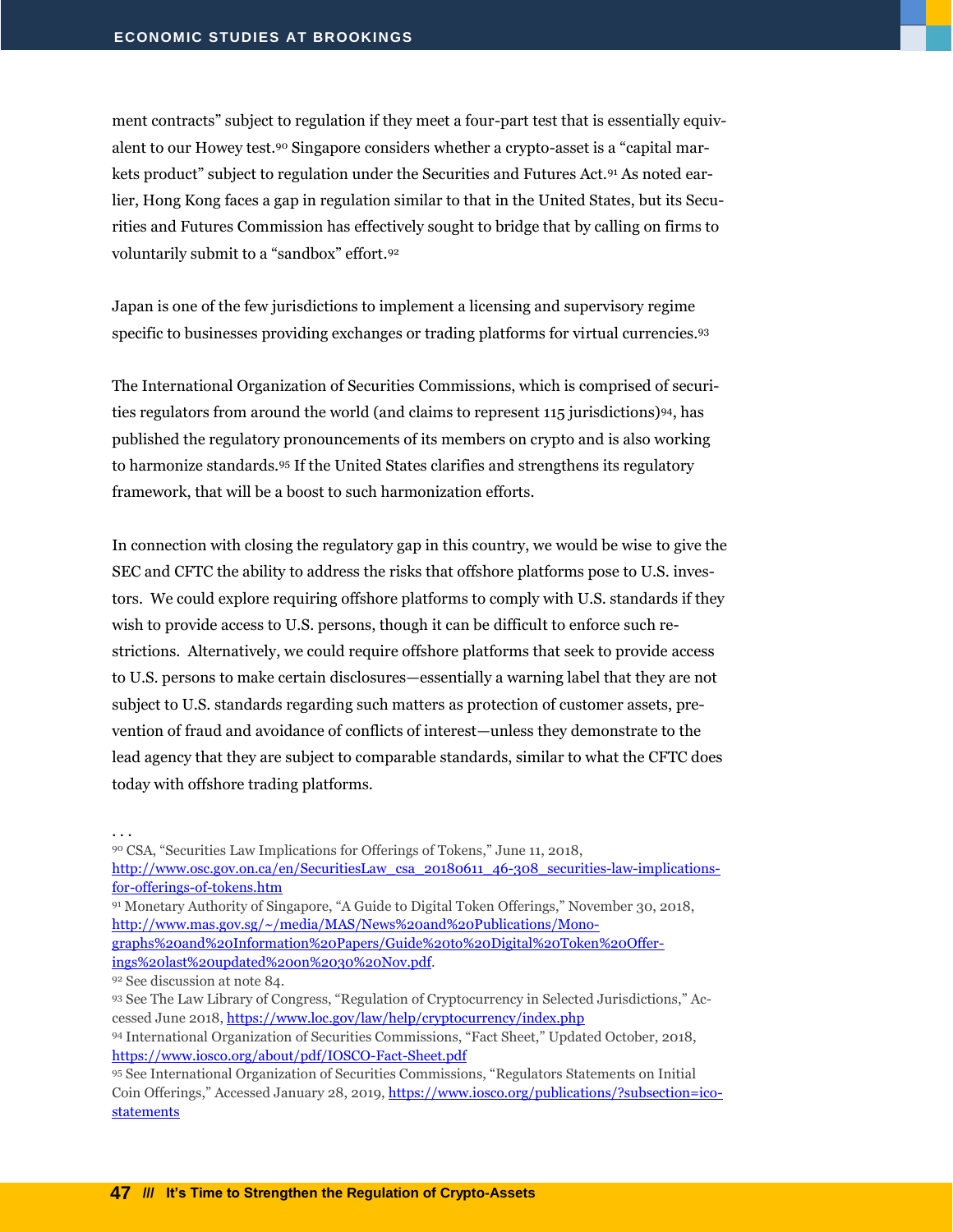## <span id="page-49-0"></span>**PART V: REGULATION AND INNOVATION**

There will undoubtedly be passionate advocates of blockchain and crypto-assets who believe that my call for better regulation will harm innovation. In fact, if done properly, improved regulation can actually enhance innovation in the long run. Let me address two issues: the first, ICOs, and the second, how we should think about centralization versus decentralization in the design of regulations.

#### <span id="page-49-1"></span>**Do We Need to Relax the Rules on ICOs?**

Some have said we need to relax our regulation of ICOs if we want to advance innovation. The argument is ultimately a practical one: by treating ICOs as offerings of securities, the United States is making it more expensive and difficult for innovators to raise funds, and therefore we will lose ground to countries that are creating more favorable regulatory environments.

I disagree. I believe that the SEC is taking the right approach in applying traditional doctrine to the question of whether distribution of a crypto-asset constitutes the offer and sale of a security. I would only urge that it aim to increase enforcement and be given sufficient authority that it can provide better guidance to the market as to overall regulation of different types of crypto-assets.

There are some legitimate questions about whether we can reduce the regulatory burden on companies—especially smaller, non-public companies—seeking to raise capital while still maintaining adequate investor protections. These include whether the definition of accredited investor should change and whether offering and publicity rules should be modified. Chairman Clayton has spoken about this, and Congress continues to consider legislation in this regard.<sup>96</sup> It's good to explore these questions.

. . .

<sup>96</sup> See for example Chairman Jay Clayton, "Remarks on Capital Formation at the Nashville 36/86 Entrepreneurship Festival," August 29, 2018. [https://www.sec.gov/news/speech/speech-clayton-](https://www.sec.gov/news/speech/speech-clayton-082918)[082918.](https://www.sec.gov/news/speech/speech-clayton-082918) Congressional Research Service, "Jobs and Investor Confidence Act (House-Amended S. 488): Capital Markets Provisions," September 7, 2018. <https://fas.org/sgp/crs/misc/R45308.pdf>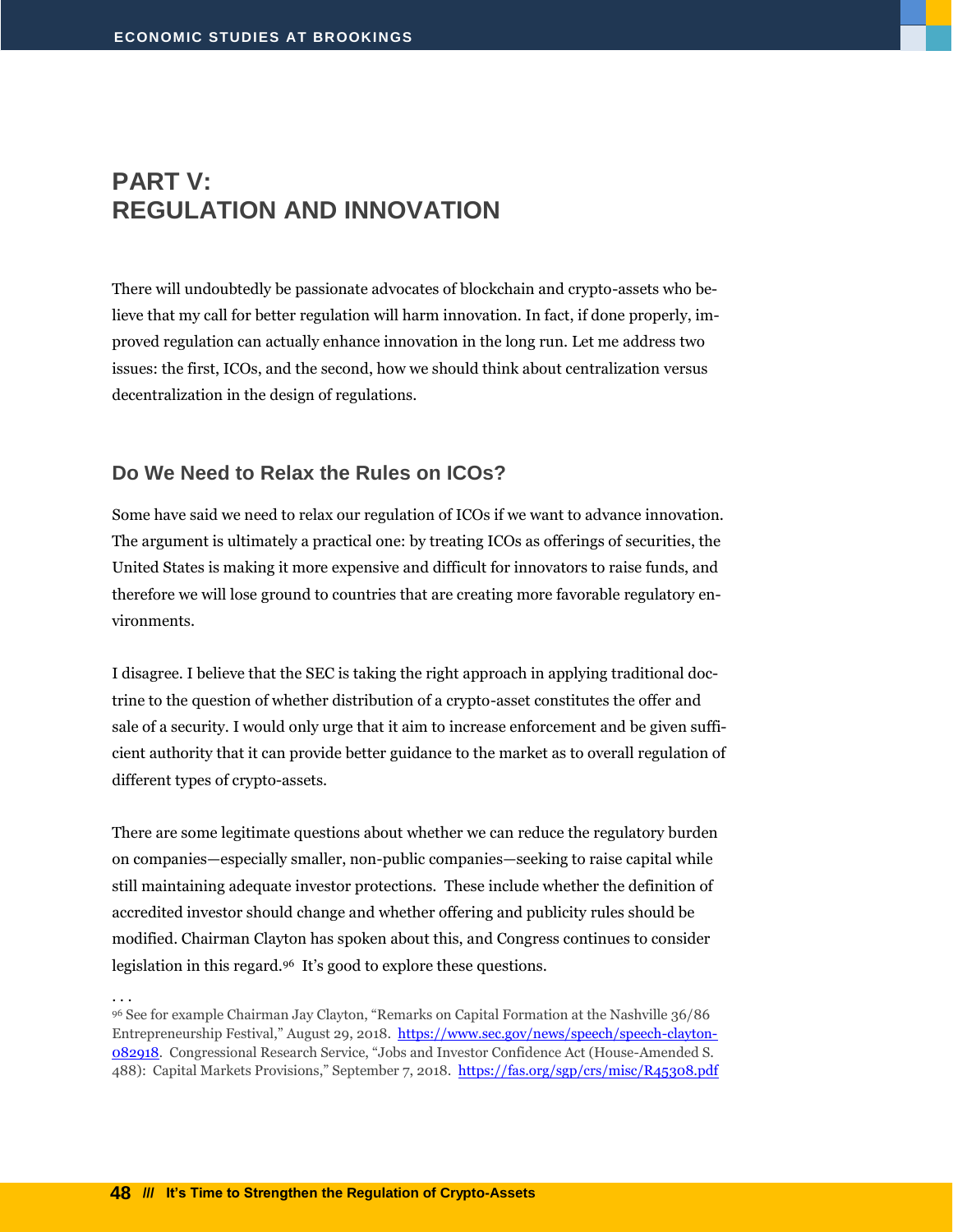I think it's nonsense, however, to suggest that we need to relax the rules just for ICOs for the sake of innovation. There is plenty of money looking to get into the space and ample ways to raise it. Securities laws don't prohibit offering an interest in a business that doesn't have a product yet or a financial history — just don't expect to be absolved of liability if you make a material misstatement or omission.

Indeed, Chairman Clayton's concern about private offering rules was not motivated by a concern that there was insufficient private capital but just the opposite. He noted that "the private markets are awash in capital" and raised the question of whether a broader class of investors ought to be able to participate.<sup>97</sup>

It is difficult to estimate the amount of non-ICO funding going into blockchain projects, or to say how much of the money raised by ICOs would find its way to legitimate projects if non-compliant ICOs ended. There are reports that put non-ICO venture capital funding at almost \$4 billion in just three quarters of 2018—a 280% increase over 2017 in venture capital funding of blockchain projects. The venture capital deals appear to be increasing both in quantity and in the size of funding per deal as well.<sup>98</sup>

#### <span id="page-50-0"></span>**Will Regulation Favor Centralization?**

Will a stronger regulatory framework favor the development of larger, more concentrated institutions and thereby undermine the potential of DLT to create a more decentralized financial system? If less concentration is better from a financial stability perspective, should we consciously make adjustments to new rules to avoid favoring large, centralized firms or systems?

The crypto trading universe today includes many so-called "decentralized" exchanges. Their advocates are passionate that they are more in tune with the original vision of Bitcoin. But there is, not surprisingly, considerable debate over what really constitutes a

<sup>97</sup> Dave Michaels, "SEC Chairman Wants to Let More Main Street Investors in on Private Deals," *Wall Street Journal*, August 30, 2018[. https://www.wsj.com/articles/sec-chairman-wants-to-let](https://www.wsj.com/articles/sec-chairman-wants-to-let-more-main-street-investors-in-on-private-deals-1535648208)[more-main-street-investors-in-on-private-deals-1535648208](https://www.wsj.com/articles/sec-chairman-wants-to-let-more-main-street-investors-in-on-private-deals-1535648208)

<sup>98</sup> "US Cryptocurrency Exchanges Move at Different Speeds," *Diar* 2:39, October 1, 2018. [https://diar.co/volume-2-issue-39/.](https://diar.co/volume-2-issue-39/) This report says that ten of the largest deals in 2018 raised more than \$1.3 billion, mostly not for utility tokens but as traditional equity investments.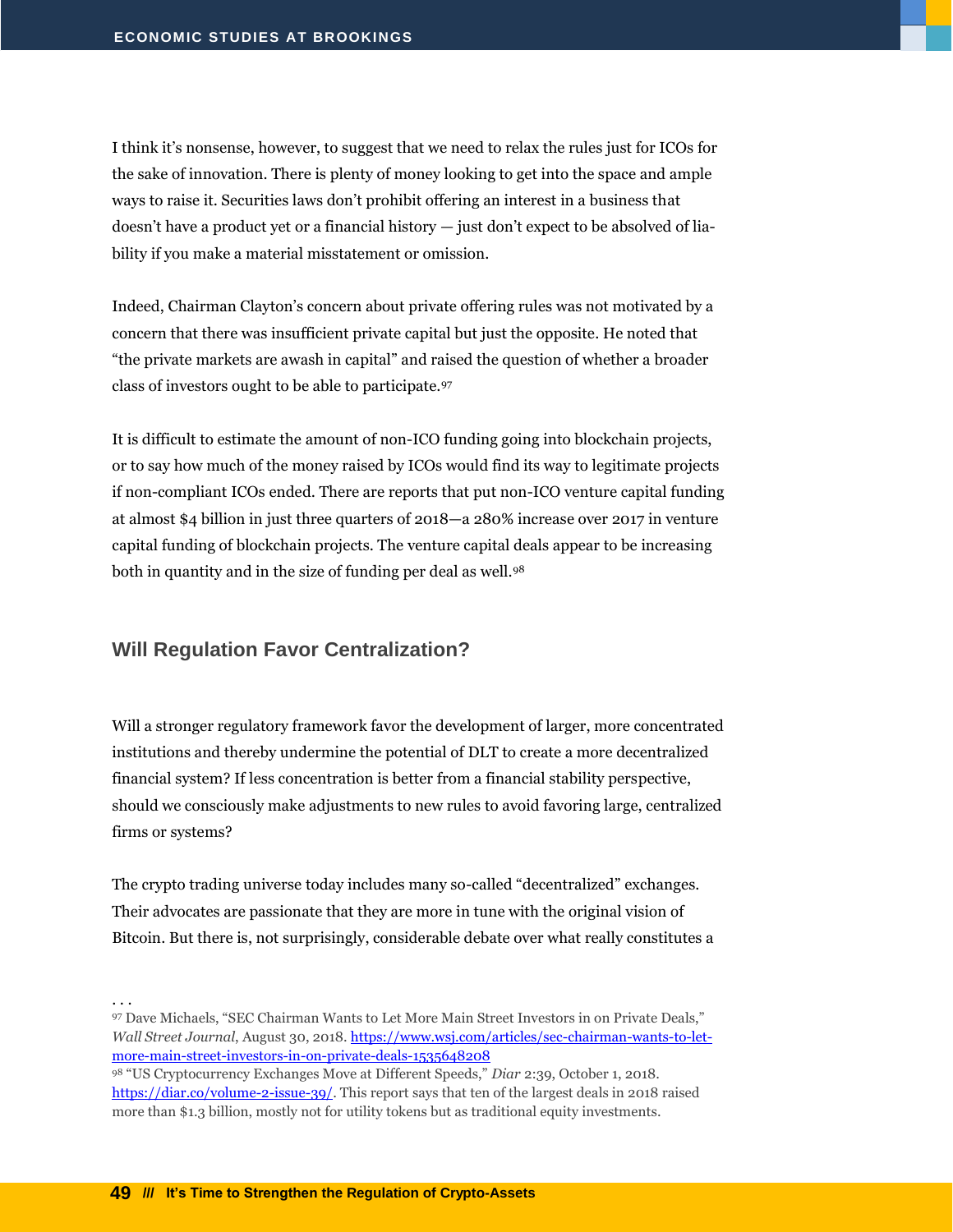decentralized exchange. Decentralization may cut both ways in terms of regulatory objectives. Decentralized markets and systems might be positive from the standpoint of financial stability—we have painfully learned the risks that large, systemically important institutions can pose. But enforcement of AML and other requirements might be more difficult at decentralized exchanges.

What makes a crypto exchange "decentralized"? One commentator suggests a decentralized exchange is one that is not dependent on a "trusted third party" and is free of "censorship." <sup>99</sup> But exactly what that means—and whether it means seeking to avoid any government regulation—is unclear.

Several platforms that call themselves decentralized seem to offer essentially peer-to-peer trading, often without a custody function. Instead of a central limit order book, they look like Craigslist for crypto. You go to a website and select a buy or sell offer and then transact directly with the counterparty. Just as a reasonable person might worry about who will show up at the door when selling an old chair on Craigslist, you might wonder who your counterparty is here. But you are unlikely to know, as protecting the privacy of users is often a key attribute. One of the more sophisticated sites seems to be Airswap, which sets forth in its protocol an explanation of why peer-to-peer trading is superior to order books on blockchain. Among its reasons is that with order books, miners are more able to front run a trade. It also claims to provide AML compliance.

Another site had an option for a local transaction that is payable "in cash." This appears to mean the buyer shows up in person, like the guy buying my old couch on Craigslist.<sup>100</sup> One wonders who would elect that option. One platform says it has "no registration or identification process" and describes its advantages over centralized exchanges as follows:

"Most centralized platforms and exchanges (like Coinbase, Binance, Kraken, etc.) track your personal information, putting you at risk by tying your identity to the Bitcoin you buy and sell there. And because Bitcoin transactions are public and easily traceable, potentially *all* of your future transactions involving those Bitcoin could be traced back to you. Bisq is built from the ground up to avoid this privacy fiasco […]"<sup>101</sup>

<sup>99</sup> Tony Sheng, "Let's Ditch Decentralized," September 3, 2018. [https://www.tonysheng.com/de](https://www.tonysheng.com/decentralized-definition)[centralized-definition](https://www.tonysheng.com/decentralized-definition)

<sup>100</sup> Local Bitcoins. Accessed March 1, 2019[. https://localbitcoins.com/](https://localbitcoins.com/)

. . .

<sup>101</sup> Bisq, "Getting Started with Bisq," *Bisq*, Accessed March 1, 2019. [https://docs.bisq.network/get](https://docs.bisq.network/getting-started.html)[ting-started.html](https://docs.bisq.network/getting-started.html)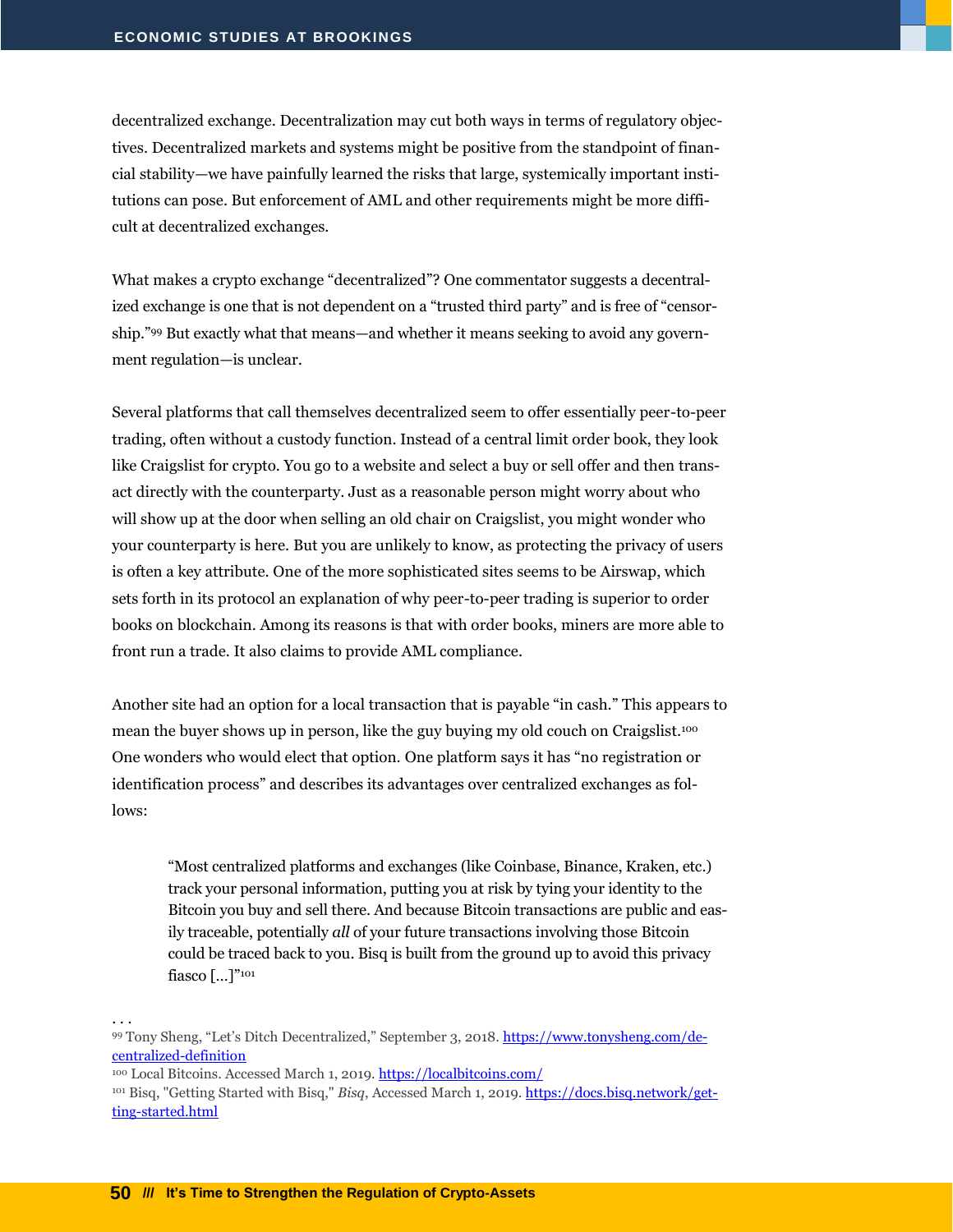Other platforms appear more sophisticated in their approach. Alex Wearn of IDEX – an exchange that describes itself as decentralized - notes that the word "decentralized" has practically become meaningless, because it is used to describe so many different types of platforms.<sup>102</sup>

He suggests four criteria that should be met before an exchange calls itself decentralized:

- **Non-custodial**—the exchange does not hold or manage any funds
- **Censorship resistant**—no one person or individual can shut down the exchange or prevent others from using it
- **Transparent**—open source and verifiable code
- **Auditable**—all trades are written into the blockchain and history is retained into perpetuity.

He also states that "as long as a project has a website, off-chain orderbook, or known team, they are not "fully decentralized"."<sup>103</sup>

Wearn acknowledges this is challenging. He says that their company "is working to create a fully-decentralized financial system, but the path to getting there requires significantly more control and centralization than the end state."<sup>104</sup> Wearn does not equate being "censorship resistant" with refusing to abide by government requirements. But his choices on where and how to comply create some strange bedfellows. For example, he notes how IDEX has blocked access by "IPs in New York, North Korean and Iran [and] we will soon be rolling out IP blocks to Cuba, Syria, Crimea State and Washington State."<sup>105</sup> Apparently, it's easier to treat people in states like Washington with burdensome regulations as if they were in countries facing U.S. sanctions than to comply. Nevertheless, he says IDEX will implement KYC procedures to comply with AML and sanctions laws, but in a tiered fashion so that larger transactions and users provide more information and so that IDEX maintains "a light touch wherever possible."<sup>106</sup>

<sup>102</sup> Alex Wearn, "Pragmatic Decentralization: How IDEX Will Approach Industry Regulation," November 1, 2018. [https://medium.com/aurora-dao/pragmatic-decentralization-how-idex-will-ap](https://medium.com/aurora-dao/pragmatic-decentralization-how-idex-will-approach-industry-regulations-8b109212128a)[proach-industry-regulations-8b109212128a](https://medium.com/aurora-dao/pragmatic-decentralization-how-idex-will-approach-industry-regulations-8b109212128a)

<sup>103</sup> Alex Wearn, "Pragmatic Decentralization: How IDEX Will Approach Industry Regulation," November 1, 2018. [https://medium.com/aurora-dao/pragmatic-decentralization-how-idex-will-ap](https://medium.com/aurora-dao/pragmatic-decentralization-how-idex-will-approach-industry-regulations-8b109212128a)[proach-industry-regulations-8b109212128a](https://medium.com/aurora-dao/pragmatic-decentralization-how-idex-will-approach-industry-regulations-8b109212128a)

<sup>104</sup> Ibid.

<sup>105</sup> Ibid.

<sup>106</sup> Ibid.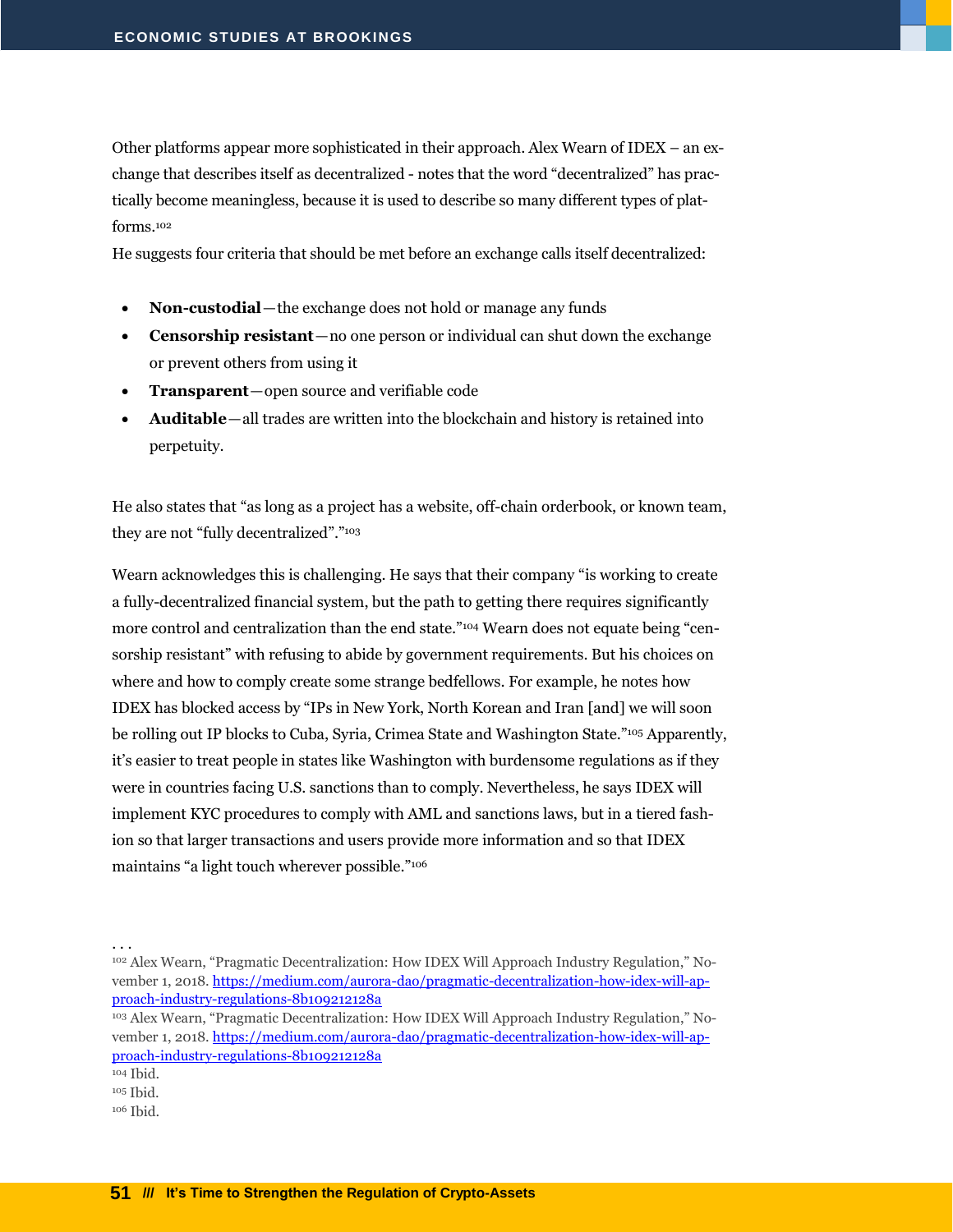This is at least more responsive than other platforms which simply leave it up to the seller. One so-called decentralized exchange website has a glossary that defines AML and KYC: "a group of laws in the United States that require Bitcoin sellers to know who their customers are. Certain sellers will ask for your identification to comply with these laws. Other countries around the world may have similar laws and requirements."107 But it also has a more prominent "Frequently Asked Questions" section which addresses what a user should do if asked for his or her identification. "If you do not wish to give the seller your ID, you can always cancel the trade and search for a trader with less strict requirements."108 Recently, the creator of this site pled guilty to operating an exchange without registering with FinCEN and admitted not having any AML or KYC procedures.<sup>109</sup>

Financial market regulation, at least in the case of securities and derivatives, has tended to favor centralized solutions. For example, futures laws require almost all trades to take place on exchanges that must register with the CFTC and comply with extensive requirements. Over time, we have seen the industry move from many exchanges to a market with just a few dominant exchanges and clearinghouses. Our regulation of securities has also created a push toward centralization, though to a lesser extent than with futures. Securities trading was quite centralized until the SEC allowed electronic trading platforms to compete with the dominant exchanges like the NYSE. Trading off of regulated platforms is permitted only for private, non-public transactions.

Of course, there are many non-regulatory factors that favor centralization in trading platforms and other forms of intermediation. Investors benefit from large liquidity pools, and thus may gravitate toward larger exchanges, which in turn may cause them to grow. Liquidity begets liquidity. Price discovery is more robust on large exchanges. There are considerable economies of scale and network, so costs may be lower.

But even if regulations appear on their face to be neutral toward size, capital requirements and compliance costs can often favor larger players. Smaller platforms may find the fixed cost elements of compliance—whether it is for KYC and AML, or anti-fraud and manipulation, or risk management generally—simply too high in relation to volume.

. . .

<sup>108</sup> Ibid, "Frequently Asked Questions—Common Problems and Solutions." <sup>109</sup> U.S. Department of Justice: U.S. Attorney's Office, Southern District of California, "Bitcoin Dealer Pleads Guilty and Agrees to Forfeit Ill-Gotten Gains," October 29, 2018. [https://www.jus](https://www.justice.gov/usao-sdca/pr/bitcoin-dealer-pleads-guilty-agrees-forfeit-ill-gotten-gains)[tice.gov/usao-sdca/pr/bitcoin-dealer-pleads-guilty-agrees-forfeit-ill-gotten-gains](https://www.justice.gov/usao-sdca/pr/bitcoin-dealer-pleads-guilty-agrees-forfeit-ill-gotten-gains)

<sup>107</sup> Localbitcoins, "Frequently Asked Questions—Local Bitcoins Glossary," accessed March 1, 2019, [https://localBitcoins.com/faq.](https://localbitcoins.com/faq)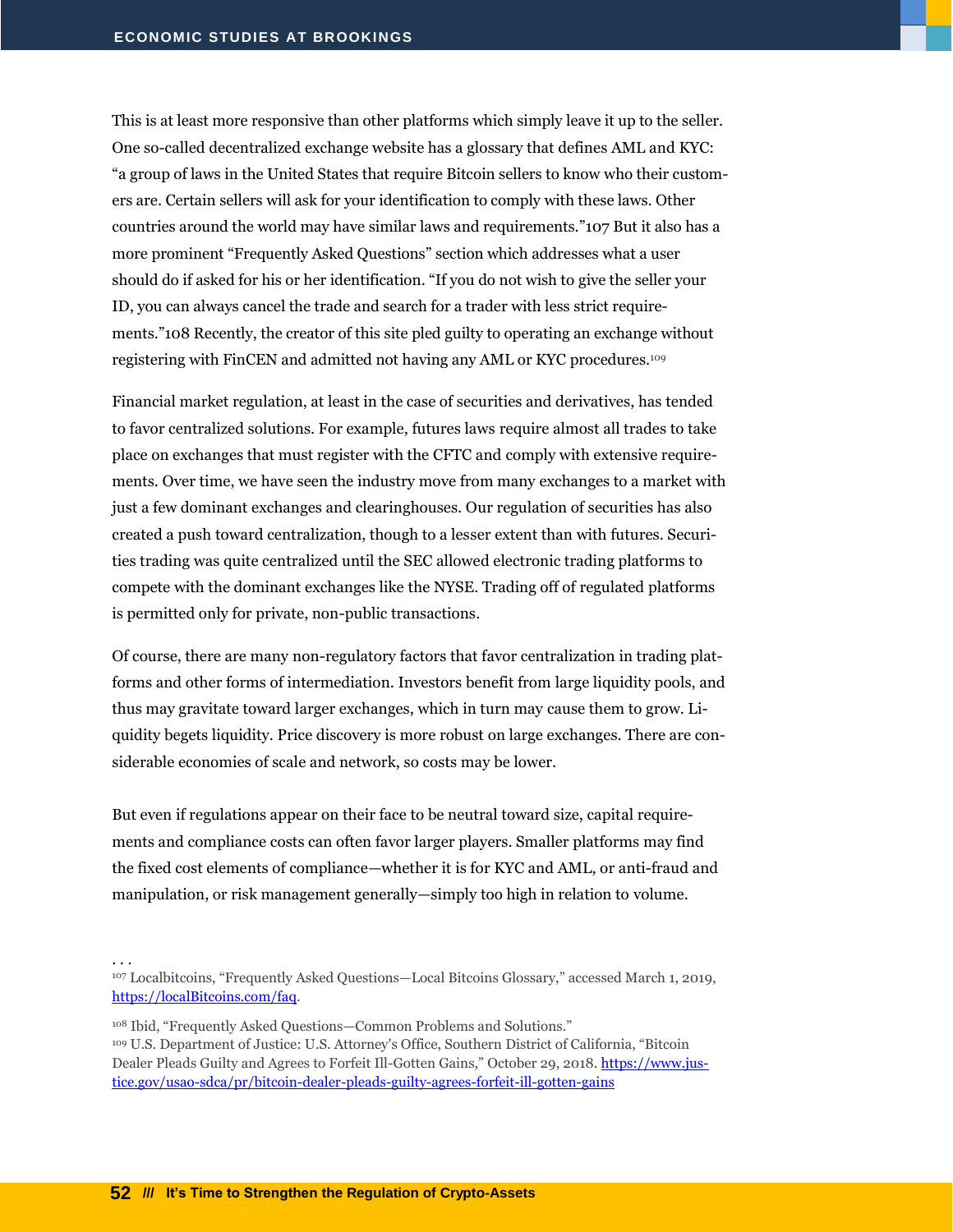If we adopt regulatory requirements in the crypto sector that effectively favor larger, centralized platforms, we may inhibit the development of decentralized systems that might, in turn, help us think of ways to improve financial stability in existing financial market infrastructure. Today, the few clearinghouses associated with the large global derivatives exchanges rank high on the list of overall financial stability concerns. During my time at the CFTC, we spent a lot of time working on recovery plans and resolution strategies in case a major clearinghouse were to fail, and the topic continues to be a priority for regulators around the world. If the crypto sector were to come up with novel, decentralized clearance and settlement mechanisms, that could have broader applicability. For example, could so-called atomic swaps—smart contracts in which performance by each counterparty occurs at exactly the same moment in time, so that neither side is exposed to the risk of the other's nonperformance—become realistic alternatives for existing settlement mechanics and thus reduce our need for clearinghouses?

Of course, those decentralized systems may have their own, distinct risks which may include financial stability risks. For example, decentralized platforms might have less robust defenses to potential cyber hackers, or less comprehensive procedures to prevent illicit activity.

Nevertheless, I would direct regulators to consider the financial stability impact of regulations, including the issue of whether regulations tend to favor larger, centralized players. Perhaps regulators can devise a hybrid approach in writing regulations, one that allows for meeting investor protection requirements in multiple ways. That is, let's not just impose financial resource requirements that favor the better capitalized players, or requirements that can only be met through large centralized compliance operations. Let's consider whether there are alternative ways to ensure integrity, transparency, prevention of fraud and conflicts of interest and protection of customer funds in trading, clearing and settlement, depending on whether the activity is taking place on a centralized platform or in a more decentralized, distributed manner.

Such an approach would require some creative thinking to define what we mean by "decentralized" and to craft appropriate standards. Of course, it should not mean freedom from compliance, and we must make sure any alternative standards do not simply create regulatory loopholes.

In *Blockchain and the Law*, Primavera De Filippi and Aaron Wright suggest there could be alternative "modes of regulation" when it comes to blockchain. Governments could use taxes to regulate markets as well as prohibitions to achieve necessary ends. In addition to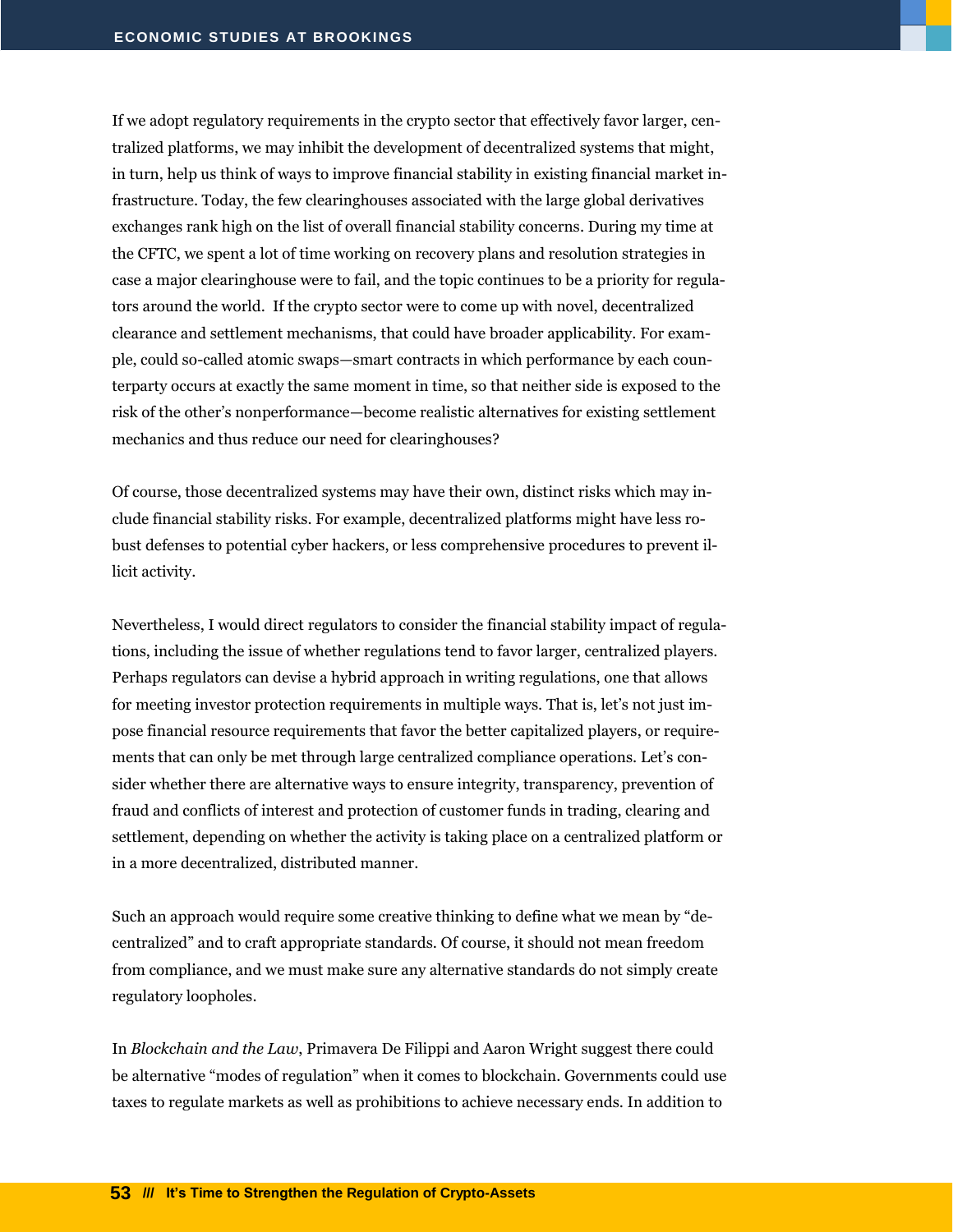the blockchain-specific intermediaries that are emerging, governments could "hold endusers vicariously liable for interacting with undesirable blockchain-based applications."<sup>110</sup> Governments could impose restrictions on "information intermediaries" such as search engines and "transportation layers" such as ISPs.<sup>111</sup> Or they could target miners or transaction processors:

"[G]overnments could force mining pools to implement specific protocol changes or even block applications, organizations, persons or devices. Alternatively, governments could provide miners with specific incentives—such as limitation of liability or safe harbor—if they abide by the law and only process smart contracts that comply with legal requirements."<sup>112</sup>

De Filippi and Wright do not give many specific examples, and there are challenges with these ideas. Regulating ISPs may be seen as undesirable censorship of internet content. It may be difficult for the U.S. to regulate miners if most of the mining capacity is offshore.

Still, De Filippi and Wright are right to suggest we may need to be creative. We should just remember that the relationship between regulation and innovation in the financial sector is a bit like Newton's third law: an action can provoke an equal and opposite reaction. De Filippi and Wright's suggestion that we tax crypto-assets or markets to induce appropriate behavior may lead the crypto industry to innovate around the regulation. Their suggestion reminds me of the introduction of a national currency around the time of the Civil War. In order to support the use of the new "greenbacks", Treasury Secretary Samuel Chase sought to discourage the use of notes issued by state chartered, private banks, which were presented by bank customers to third parties to pay for goods and services. Chase persuaded Congress to impose a 10% tax on the state bank notes, a tax that was ultimately upheld by the Supreme Court (it helped that Chase was Chief Justice by the time the case was heard). But when presenting state bank notes was no longer an efficient means of third-party payment, state banks created checking accounts. Checking accounts gave their depositors the direct ability to pay a third party. Through this innovation, the state banks were able to serve their customers and avoid the tax.<sup>113</sup>

<sup>110</sup> Primavera De Filippi and Aaron Wright, *Blockchain and the Law: The Rule of Code,* (USA: President and Fellows of Harvard College, 2018), p.176.

<sup>111</sup> Ibid., pp.177-8.

<sup>112</sup> Primavera De Filippi and Aaron Wright, *Blockchain and the Law: The Rule of Code* p.180. <sup>113</sup> Richard Scott Carnell, Jonathan R. Macey and Geoffrey P. Miller, *The Law of Financial Institutions*, Sixth Edition, (Wolters Kluwer: 2017) pp. 10-12.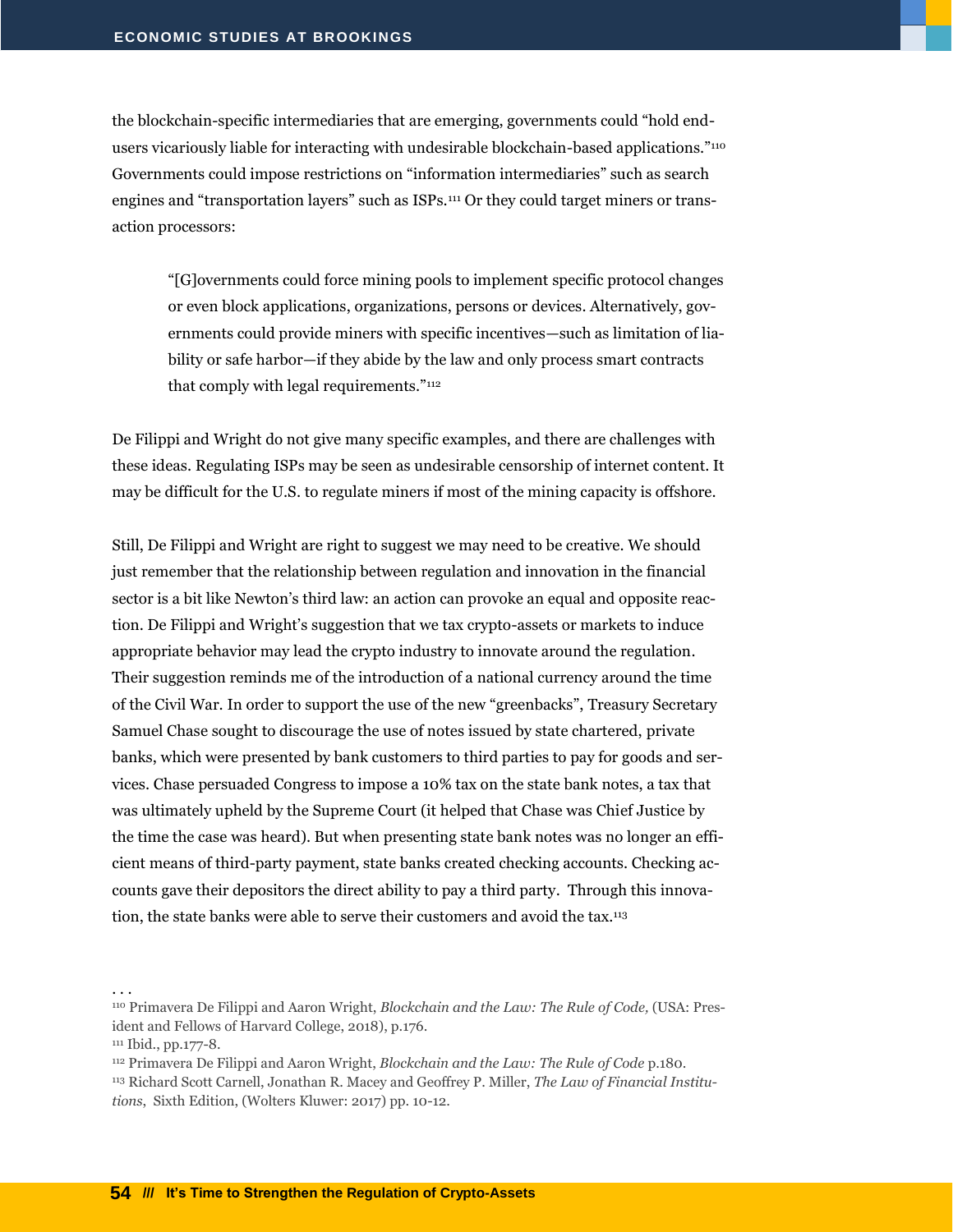The dynamic nature of our financial system is one of its strengths, even if regulators are constantly running to catch up.

# <span id="page-56-0"></span>**PART VI: THE PATH FORWARD**

#### <span id="page-56-1"></span>**Will We Stumble Along or Take Comprehensive Action?**

I favor congressional action to create a comprehensive regulatory framework. I recognize, however, that there is a good chance we will proceed on the current path, with the SEC and the CFTC stepping up efforts as best they can, but with inadequate authority and resources. There is no organized constituency pushing for reform and some crypto enthusiasts oppose regulation. Finally, many skeptics may think that the sector is not big enough to warrant making it a priority, or that regulation might legitimize activity they hope will decline. Nor have the hacks and frauds been big enough to create a demand for action. Many of those who suffered losses may well believe regulation would be a bad thing and have not contacted their Member of Congress.

In short, we have not had an Enron type incident that becomes a catalyst for reform. Needless to say, it would be unfortunate if such an incident occurred—it would be better if we acted before.

#### <span id="page-56-2"></span>**A Good Role for the Financial Stability Oversight Council**

That is why I suggest the Trump Administration use the Financial Stability Oversight Council (FSOC) to articulate a path forward for the regulation of crypto-assets. The FSOC is well-suited to the task, and its involvement could draw bipartisan support. Many Republicans have been critical of FSOC because of its power to designate firms as systemically important, but it isn't exercising that power today. Instead, its utility is that it brings all financial regulators together and thus provides a forum for looking at issues that cut across regulatory jurisdictions—which is precisely what is needed here.

The law that created FSOC makes clear its relevance to this type of challenge. The law says it should "identify gaps in regulation that could pose risks to the financial stability of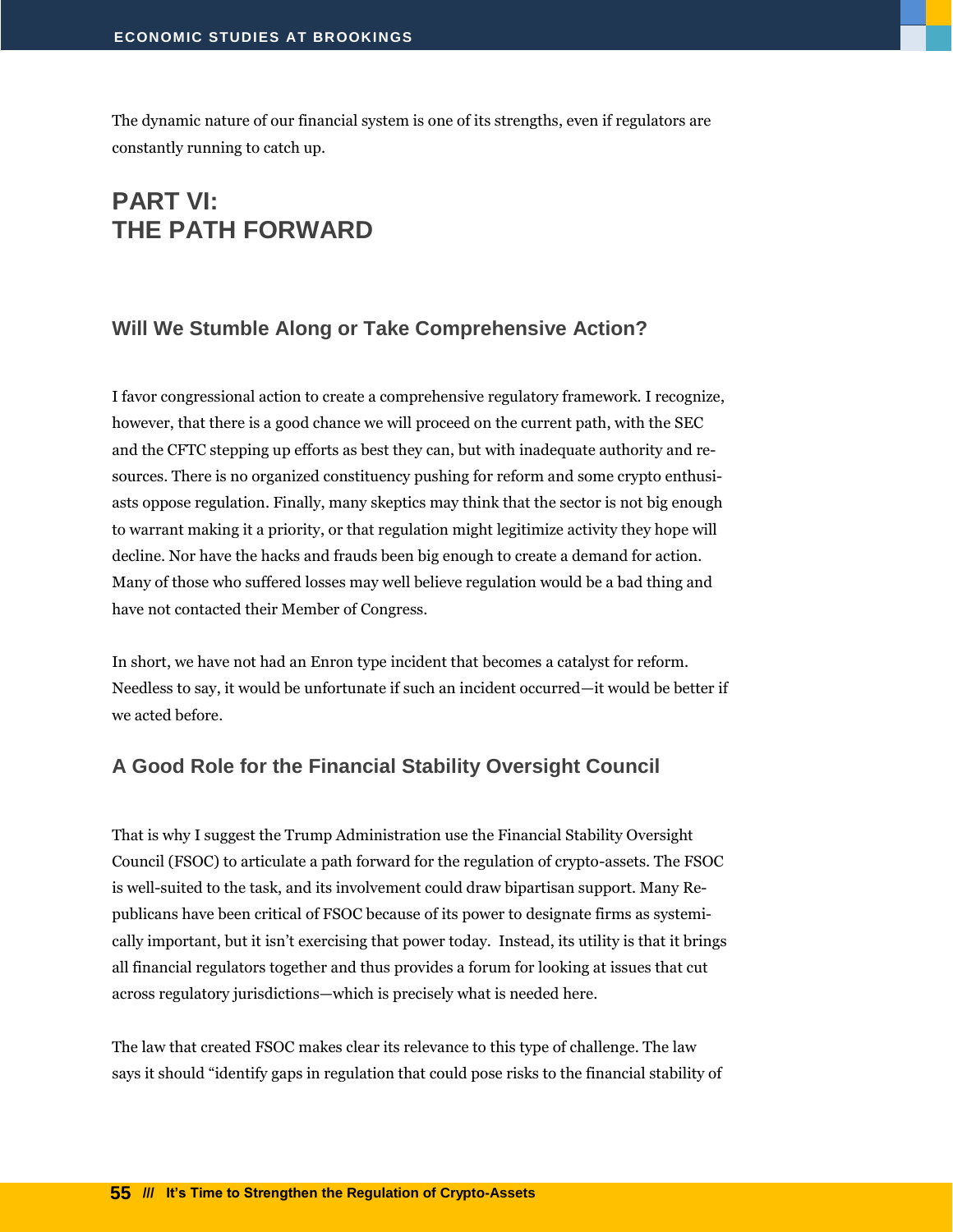the United States," "provide a forum for discussion and analysis of emergency market developments and financial regulatory issues" and "make recommendations [to Congress][...] that will enhance the integrity, efficiency, competitiveness and stability of the U.S. financial markets."<sup>114</sup> The FSOC could produce, and solicit public comment on, a report on regulation of crypto-assets that combines the views of the SEC, CFTC, the Federal Reserve and bank regulators, as well as those of the Consumer Financial Protection Bureau and even FinCEN, which is part of the Treasury Department. Although the latter is not a direct FSOC member, because it is directly under the Treasury Department's control and the Treasury Secretary is the FSOC Chair, it would be good to have its input for antimoney laundering issues. The FSOC also has non-voting membership from the state securities commissioners, state banking supervisors and state insurance commissioners who could also provide useful input in light of the state regulatory issues. Such a report would also fulfill the Administration's regulatory principles, which call for making regulation "efficient, effective and appropriately tailored" and for regulation that enables American companies to be internationally competitive.<sup>115</sup>

The issuance of a report would be a precursor to legislation. It is easier for the FSOC to do such a report than for the SEC or CFTC to do so for several reasons. First, the FSOC would not be bound by the jurisdictional limits that the agencies currently face. Second, it would not be a formal notice and comment process used for rule making, where an agency must abide by detailed administrative law procedures that can make for a slow process. The FSOC could move fairly quickly.

A recent Treasury Department report on nonbank financials, fintech, and innovation says there is a working group at FSOC on digital assets and blockchain (the report itself does not address the subject).<sup>116</sup> That is good news. Something endorsed by the FSOC principals would carry more weight, but a staff report that is then put out for comment would be a start.

In lieu of an FSOC report, a report by the Treasury Department would certainly help. Treasury has issued four reports on various aspects of the financial industry which have

<sup>114</sup> Dodd Frank Wall Street Reform and Consumer Protection Act, 112 U.S.C § 112, (2010), Section  $112(a)(2)$ , paragraphs  $(D)$ ,  $(G)$  and  $(M)$ .

<sup>115</sup> "Presidential Executive Order on Core Principles for Regulating the United States Financial System," February 3, 2017, [https://www.whitehouse.gov/presidential-actions/presidential-executive](https://www.whitehouse.gov/presidential-actions/presidential-executive-order-core-principles-regulating-united-states-financial-system/)[order-core-principles-regulating-united-states-financial-system/](https://www.whitehouse.gov/presidential-actions/presidential-executive-order-core-principles-regulating-united-states-financial-system/)

<sup>116</sup> U.S. Department of the Treasury, A Financial System That Creates Economic Opportunities: Nonbank Financials, Fintech and Innovation, July 2018, p.6.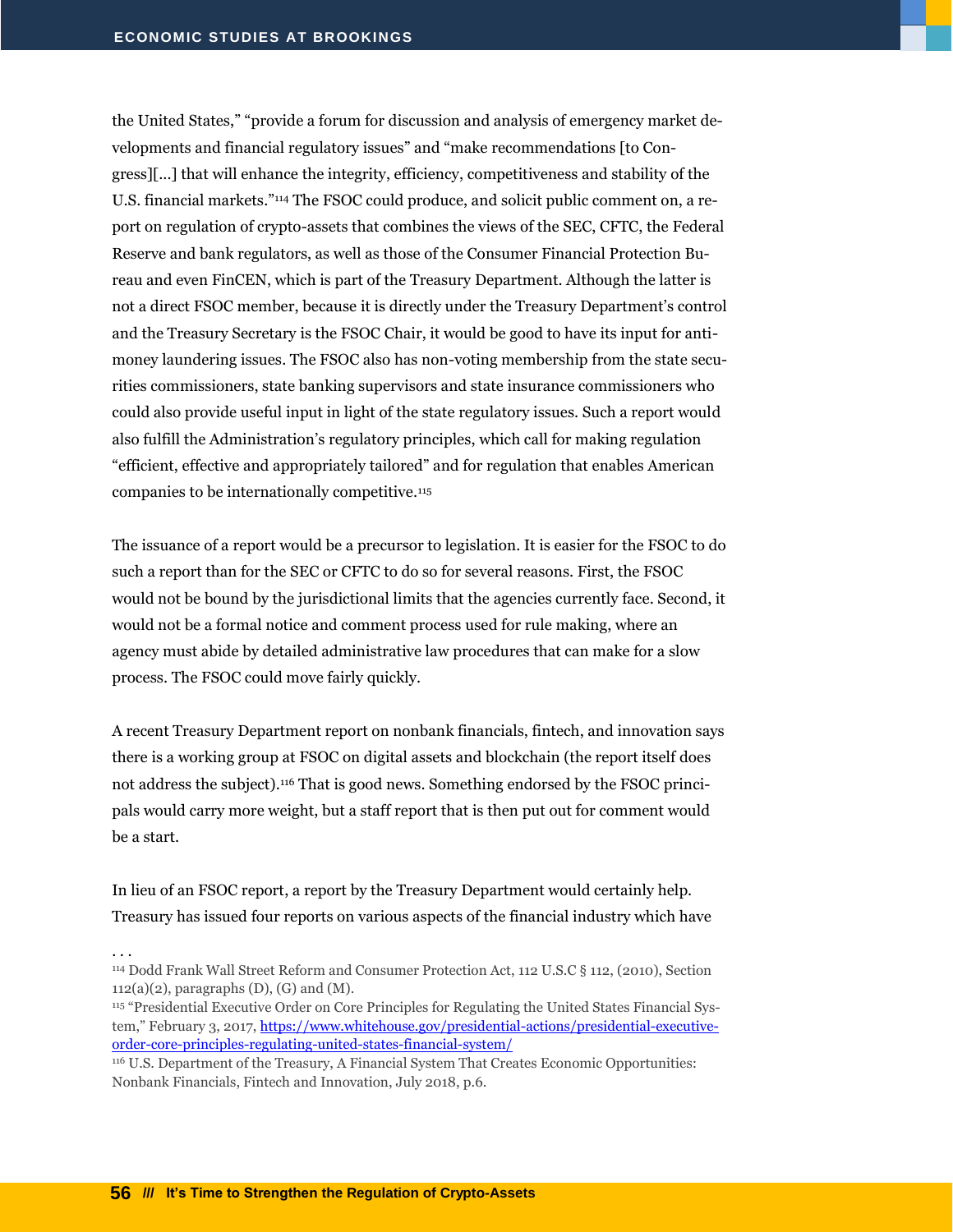outlined desired reforms, including its recent fintech report.

#### <span id="page-58-0"></span>**The Importance of Industry Self-Regulatory Efforts**

Meanwhile, the crypto industry should not wait around for regulators to act. It should formulate self-regulatory standards now—for trading, custody and other functions. The knowledge of the industry can help inform the development of the legal framework, and there will be a need for self-regulation to supplement government oversight as in the securities and futures industries. There are already efforts to develop self-regulatory standards and they should be encouraged and accelerated: see the work of the Global Digital Finance, the Virtual Commodity Association launched by the Winklevoss brothers, and the Association for Digital Asset Markets.<sup>117</sup>

The development of standards for swaps by the International Swap Dealers Association (ISDA) is both an example of the usefulness of industry action, as well as a sober reminder of its limits. ISDA helped standardize contracts and practices in ways that contributed initially to more orderly and transparent markets.<sup>118</sup> But ISDA also pushed for the Commodity Futures Modernization Act of 2000, which prevented the CFTC from regulating swaps and which in turn contributed to the causes of the financial crisis. Self-regulation is no substitute for government regulation.

### <span id="page-58-1"></span>**CONCLUSION**

I have argued that there is a significant gap in the regulation of crypto-assets—in particular in the distribution and trading of cryptocurrencies—that needs to be fixed. Although the promise of Bitcoin was to reduce our reliance on large intermediaries, it has instead given rise to the creation of new financial intermediaries that are subject to inadequate oversight. These institutions are not required to follow traditional standards of customer

. . .

<sup>117</sup> Global Digital Finance, accessed March 1, 2019. [https://www.gdf.io](https://www.gdf.io/); Cameron Winklevoss, "Joining the Virtual Commodity Association," *Medium,* August 20, 2018[. https://medium.com/gem](https://medium.com/gemini/joining-the-virtual-commodity-association-8bdf3b2f803e)[ini/joining-the-virtual-commodity-association-8bdf3b2f803e;](https://medium.com/gemini/joining-the-virtual-commodity-association-8bdf3b2f803e) Association for Digital Asset Markets, accessed March 1, 2019. http://www.theadam.io.

<sup>&</sup>lt;sup>118</sup> I was part of a small group of lawyers who drafted the initial ISDA Master Agreements and User's Guide.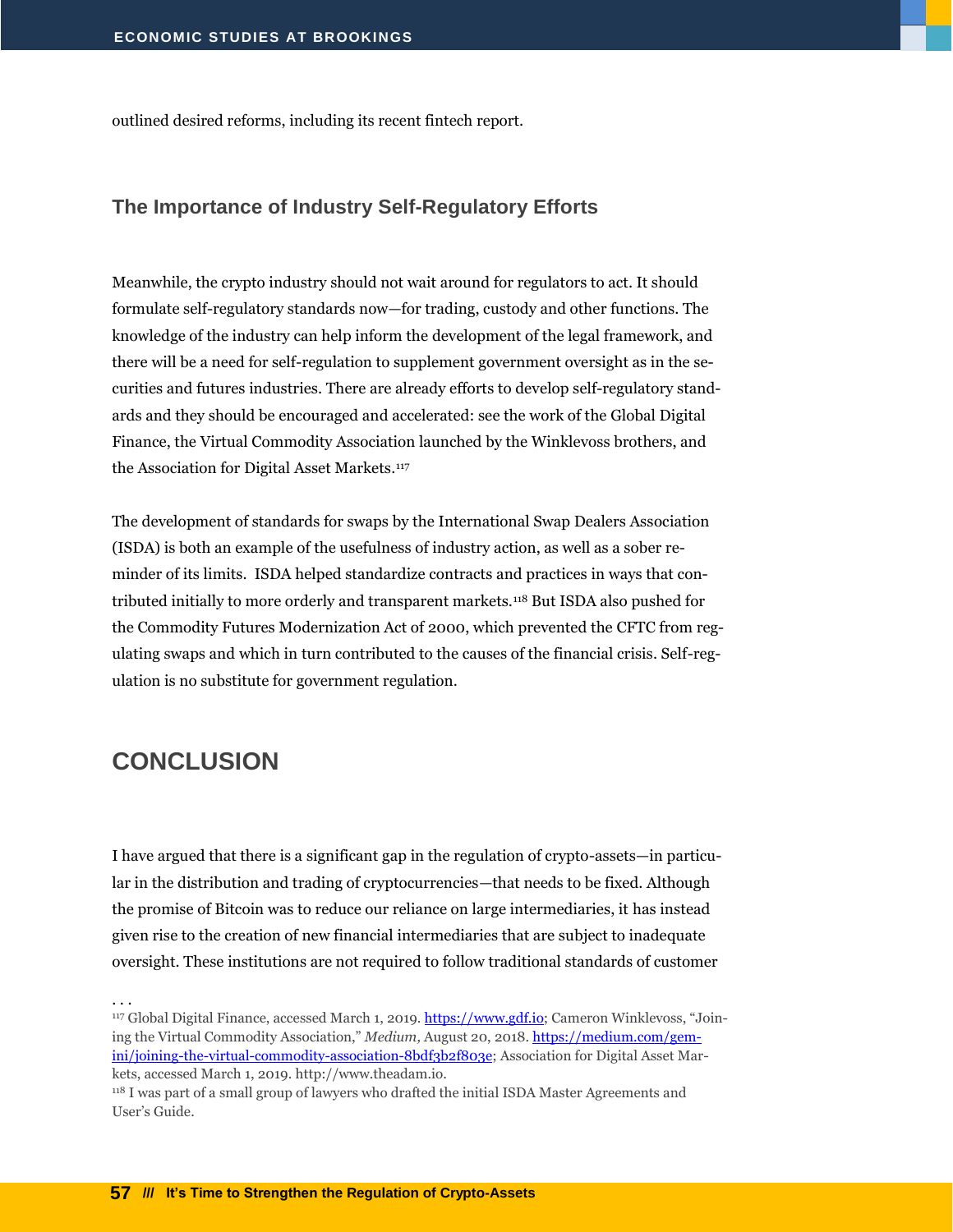protection and market integrity. This has led to a situation where allegations of manipulation and fraud are common and customer protection is weak.

Better regulation would serve broader societal interests as well. These institutions have been the targets of frequent cyber hacks, and successful attacks can cause unpredictable collateral damage. The use of crypto-assets for illicit payments is another concern. Better regulation would bring greater transparency and risk management which could help address both problems.

Although the SEC and CFTC have stepped up their enforcement efforts, this development will not result in adequate oversight because of the gaps in our regulatory framework. In addition, their budgets are already strained, and the agencies lack the resources to engage in adequate enforcement. Congress needs to take action to create a comprehensive oversight framework, by defining core principles and delegating responsibility to the SEC (or alternatively, the CFTC) to develop regulations. A good first step toward this end would be for the FSOC to produce a report recommending legislative action. Its structure is suited to the task because its membership cuts across the financial sector, as do the issues pertaining to regulating crypto-assets. Meanwhile, the industry should accelerate and expand its own efforts to develop self-regulatory principles.

Blockchain's potential won't be determined by regulation. However, we can, and should, act to create a regulatory framework with respect to the distribution and trading of crypto-assets that improves investor protection and addresses the broader societal interests at stake.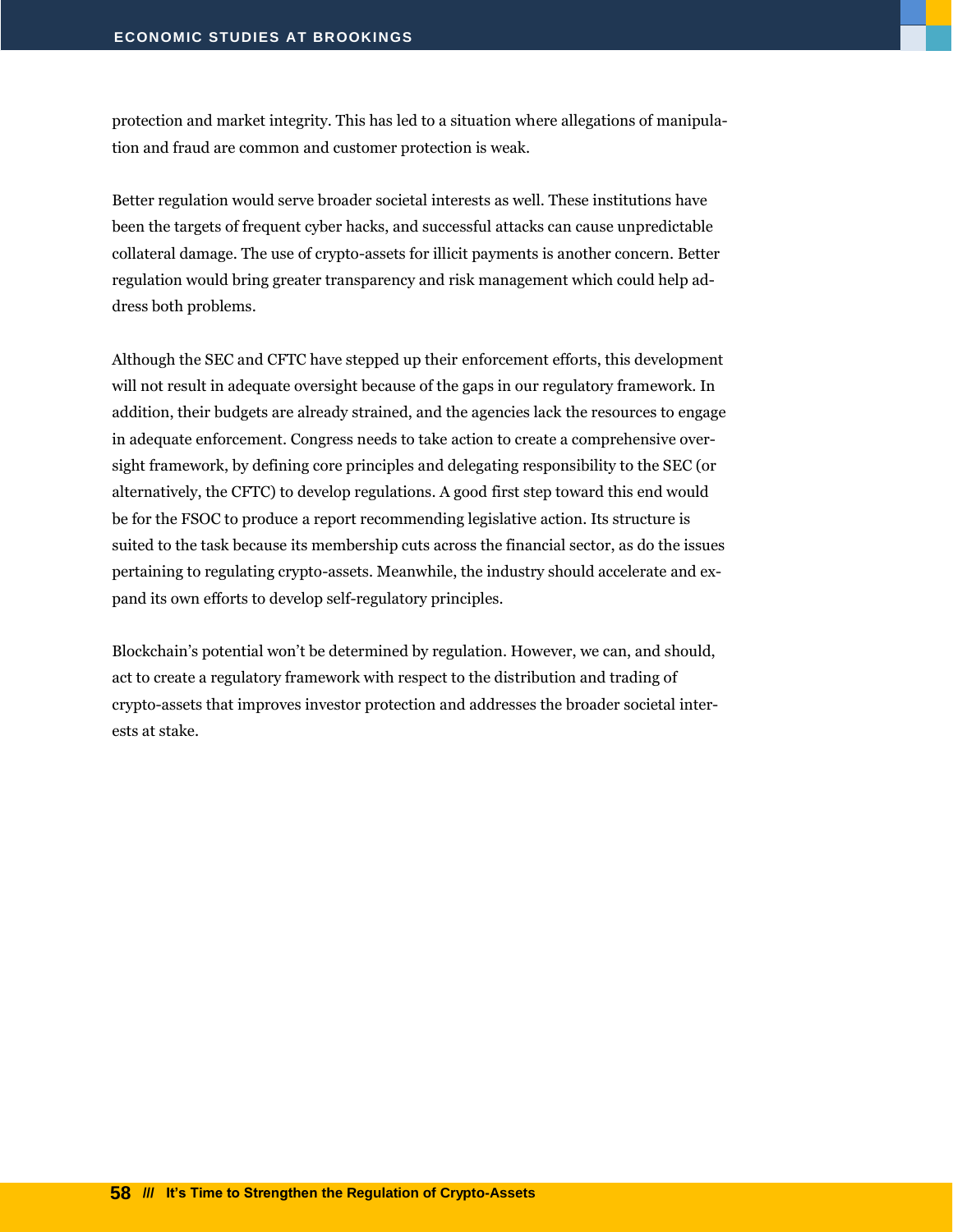#### <span id="page-60-0"></span>**APPENDIX**

<span id="page-60-1"></span>Seven Recommendations

- 1. Congress should pass legislation providing the SEC (or alternatively the CFTC) with the authority to regulate the offering, distribution and trading of cryptoassets, including regulation of trading platforms, custodians (or wallets), brokers and advisors.
- 2. Congress should increase the resources of both the SEC and the CFTC to implement new as well as existing authorities pertaining to regulation of cryptoassets.
- 3. The legislation should set forth core principles, rather than specifics for regulations, as Congress has done for the futures industry and crowdfunding. Core principles should cover, at minimum, the following:
	- a. protection of customer assets
	- b. governance standards (including fitness standards for directors and officers)
	- c. conflicts of interest, including discretion to the lead agency to set regulations prohibiting or restricting the performance of multiple functions by the same entity;
	- d. recordkeeping and periodic reporting
	- e. execution and settlement of transactions in a timely, efficient, and transparent manner;
	- f. pre- and post-trade transparency requirements
	- g. prevention of fraud, manipulation and abusive practices
	- h. disclosures to platform users, including regarding fees; order types and policies on execution of transactions; liabilities; and recourse for customers
	- i. risk management
	- j. business continuity, cybersecurity, and disaster recovery procedures and backup facilities;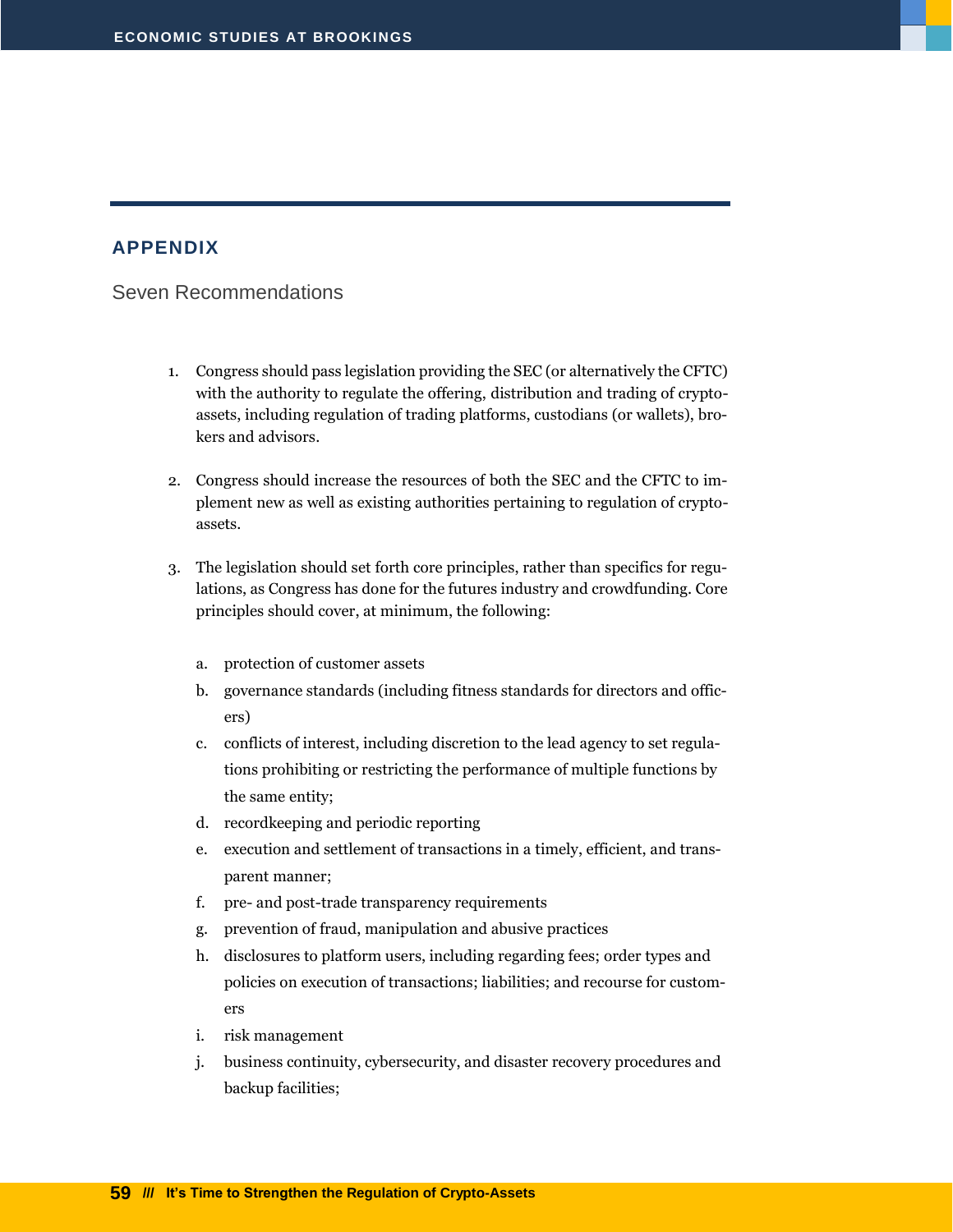- k. financial resources; and
- l. AML, KYC and similar measures to minimize illicit activity risk and ensure transparency.

Congress should direct the agency to issue regulations to implement the core principles and on such other matters as the agency believes are necessary to promote transparency, integrity, customer protection and financial stability.

- 4. With respect to offshore platforms that solicit or provide access to U.S. investors, Congress should give the relevant agencies the authority to determine whether such platforms should be required to comply with U.S. standards, or demonstrate compliance with comparable standards, or disclose prominently that they do not meet such standards.
- 5. Congress should direct the relevant agencies to consider whether there may be different ways of meeting core principles for centralized versus decentralized platforms and systems and, where practicable, have regulations that do not favor one approach over another.
- 6. As a first step toward the development of legislation, the Financial Stability Oversight Council or the Treasury Department should issue a report recommending Congressional action to strengthen and clarify regulation of the sector.
- 7. The industry should continue to develop its own self-regulatory standards. The legislation should give the lead agency the authority to allocate responsibility for certain enforcement or compliance matters to a self-regulatory entity.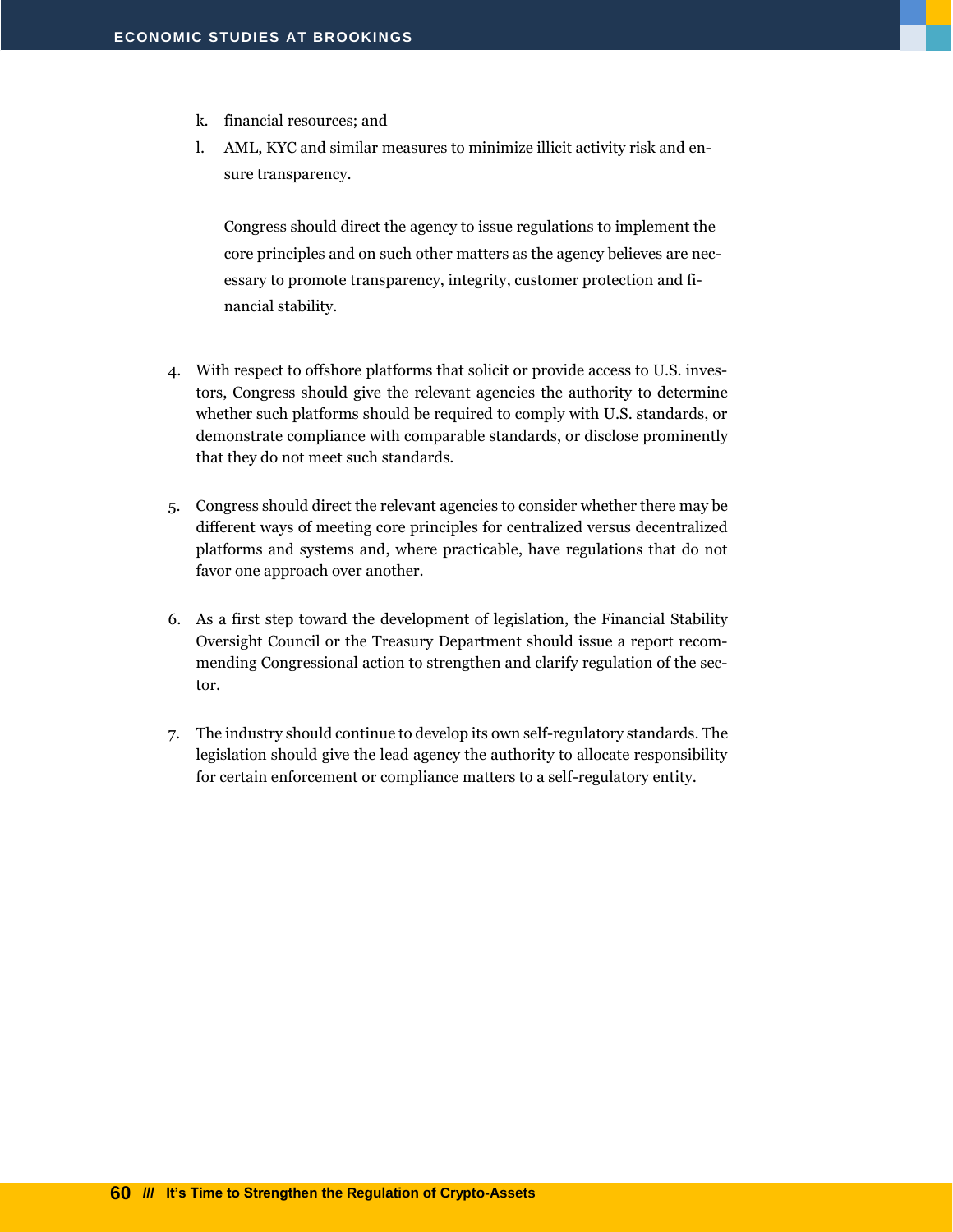#### <span id="page-62-0"></span>**REFERENCES**

Anderson, Ross, and Ilia Shumailov, Mansoor Ahmed, and Alessandro Rietmann. "Bitcoin Redux." *Cambridge University Computer Laboratory.* May 28, 2018. [https://weis2018.econinfosec.org/wp](https://weis2018.econinfosec.org/wp-content/uploads/sites/5/2018/05/WEIS_2018_paper_38.pdf)[content/uploads/sites/5/2018/05/WEIS\\_2018\\_paper\\_38.pdf](https://weis2018.econinfosec.org/wp-content/uploads/sites/5/2018/05/WEIS_2018_paper_38.pdf)

Association for Digital Asset Markets. Accessed January 15, 2019. [http://www.theadam.io.](http://www.theadam.io/)

BaFin. "Initial Coin Offerings: Advisory letter on the classification of tokens as financial instruments." March 28, 2018.

[https://www.bafin.de/SharedDocs/Downloads/EN/Merkblatt/WA/dl\\_hinweisschreiben\\_einordnung\\_ICOs\\_en.htm](https://www.bafin.de/SharedDocs/Downloads/EN/Merkblatt/WA/dl_hinweisschreiben_einordnung_ICOs_en.html?nn=11089708) [l?nn=11089708](https://www.bafin.de/SharedDocs/Downloads/EN/Merkblatt/WA/dl_hinweisschreiben_einordnung_ICOs_en.html?nn=11089708)

Bain, Benjamin. "Wyoming Aims to be America's Cryptocurrency Capital." Bloomberg. May 15, 2018. https://www.bloomberg.com/news/articles/2018-05-15/wyoming-aims-to-be-america-s-cryptocurrency-capital.

Bambraugh, Billy. "Bitcoin Bull Mike Novogratz Has a Stark Warning for the Crypto Community." *Forbes.* Updated December 12, 2018[. https://www.forbes.com/sites/billybambrough/2018/12/12/bitcoin-bull-mike-novogratz-has-a](https://www.forbes.com/sites/billybambrough/2018/12/12/bitcoin-bull-mike-novogratz-has-a-stark-warning-for-the-crypto-community/#4e8289957294)[stark-warning-for-the-crypto-community/#4e8289957294.](https://www.forbes.com/sites/billybambrough/2018/12/12/bitcoin-bull-mike-novogratz-has-a-stark-warning-for-the-crypto-community/#4e8289957294) 

Bisq. "Getting Started with Bisq." Accessed March 1, 2019. <https://docs.bisq.network/getting-started.html>

Bloomberg. "How to Steal \$500 Million in Cryptocurrency." *Fortune*. Updated January 31, 2018. [www.fortune.com/2018/01/31/coincheck-hack-how/](http://www.fortune.com/2018/01/31/coincheck-hack-how/)

Brookings, Center on Regulations and Markets[. https://www.brookings.edu/center/center-on-regulation-and](https://www.brookings.edu/center/center-on-regulation-and-markets/)[markets/](https://www.brookings.edu/center/center-on-regulation-and-markets/)

BXFNA Inc. d/b/a Bitfinex, Dkt. No. 16-19. CFTC June 2, 2016. [http://www.cftc.gov/idc/groups/public/@lrenforcementactions/documents/legalpleading/enfbfxnaorder0602](https://www.cftc.gov/idc/groups/public/@lrenforcementactions/documents/legalpleading/enfbfxnaorder060216.pdf) [16.pdf.](https://www.cftc.gov/idc/groups/public/@lrenforcementactions/documents/legalpleading/enfbfxnaorder060216.pdf)

Capital Raising On-Line While Deterring Fraud and Unethical Non-Disclosure Act. 112 U.S.C. (2012).

Carnell, Richard Scott, Jonathan R. Macey and Geoffrey P. Miller. *The Law of Financial Institutions*. Sixth Edition. Wolters Kluwer, 2017.

Casey, Michael J. and Paul Vigna. *The Truth Machine: The Blockchain and the Future of Everything*. USA: Macmillan USA, 2018.

Casper, Christopher. "Which Cryptocurrency Exchanges are Registered with FinCEN?" *CoinIQ*. Updated October 3, 2018. https://coiniq.com/crypto-exchange-fincen-registration/#MSB\_obligations 2.

Castellanos, Sarah. "JP Morgan Tests Blockchain's Capital Markets Potential." *Wall Street Journal CIO Journal.*  Updated May 16, 2018. [https://blogs.wsj.com/cio/2018/05/16/jp-morgan-tests-blockchains-capital-markets](https://blogs.wsj.com/cio/2018/05/16/jp-morgan-tests-blockchains-capital-markets-potential)[potential](https://blogs.wsj.com/cio/2018/05/16/jp-morgan-tests-blockchains-capital-markets-potential)

Clayton, Jay, "Remarks on Capital Formation at the Nashville 36/86 Entrepreneurship Festival," August 29, 2018. [https://www.sec.gov/news/speech/speech-clayton-082918.](https://www.sec.gov/news/speech/speech-clayton-082918) 

Coinflip, Inc., Dkt. No. 15-29. CFTC September 17,

2015. [http://www.cftc.gov/idc/groups/public/@lrenforcementactions/documents/legalpleading/enfcoinfliprorder09](https://www.cftc.gov/idc/groups/public/@lrenforcementactions/documents/legalpleading/enfcoinfliprorder09172015.pdf) [172015.pdf](https://www.cftc.gov/idc/groups/public/@lrenforcementactions/documents/legalpleading/enfcoinfliprorder09172015.pdf)

CoinmarketCap. "Top Cryptocurrency Exchanges by Trade Volume." Accessed March 2, 2019. <https://coinmarketcap.com/rankings/exchanges/reported/3>

CoinmarketCap. "Top 100 Cryptocurrency Exchanges by Trade Volume." Accessed March 2, 2018. <https://coinmarketcap.com/rankings/exchanges/>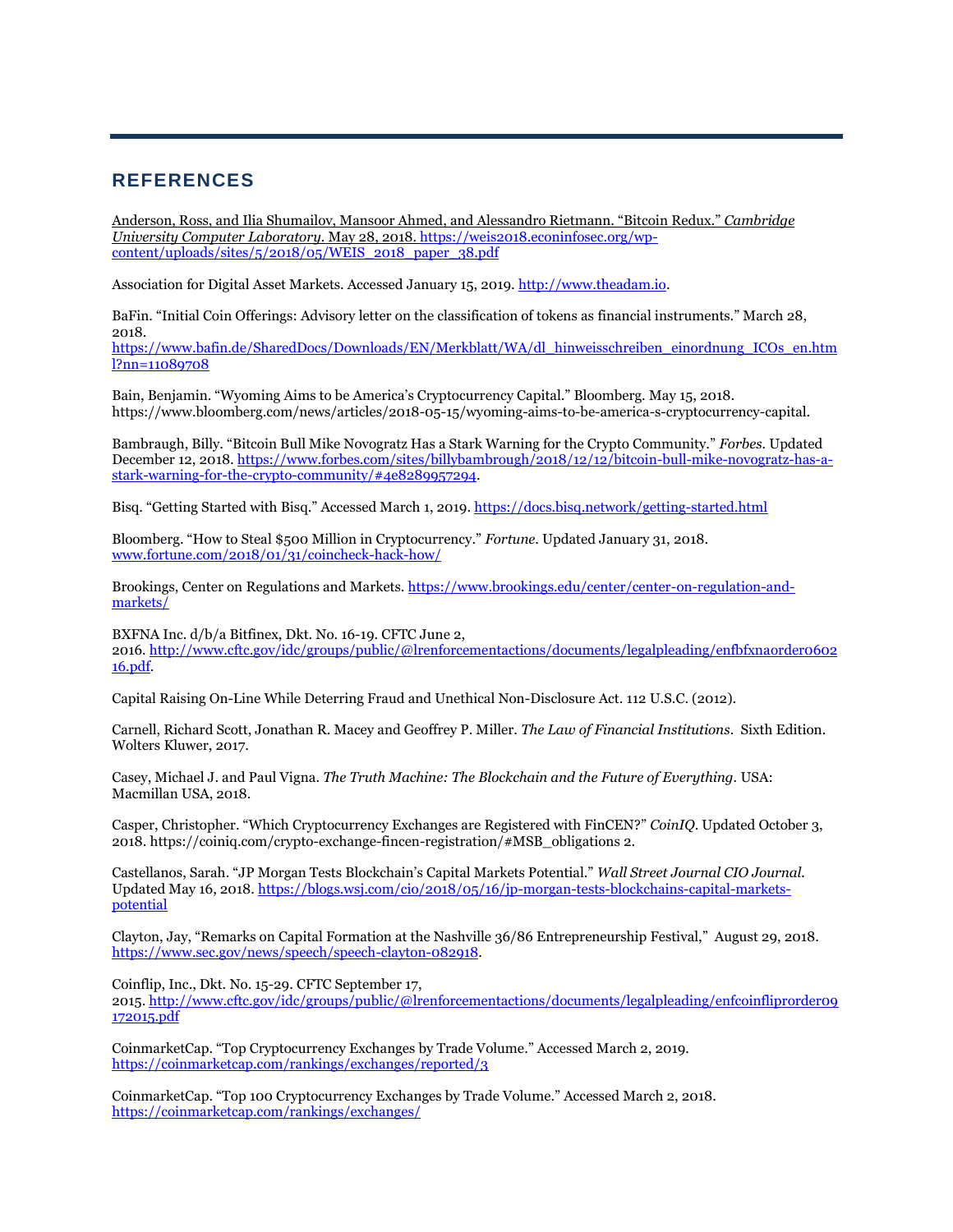Congressional Research Service, "Jobs and Investor Confidence Act (House-Amended S. 488): Capital Markets Provisions," September 7, 2018. https://fas.org/sgp/crs/misc/R45308.pdf

Crowdfund Capital Advisors. "2017 State of Regulation Crowdfunding Report." Updated January 24, 2018. [http://crowdfundcapitaladvisors.com/2017-state-regulation-crowdfunding-report/.](http://crowdfundcapitaladvisors.com/2017-state-regulation-crowdfunding-report/)

CSA. "Securities Law Implications for Offerings of Tokens." June 11, 2018. [http://www.osc.gov.on.ca/en/SecuritiesLaw\\_csa\\_20180611\\_46-308\\_securities-law-implications-for-offerings-of](http://www.osc.gov.on.ca/en/SecuritiesLaw_csa_20180611_46-308_securities-law-implications-for-offerings-of-tokens.htm)[tokens.htm](http://www.osc.gov.on.ca/en/SecuritiesLaw_csa_20180611_46-308_securities-law-implications-for-offerings-of-tokens.htm)

Cuen, Leigh, "Venezuela Isn't the Crypto Use Case You Want it to Be," Coindesk, December 19, 2018. [https://www.coindesk.com/venezuela-isnt-the-crypto-use-case-you-want-it-to-be.](https://www.coindesk.com/venezuela-isnt-the-crypto-use-case-you-want-it-to-be)

De, Nikhilesh. "QuadrigaCX Owes Customers \$190 Million, Court Filing Shows." *Coindesk.* February 1, 2019. [https://www.coindesk.com/quadriga-creditor-protection](https://www.coindesk.com/quadriga-creditor-protection-filing?utm_source=twitter&utm_medium=coindesk&utm_term=&utm_content=&utm_campaign=Organic%20)[filing?utm\\_source=twitter&utm\\_medium=coindesk&utm\\_term=&utm\\_content=&utm\\_campaign=Organic%20.](https://www.coindesk.com/quadriga-creditor-protection-filing?utm_source=twitter&utm_medium=coindesk&utm_term=&utm_content=&utm_campaign=Organic%20)

De Filippi, Primavera, and Aaron Wright. *Blockchain and the Law: The Rule of Code.* USA: President and Fellows of Harvard College, 2018.

Department of Financial Services. Accessed March 1, 2019[. www.dfs.ny.gov.](http://www.dfs.ny.gov/)

Diar. "US Cryptocurrency Exchanges Move at Different Speeds." *Diar* 2:39, (2018)[. https://diar.co/volume-2-issue-](https://diar.co/volume-2-issue-39/)[39/.](https://diar.co/volume-2-issue-39/) 

Dodd Frank Wall Street Reform and Consumer Protection Act. 112 U.S.C § 112, (2010).

Elliott, Francis. "Chancellor Alistair Darling on Brink of Second Bailout for Banks." *The Times*. Updated January 3, 2009. [https://www.thetimes.co.uk/article/chancellor-alistair-darling-on-brink-of-second-bailout-for-banks](https://www.thetimes.co.uk/article/chancellor-alistair-darling-on-brink-of-second-bailout-for-banks-n9l382mn62h)[n9l382mn62h](https://www.thetimes.co.uk/article/chancellor-alistair-darling-on-brink-of-second-bailout-for-banks-n9l382mn62h)

Exec. Order. No. 13772. "Presidential Executive Order on Core Principles for Regulating the United States Financial System." February 3, 2017. [https://www.whitehouse.gov/presidential-actions/presidential-executive-order-core](https://www.whitehouse.gov/presidential-actions/presidential-executive-order-core-principles-regulating-united-states-financial-system/)[principles-regulating-united-states-financial-system/](https://www.whitehouse.gov/presidential-actions/presidential-executive-order-core-principles-regulating-united-states-financial-system/)

Financial Conduct Authority. "Guidance on Cryptoassets: Consultation Paper." January 2019, <https://www.fca.org.uk/publication/consultation/cp19-03.pdf>

Financial Stability Board. "Crypto Asset Markets: Potential Channels for Future Financial Stability Implications." Updated October 10, 2018. [http://www.fsb.org/2018/10/crypto-asset-markets-potential-channels-for-future](http://www.fsb.org/2018/10/crypto-asset-markets-potential-channels-for-future-financial-stability-implications)[financial-stability-implications](http://www.fsb.org/2018/10/crypto-asset-markets-potential-channels-for-future-financial-stability-implications)

FINMA. "FINMA publishes ICO guidelines." FINMA. February 16, 2018. <https://www.finma.ch/en/news/2018/02/20180216-mm-ico-wegleitung/>

Financial Stability Board. "Final Report on Foreign Exchange Benchmarks." FSB. September 30, 2014. [www.fsb.org/2014/09/r\\_140930/](http://www.fsb.org/2014/09/r_140930/)

Global Digital Finance. Accessed March 1, 2019. [https://www.gdf.io](https://www.gdf.io/)

Greenberg, Andy. "The Untold Story of Notpetya, the Most Devasting Cyberattack in History." *Wired*. Updated August 22, 2018. [https://www.wired.com/story/notpetya-cyberattack-ukraine-russia-code-crashed-the-world/.](https://www.wired.com/story/notpetya-cyberattack-ukraine-russia-code-crashed-the-world/)

Griffin, John M., and Amin Shams. "Is Bitcoin Really Un-Tethered?" *SSRN.* June 25, 2018. <https://ssrn.com/abstract=3195066>

Healey, Jason, Patricia Mosser, Katheryn Rosen and Alexander Wortner. "The Ties That Bind: A Framework to Assess the Linkages Between Cyber Risk and Financial Stability." *Columbia University School of International Affairs*. Updated December 2018.

<https://sipa.columbia.edu/sites/default/files/CRFS%20Working%20Paper%20The%20Ties%20that%20Bind.pdf>

Healey, Jason, Patricia Mosser, Katheryn Rosen and Adriana Tache, "The Future of Financial Stability and Cyber Risk,"October 2018. [https://www.brookings.edu/research/the-future-of-financial-stability-and-cyber-risk/.](https://www.brookings.edu/research/the-future-of-financial-stability-and-cyber-risk/)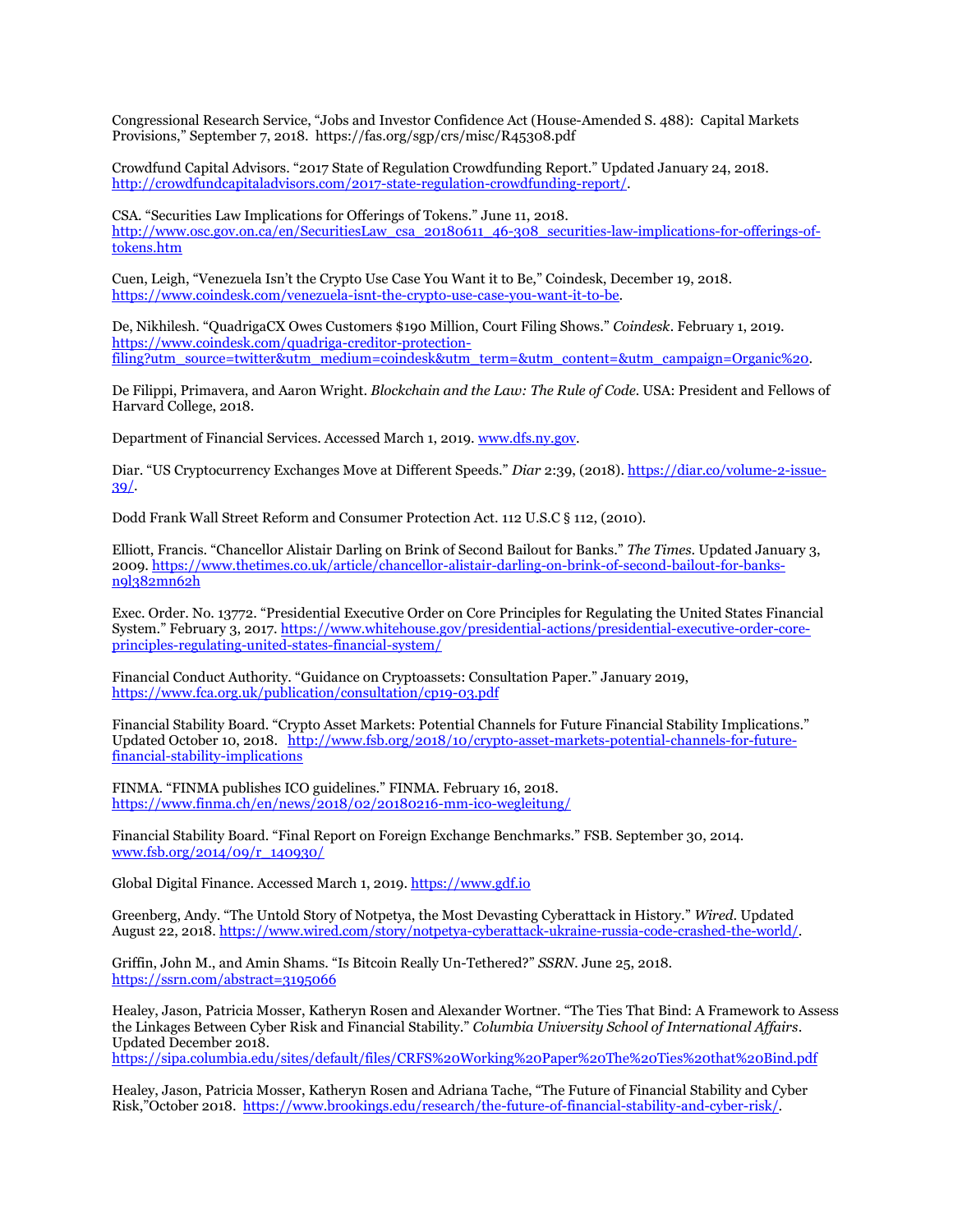Higgins, Stan. "SEC Chief Clayton: 'Every ICO I've Seen Is a Security'" *CoinDesk*. February 6, 2018. <https://www.coindesk.com/sec-chief-clayton-every-ico-ive-seen-security>

Hinman, William. "Digital Asset Transactions: When Howey Met Gary (Plastic)." Speech, San Francisco, CA, June 14, 2018[. https://www.sec.gov/news/speech/speech-hinman-061418.](https://www.sec.gov/news/speech/speech-hinman-061418)

HM Treasury, Financial Conduct Authority, and the Bank of England, "Cryptoassets Task Force: Final Report." Updated October, 2018[. https://www.gov.uk/government/publications/cryptoassets-taskforce](https://www.gov.uk/government/publications/cryptoassets-taskforce)

Hong Kong Securities and Futures Commission. "Statement on regulatory framework for virtual asset portfolios managers, fund distributors and trading platform operators." Updated November 1, 2018. [https://www.sfc.hk/web/EN/news-and-announcements/policy-statements-and-announcements/reg-framework](https://www.sfc.hk/web/EN/news-and-announcements/policy-statements-and-announcements/reg-framework-virtual-asset-portfolios-managers-fund-distributors-trading-platform-operators.html)[virtual-asset-portfolios-managers-fund-distributors-trading-platform-operators.html.](https://www.sfc.hk/web/EN/news-and-announcements/policy-statements-and-announcements/reg-framework-virtual-asset-portfolios-managers-fund-distributors-trading-platform-operators.html)

Huang, Zheping. "Explainer: What is Hong Kong's plan for licensing cryptocurrency exchanges." *South China Morning Post*. Updated November 6, 2018. [https://www.scmp.com/tech/blockchain/article/2171727/explainer](https://www.scmp.com/tech/blockchain/article/2171727/explainer-what-hong-kongs-plan-licensing-cryptocurrency-exchanges)[what-hong-kongs-plan-licensing-cryptocurrency-exchanges](https://www.scmp.com/tech/blockchain/article/2171727/explainer-what-hong-kongs-plan-licensing-cryptocurrency-exchanges)

Jumpstart our Business Startups Act, 112 U.S.C. §301-305 (2012).

King, Mervyn. *The End of Alchemy: Money, Banking and the Future of the Global Economy*. New York & London: W.W Norton & Company, Inc., 2016.

Law Library of Congress. "Regulation of Cryptocurrency in Selected Jurisdictions." Accessed June 2018. <https://www.loc.gov/law/help/cryptocurrency/index.php>

LocalBitcoins. Accessed March 1, 2019.<https://localbitcoins.com/>

LocalBitcoins. "Frequently Asked Questions," Accessed March 1, 2019. [https://localBitcoins.com/faq](https://localbitcoins.com/faq)

Loten, Angus. "The Morning Download: Walmart Makes Blockchain a Requirement for Veggie Suppliers." *Wall Street Journal CIO Journal*. Updated September 25, 2018. [https://blogs.wsj.com/cio/2018/09/25/the-morning-download](https://blogs.wsj.com/cio/2018/09/25/the-morning-download-walmart-makes-blockchain-a-requirement-for-veggie-suppliers/)[walmart-makes-blockchain-a-requirement-for-veggie-suppliers/](https://blogs.wsj.com/cio/2018/09/25/the-morning-download-walmart-makes-blockchain-a-requirement-for-veggie-suppliers/) .

Masnavi, Siamak. "Coinbase on the Path to Offering SEC-Regulated Crypto Securities." *CryptoGlobe*. Updated June 7, 2018[. https://www.cryptoglobe.com/latest/2018/06/coinbase-on-the-path-to-offering-sec-regulated-crypto](https://www.cryptoglobe.com/latest/2018/06/coinbase-on-the-path-to-offering-sec-regulated-crypto-securities/)[securities/](https://www.cryptoglobe.com/latest/2018/06/coinbase-on-the-path-to-offering-sec-regulated-crypto-securities/)

Massad, Timothy. "Testimony of CFTC Chairman Timothy Massad before the U.S. Senate Committee on Agriculture, Nutrition and Forestry." Speech, Washington, DC, December 10, 2014. [http://www.cftc.gov/PressRoom/SpeechesTestimony/opamassad-6](https://www.cftc.gov/PressRoom/SpeechesTestimony/opamassad-6)

Michaels, Dave. "SEC Chairman Wants to Let More Main Street Investors in on Private Deals." *Wall Street Journal*. Updated August 30, 2018. [https://www.wsj.com/articles/sec-chairman-wants-to-let-more-main-street-investors-in](https://www.wsj.com/articles/sec-chairman-wants-to-let-more-main-street-investors-in-on-private-deals-1535648208)[on-private-deals-1535648208](https://www.wsj.com/articles/sec-chairman-wants-to-let-more-main-street-investors-in-on-private-deals-1535648208)

Monetary Authority of Singapore. "A Guide to Digital Token Offerings." November 30, 2018. [http://www.mas.gov.sg/~/media/MAS/News%20and%20Publications/Monographs%20and%20Information%20Pa](http://www.mas.gov.sg/~/media/MAS/News%20and%20Publications/Monographs%20and%20Information%20Papers/Guide%20to%20Digital%20Token%20Offerings%20last%20updated%20on%2030%20Nov.pdf) [pers/Guide%20to%20Digital%20Token%20Offerings%20last%20updated%20on%2030%20Nov.pdf.](http://www.mas.gov.sg/~/media/MAS/News%20and%20Publications/Monographs%20and%20Information%20Papers/Guide%20to%20Digital%20Token%20Offerings%20last%20updated%20on%2030%20Nov.pdf)

Nakamoto, Satoshi. "Bitcoin: A Peer-to-Peer Electronic Cash System." Accessed January 11, 2019. [https://Bitcoin.org/Bitcoin.pdf.](https://bitcoin.org/Bitcoin.pdf)

New York State Department of Financial Services. "Part 200: Virtual Currencies," in *New York Codes, Rules, and Regulations: Title 23: Department of Financial Services.* Accessed January 11, 2019. <https://www.dfs.ny.gov/legal/regulations/adoptions/dfsp200t.pdf>

Office of the New York State Attorney General. "Virtual Markets Integrity Initiative Report." Updated September 18, 2018[. https://virtualmarkets.ag.ny.gov/](https://virtualmarkets.ag.ny.gov/)

Office of Financial Research. "2017 Financial Stability Report." Updated December 5, 2017. <https://www.financialresearch.gov/financial-stability-reports/2017-financial-stability-report/>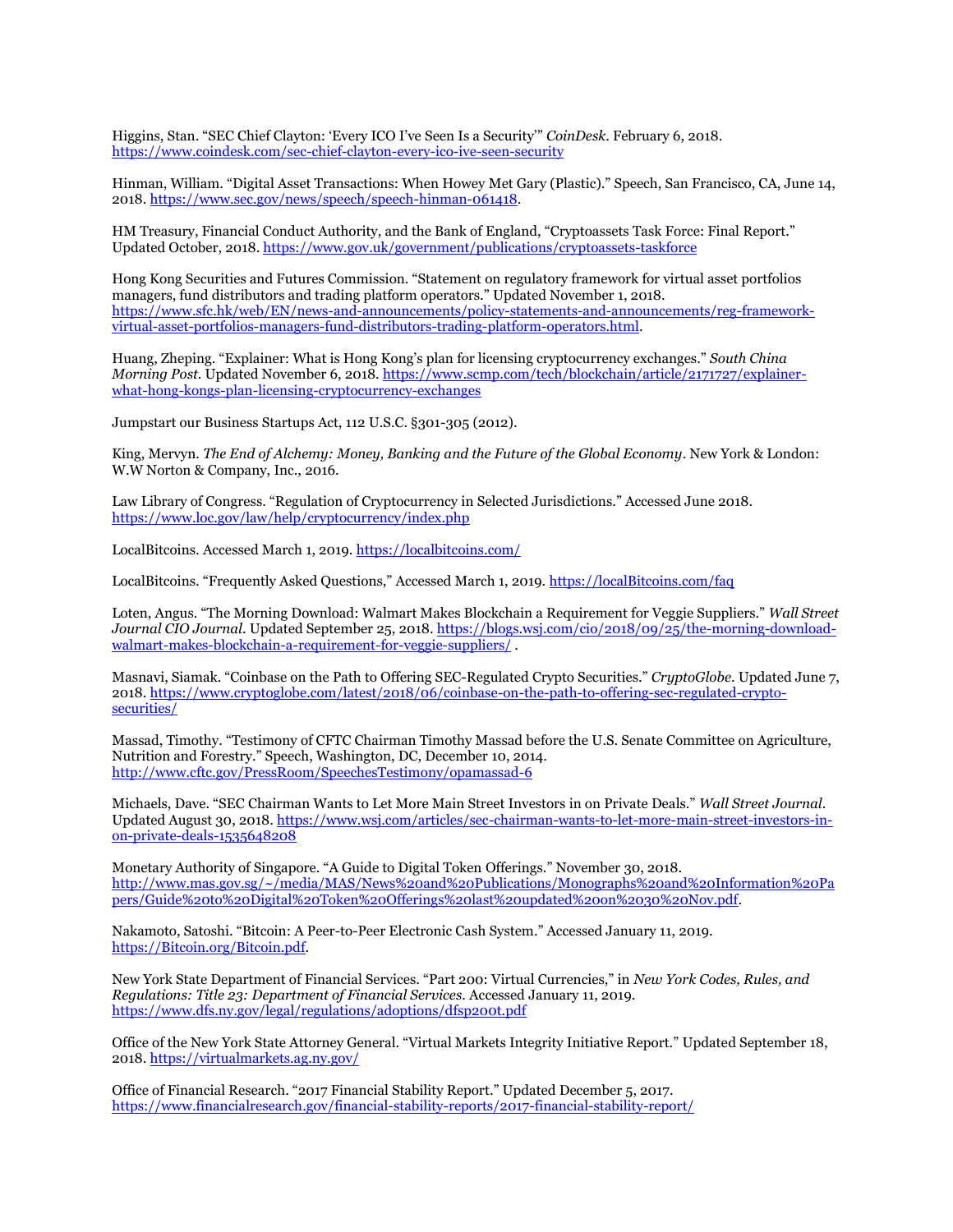Office of Financial Research, "2018 Annual Report to Congress." November 15, 2018. [https://www.financialresearch.gov/annual-reports/files/office-of-financial-research-annual-report-2018.pdf.](https://www.financialresearch.gov/annual-reports/files/office-of-financial-research-annual-report-2018.pdf)

Partz, Helen, "Bitcoin Trading Reaches All-Time High in Venezuela Amidst Ongoing Economic Collapse," Cointelegraph, February 7, 2019. [https://cointelegraph.com/news/bitcoin-trading-reaches-all-time-high-in](https://cointelegraph.com/news/bitcoin-trading-reaches-all-time-high-in-venezuela-amidst-ongoing-economic-collapse)[venezuela-amidst-ongoing-economic-collapse.](https://cointelegraph.com/news/bitcoin-trading-reaches-all-time-high-in-venezuela-amidst-ongoing-economic-collapse)

Peirce, Hester. "Beaches and Bitcoin: Remarks Before the Medici Conference." Speech, Los Angeles, CA, May 2, 2018. U.S. Securities and Exchange Commission. [https://www.sec.gov/news/speech/speech-peirce-050218.](https://www.sec.gov/news/speech/speech-peirce-050218)

Price, Dan. "The 8 Worst Cryptocurrency Hacks in History." *Blocks Decoded*. November 30, 2018. <https://blocksdecoded.com/cryptocurrency-hacks/>

Ryssdal, Kai, "Bitcoin Offers Stability in Venezuela's Shaky Economy," NPR, March 4, 2019. [http://www.nprillinois.org/post/bitcoin-offers-stability-venezuelas-shaky-economy#stream/0.](http://www.nprillinois.org/post/bitcoin-offers-stability-venezuelas-shaky-economy#stream/0) 

Russell, Jon. "Korean crypto exchange Bithumb says it lost over \$30M following a hack." *TechCrunch.* June 19, 2018. <https://techcrunch.com/2018/06/19/korean-crypto-exchange-bithumb-says-it-lost-over-30m-following-a-hack/>

Schneier, Bruce. *Click Here to Kill Everybody: Security and Survival in a Hyperconnected World.* New York & London: W.W. Norton & Company, 2018.

SEC v. W.J. Howey Co., 328 U.S. 293 (1946).

Secklow, Steve, Alexandra Harney, Anina Irrera, and Jemima Kelly. "Chaos and Hackers Stalk Investors on Crypto Exchanges." *Reuters Investigates*. Updated September 29, 2017[. https://www.reuters.com/investigates/special](https://www.reuters.com/investigates/special-report/Bitcoin-exchanges-risks/)[report/Bitcoin-exchanges-risks/](https://www.reuters.com/investigates/special-report/Bitcoin-exchanges-risks/)

Securities Investor Protection Corporation. "Madoff Recovery Initiative Reaches Approximately \$13.26 Billion in Recovered Funds." Updated July 5, 2018. <https://www.sipc.org/news-and-media/news-releases/20180705.html>

Securities Investor Protection Corporation. "History and Track Record." Accessed January 11, 2019. <https://www.sipc.org/about-sipc/history>

Sedgwick, Kai. "The Number of Cryptocurrency Exchanges has Exploded." *Bitcoin.* Updated April 11, 2018. <https://news.bitcoin.com/the-number-of-cryptocurrency-exchanges-has-exploded/>

Sheng, Tony. "Let's Ditch Decentralized" Updated September 3, 2018. [https://www.tonysheng.com/decentralized](https://www.tonysheng.com/decentralized-definition)[definition](https://www.tonysheng.com/decentralized-definition)

Shifflett, Shane, and Paul Vigna. "Traders Are Talking Up Cryptocurrencies, Then Dumping Them, Costing Others Millions." *The Wall Street Journal*. Updated August 5, 2018[. https://www.wsj.com/graphics/cryptocurrency](https://www.wsj.com/graphics/cryptocurrency-schemes-generate-big-coin/)[schemes-generate-big-coin/](https://www.wsj.com/graphics/cryptocurrency-schemes-generate-big-coin/)

Shim, Elizabeth. "North Korea targeted bitcoin exchange in hacking attempt, expert says." *UPI*. Updated August 24, 2017[. https://www.upi.com/Top\\_News/World-News/2017/08/24/North-Korea-targeted-bitcoin-exchange-in](https://www.upi.com/Top_News/World-News/2017/08/24/North-Korea-targeted-bitcoin-exchange-in-hacking-attempt-expert-says/8651503582036/)[hacking-attempt-expert-says/8651503582036/](https://www.upi.com/Top_News/World-News/2017/08/24/North-Korea-targeted-bitcoin-exchange-in-hacking-attempt-expert-says/8651503582036/)

Shteyngart, Gary. "A Sidelined Wall Street Legend Bets on Bitcoin." *The New Yorker*. Updated April 16, 2018. <https://www.newyorker.com/magazine/2018/04/16/a-sidelined-wall-street-legend-bets-on-bitcoin>

Tapscott, Don and Alex Tapscott. *Blockchain Revolution: How the Technology Behind Bitcoin is Changing Money, Business, and the World*. USA: Penguin, 2016.

TeraExchange LLC, Dkt. No. 15-33. CFTC September 24,

2015. [http://www.cftc.gov/idc/groups/public/@lrenforcementactions/documents/legalpleading/enfteraexchangeord](https://www.cftc.gov/idc/groups/public/@lrenforcementactions/documents/legalpleading/enfteraexchangeorder92415.pdf) [er92415.pdf](https://www.cftc.gov/idc/groups/public/@lrenforcementactions/documents/legalpleading/enfteraexchangeorder92415.pdf)

U.S Department of Justice: U.S. Attorney's Office, Southern District of California. "Bitcoin Dealer Pleads Guilty and Agrees to Forfeit Ill-Gotten Gains." Updated October 29, 2018. [https://www.justice.gov/usao-sdca/pr/bitcoin-dealer](https://www.justice.gov/usao-sdca/pr/bitcoin-dealer-pleads-guilty-agrees-forfeit-ill-gotten-gains)[pleads-guilty-agrees-forfeit-ill-gotten-gains](https://www.justice.gov/usao-sdca/pr/bitcoin-dealer-pleads-guilty-agrees-forfeit-ill-gotten-gains)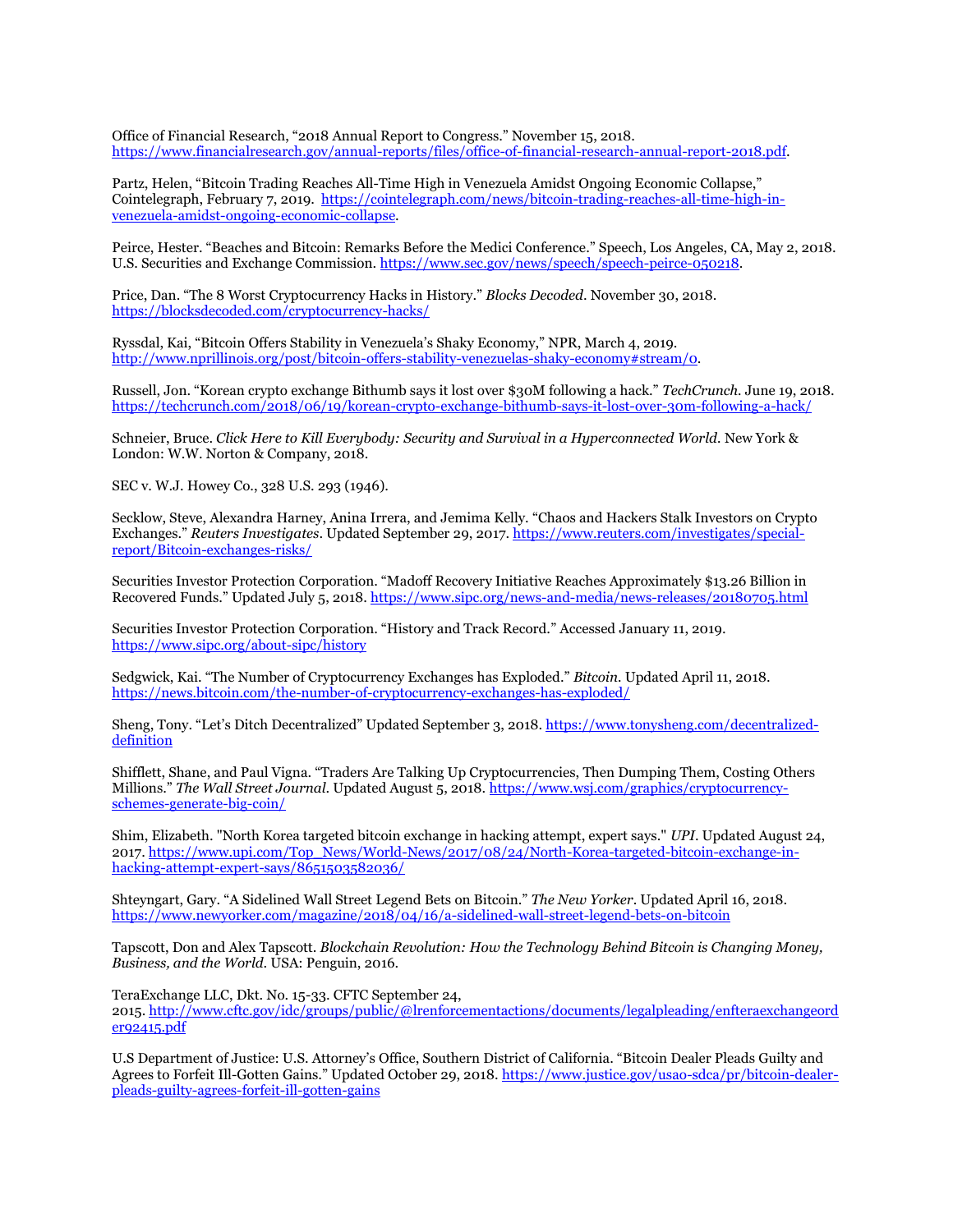U.S. Department of the Treasury. "A Financial System That Creates Economic Opportunities: Nonbank Financials, Fintech and Innovation." July, 2018. [https://home.treasury.gov/sites/default/files/2018-07/A-Financial-System](https://home.treasury.gov/sites/default/files/2018-07/A-Financial-System-that-Creates-Economic-Opportunities---Nonbank-Financi....pdf)[that-Creates-Economic-Opportunities---Nonbank-Financi....pdf](https://home.treasury.gov/sites/default/files/2018-07/A-Financial-System-that-Creates-Economic-Opportunities---Nonbank-Financi....pdf)

U.S. National Archives and Records Administration. Office of the Federal Register. "Crowdfunding" *Federal Register*  80, no. 220. November 16, 2015: 71387[. https://www.gpo.gov/fdsys/pkg/FR-2015-11-16/pdf/2015-28220.pdf.](https://www.gpo.gov/fdsys/pkg/FR-2015-11-16/pdf/2015-28220.pdf)

U.S. National Archives and Records Administration. Office of the Federal Register. "Recordkeeping." *Federal Register* 82, no. 102. May 30, 2017: 24479. [https://www.federalregister.gov/documents/2017/05/30/2017-](https://www.federalregister.gov/documents/2017/05/30/2017-11014/recordkeeping) [11014/recordkeeping](https://www.federalregister.gov/documents/2017/05/30/2017-11014/recordkeeping)

U.S. National Archives and Records Administration. Office of the Federal Register. "System Safeguards Testing Requirements." *Federal Register* 81, no. 181. September 19, 2016: 64272. <https://www.cftc.gov/LawRegulation/FederalRegister/finalrules/2016-22174.html>

U.S. National Archives and Records Administration. Office of the Federal Register. "System Safeguards Testing Requirements for Derivatives Clearing Organizations," *Federal Register,* 81. September 19, 2017: 64733. [https://www.federalregister.gov/documents/2016/09/19/2016-22413/system-safeguards-testing-requirements-for](https://www.federalregister.gov/documents/2016/09/19/2016-22413/system-safeguards-testing-requirements-for-derivatives-clearing-organizations)[derivatives-clearing-organizations](https://www.federalregister.gov/documents/2016/09/19/2016-22413/system-safeguards-testing-requirements-for-derivatives-clearing-organizations)

U.S. Securities and Exchange Commission. "Annual Report: Division of Enforcement." 2018. <https://www.sec.gov/files/enforcement-annual-report-2018.pdf>

U.S. Securities and Exchange Commission. "Cyber Enforcement Actions." Accessed January 11, 2019. [https://www.sec.gov/spotlight/cybersecurity-enforcement-actions.](https://www.sec.gov/spotlight/cybersecurity-enforcement-actions)

U.S. Securities and Exchange Commission. "SEC Announces Enforcement Initiatives to Combat Cyber-Based Threats and Protect Retail Investors." Updated September 25, 2017. <https://www.sec.gov/news/press-release/2017-176>

U.S. Securities and Exchange Commission. "SEC Charges EtherDelta Founder with Operating an Unregistered Exchange." SEC. November 8, 2018. <https://www.sec.gov/news/press-release/2018-258>

<sup>1</sup> U.S. Securities and Exchange Commission, Division of Corporation Finance, Division of Investment Management, and Division of Trading and Markets, "Statement on Digital Asset Securities Issuance and Trading," November 16, 2018.<https://www.sec.gov/news/public-statement/digital-asset-securites-issuuance-and-trading>

U.S. Senate. Committee on Banking, Housing, and Urban Affairs. "Virtual Currencies: The Oversight Role of the U.S. Commodity Futures Trading Commission." February 6, 2018. [https://www.banking.senate.gov/hearings/virtual](https://www.banking.senate.gov/hearings/virtual-currencies-the-oversight-role-of-the-us-securities-and-exchange-commission-and-the-us-commodity-futures-trading-commission)[currencies-the-oversight-role-of-the-us-securities-and-exchange-commission-and-the-us-commodity-futures](https://www.banking.senate.gov/hearings/virtual-currencies-the-oversight-role-of-the-us-securities-and-exchange-commission-and-the-us-commodity-futures-trading-commission)[trading-commission](https://www.banking.senate.gov/hearings/virtual-currencies-the-oversight-role-of-the-us-securities-and-exchange-commission-and-the-us-commodity-futures-trading-commission)

Vigna, Paul, and Alexander Osipovich. "Bots Are Manipulating Price of Bitcoin in 'Wild West of Crypto'." *The Wall Street Journal*. Updated October 2, 2018. [https://www.wsj.com/articles/the-bots-manipulating-bitcoins-price-](https://www.wsj.com/articles/the-bots-manipulating-bitcoins-price-1538481600)[1538481600](https://www.wsj.com/articles/the-bots-manipulating-bitcoins-price-1538481600)

Wearn, Alex. "Pragmatic Decentralization: How IDEX Will Approach Industry Regulation." *Medium.* Updated November 1, 2018[. https://medium.com/aurora-dao/pragmatic-decentralization-how-idex-will-approach-industry](https://medium.com/aurora-dao/pragmatic-decentralization-how-idex-will-approach-industry-regulations-8b109212128a)[regulations-8b109212128a](https://medium.com/aurora-dao/pragmatic-decentralization-how-idex-will-approach-industry-regulations-8b109212128a)

Weaver, Nicholas. "Inside Risks: Risks of Cryptocurrencies." *Communications of the ACM* 61*,* no. 6 (2018): 20-24. [https://cacm.acm.org/magazines/2018/6/228046-risks-of-cryptocurrencies/abstract.](https://cacm.acm.org/magazines/2018/6/228046-risks-of-cryptocurrencies/abstract)

Wilmoth, Josiah. "NEM Foundation Calls Off Chase for Stolen Coins from \$530 Million Coincheck Hack." *CCN*. Updated March 23, 2018[. https://www.ccn.com/nem-foundation-calls-off-chase-for-stolen-coins-from-530-million](https://www.ccn.com/nem-foundation-calls-off-chase-for-stolen-coins-from-530-million-coincheck-hack/)[coincheck-hack/](https://www.ccn.com/nem-foundation-calls-off-chase-for-stolen-coins-from-530-million-coincheck-hack/)

Winklevoss, Cameron. "Joining the Virtual Commodity Association." *Medium.* Updated August 20, 2018. [https://medium.com/gemini/joining-the-virtual-commodity-association-8bdf3b2f803e.](https://medium.com/gemini/joining-the-virtual-commodity-association-8bdf3b2f803e)

Wolfson, Rachel. "U.S. State of Wyoming Defines Cryptocurrency 'Utility Tokens' as New Asset Class." *Forbes*. March 13, 2018. [https://www.forbes.com/sites/rachelwolfson/2018/03/13/u-s-state-of-wyoming-defines-cryptocurrency](https://www.forbes.com/sites/rachelwolfson/2018/03/13/u-s-state-of-wyoming-defines-cryptocurrency-utility-tokens-as-new-asset-class/)[utility-tokens-as-new-asset-class/](https://www.forbes.com/sites/rachelwolfson/2018/03/13/u-s-state-of-wyoming-defines-cryptocurrency-utility-tokens-as-new-asset-class/)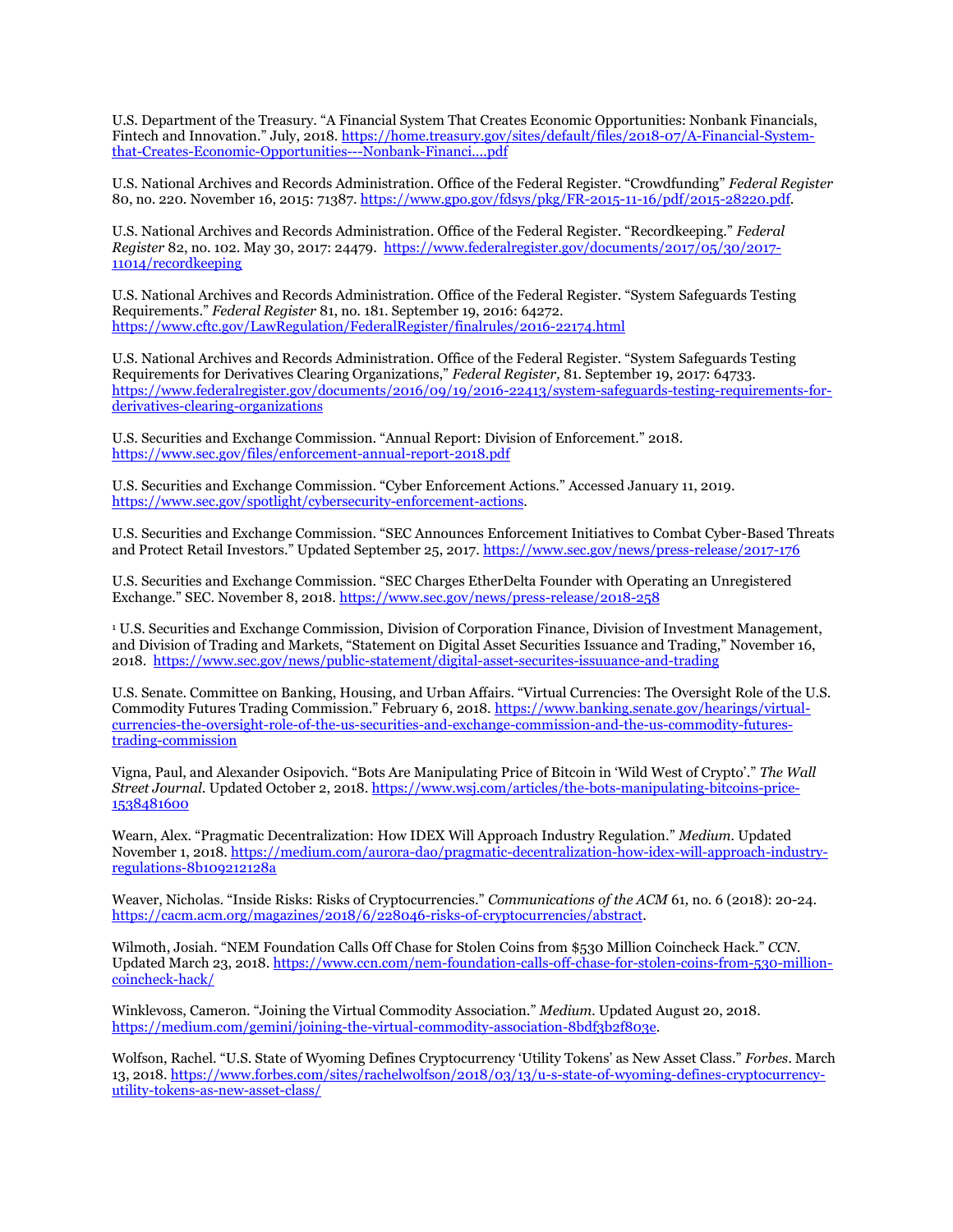© 2017 The Brookings Institution | 1775 Massachusetts Ave., NW, Washington, DC 20036 | 202.797.6000